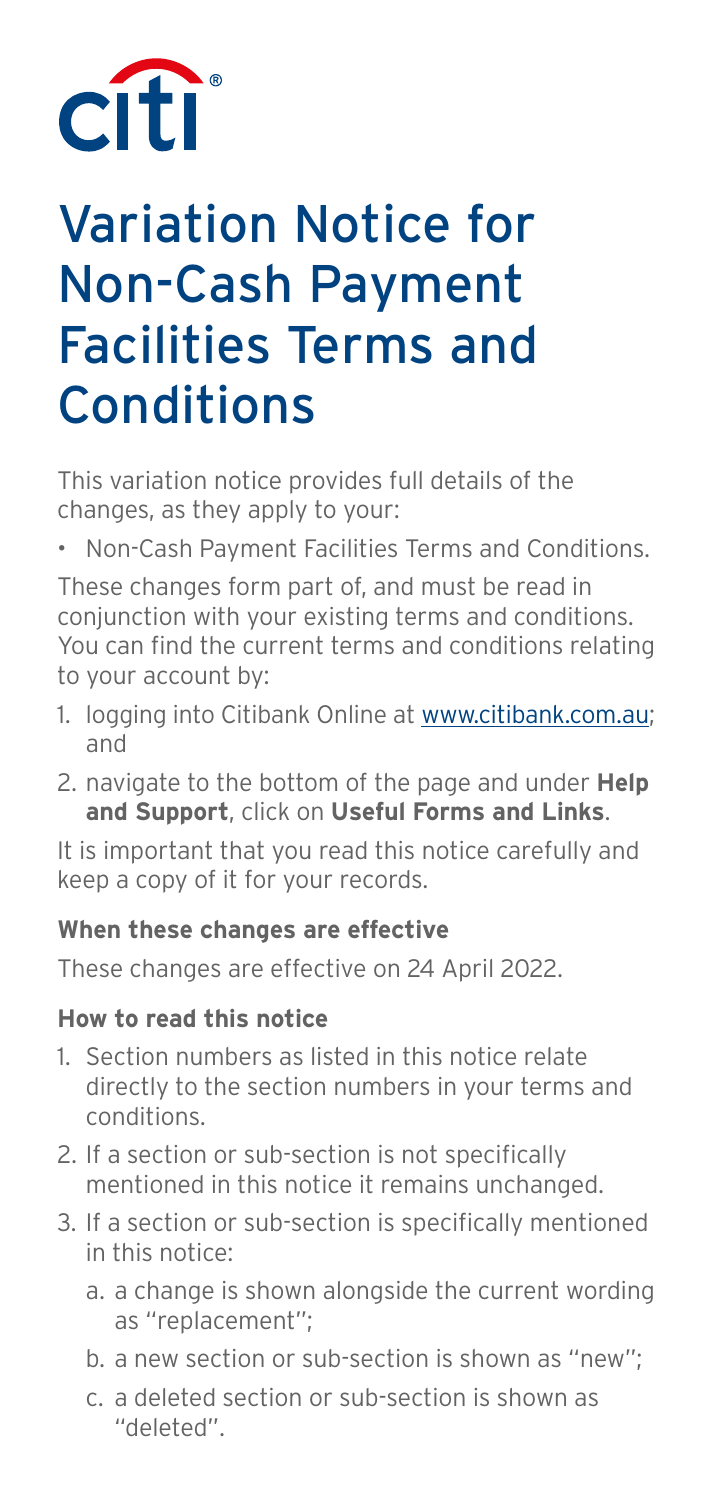# **Changes to your Non-Cash Payment Facilities Terms and Conditions effective 24 April 2022**

#### **Changes to "What the words mean":**

 The table is updated to include the following new entries in alphabetical order after "identifier":

| <b>Term</b>                    | <b>Meaning</b>                                                                                                                                                                                           |
|--------------------------------|----------------------------------------------------------------------------------------------------------------------------------------------------------------------------------------------------------|
| locked                         | In relation to a PayID,<br>means a PaylD which<br>we have temporarily<br>disabled in the PaylD<br>Service.                                                                                               |
| <b>Misdirected Payment</b>     | Is a NPP payment<br>erroneously credited<br>to the wrong account<br>because of an error<br>in relation to the<br>recording of the PayID<br>or associated account<br>information in the<br>PayID Service. |
| <b>Mistaken NPP</b><br>Payment | Is a NPP payment,<br>made by a payer<br>who is a 'user' for<br>the purposes of the<br>ePayments Code,<br>which is erroneously<br>credited to the wrong<br>account because of the<br>payer's error.       |

 The table is updated to include the following new entry in alphabetical order before "PayID Service":

| Term              | <b>Meaning</b>                                                                                                                 |
|-------------------|--------------------------------------------------------------------------------------------------------------------------------|
| <b>PayID Name</b> | Means the name we<br>assign to your PayID to<br>identify you to payers<br>when your PayID is<br>used to make a NPP<br>payment. |

 The table is updated to include the following new entries in alphabetical order after "PayID Service":

| <b>Term</b> | <b>Meaning</b>                                                                                                                    |
|-------------|-----------------------------------------------------------------------------------------------------------------------------------|
| PayID Type  | Is the type of identifier<br>you select for receiving<br>NPP payments, which<br>may be your mobile<br>number or email<br>address. |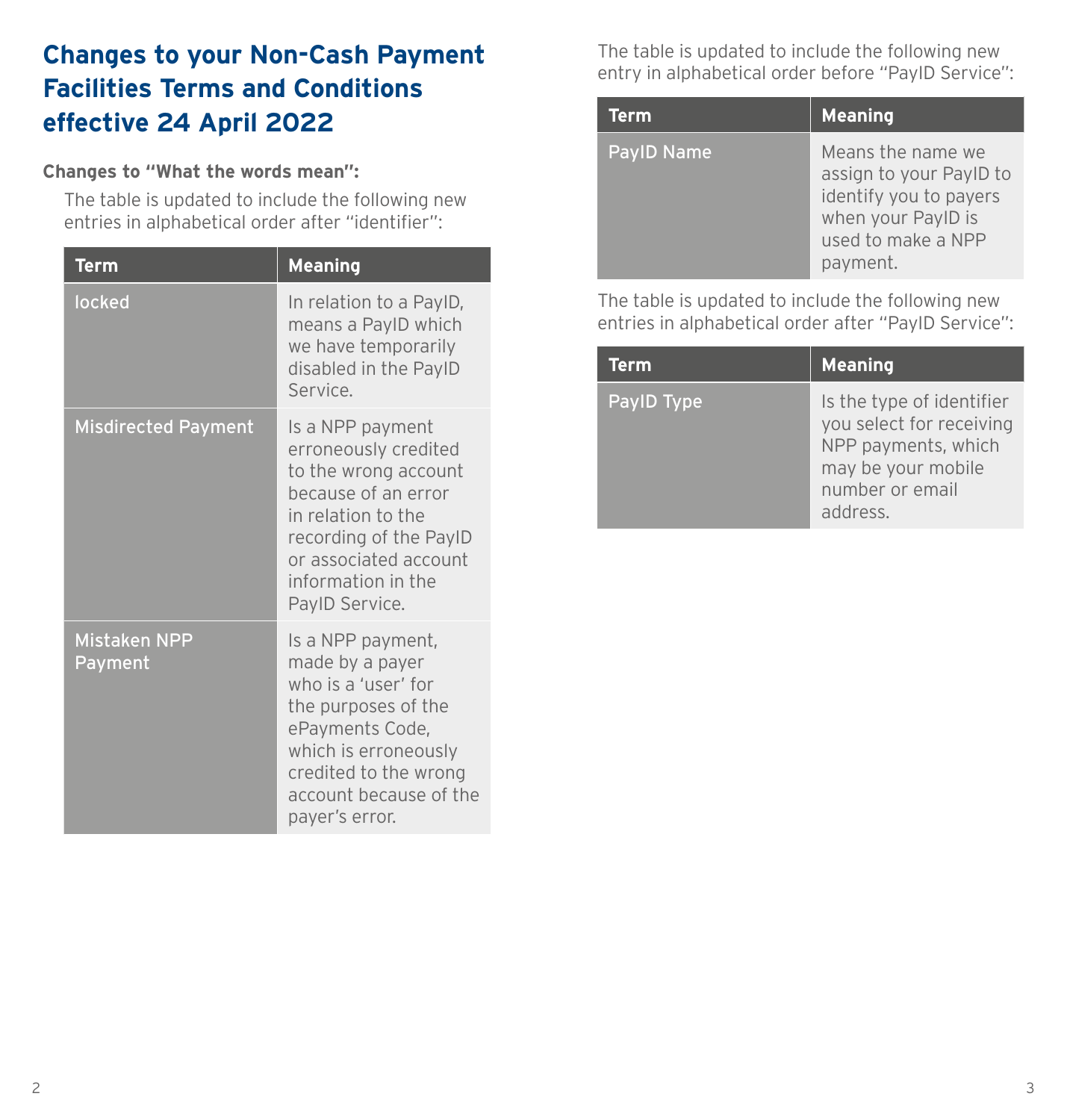#### **Changes to section "3. Transfers and payments"**

**Section "3.1 Setting up new payees"**

#### **Subsection "3.1.1 Setting up and using a PayID"**

 The second paragraph is amended for clarity and a new paragraph is inserted below it as follows:

| Current                                                                                                                                                                                                                                                                                                                                                                                                                                                                                   | Replacement                                                                                                                                                                                                                                                                                                                                                                                                                                                                                                                                                                                                                                                                                                                       |
|-------------------------------------------------------------------------------------------------------------------------------------------------------------------------------------------------------------------------------------------------------------------------------------------------------------------------------------------------------------------------------------------------------------------------------------------------------------------------------------------|-----------------------------------------------------------------------------------------------------------------------------------------------------------------------------------------------------------------------------------------------------------------------------------------------------------------------------------------------------------------------------------------------------------------------------------------------------------------------------------------------------------------------------------------------------------------------------------------------------------------------------------------------------------------------------------------------------------------------------------|
| You can use your<br>mobile phone number<br>or email address to<br>create your PayID.<br>You can create more<br>than one PayID for<br>an account provided<br>each PayID is unique.<br>However, each PaylD<br>can only be linked to<br>one eligible account. If<br>your account is a joint<br>account, you and each<br>joint account holder can<br>create your own PayID<br>for that account. An<br>authorised signatory<br>for your account can<br>have a PayID linked to<br>your account. | You may create a<br>PayID as long as it is a<br>supported PayID Type.<br>You can create more<br>than one PayID for<br>an account provided<br>each PayID is unique.<br>However, each PayID<br>can only be linked to<br>one eligible account. If<br>your account is a joint<br>account, you and each<br>joint account holder can<br>create your own PayID<br>for that account. An<br>authorised signatory<br>for your account can<br>have a PayID linked to<br>your account.<br>Depending on the<br>policy of a payer's<br>financial institution,<br>your PayID Name<br>may be displayed to<br>payers who send NPP<br>payments to you. At the<br>same time you create<br>your PayID, we will<br>display the assigned<br>PayID name. |

 The fifth paragraph is amended for clarity and a new paragraph is inserted below it as follows:

| Current                                                                                                                                                                                                                                                                                                                                                                                                           | Replacement                                                                                                                                                                                                                                                                                                                                                                                                                                          |  |  |
|-------------------------------------------------------------------------------------------------------------------------------------------------------------------------------------------------------------------------------------------------------------------------------------------------------------------------------------------------------------------------------------------------------------------|------------------------------------------------------------------------------------------------------------------------------------------------------------------------------------------------------------------------------------------------------------------------------------------------------------------------------------------------------------------------------------------------------------------------------------------------------|--|--|
| Once you have created<br>a PayID, when you<br>would like someone<br>to make a payment<br>to your account you<br>can provide them with<br>your PayID, rather than<br>providing them with<br>your BSB and account<br>details. Because your<br>PayID is a unique<br>identifier, a PayID can<br>only be registered with<br>a single participating<br>financial institution and<br>linked to one account at<br>a time. | Once you have created<br>a PayID, when you<br>would like someone<br>to make a payment<br>to your account you<br>can provide them with<br>your PayID rather than<br>providing them with<br>your BSB and account<br>details. After your<br>PayID is linked to your<br>account, it may not be<br>used in relation to any<br>other account with us<br>or any other financial<br>institution. See section<br>3.1.3 for details on<br>transferring PaylDs. |  |  |
|                                                                                                                                                                                                                                                                                                                                                                                                                   | The PayID Service does<br>not support duplicate<br>PaylDs. A PaylD can<br>only be registered with<br>a single participating<br>financial institution and<br>linked to one account<br>at a time. You can<br>contact us to discuss<br>duplicate PaylDs<br>although we cannot<br>disclose details of any<br>personal information<br>in connection with<br>duplicate PaylDs.                                                                             |  |  |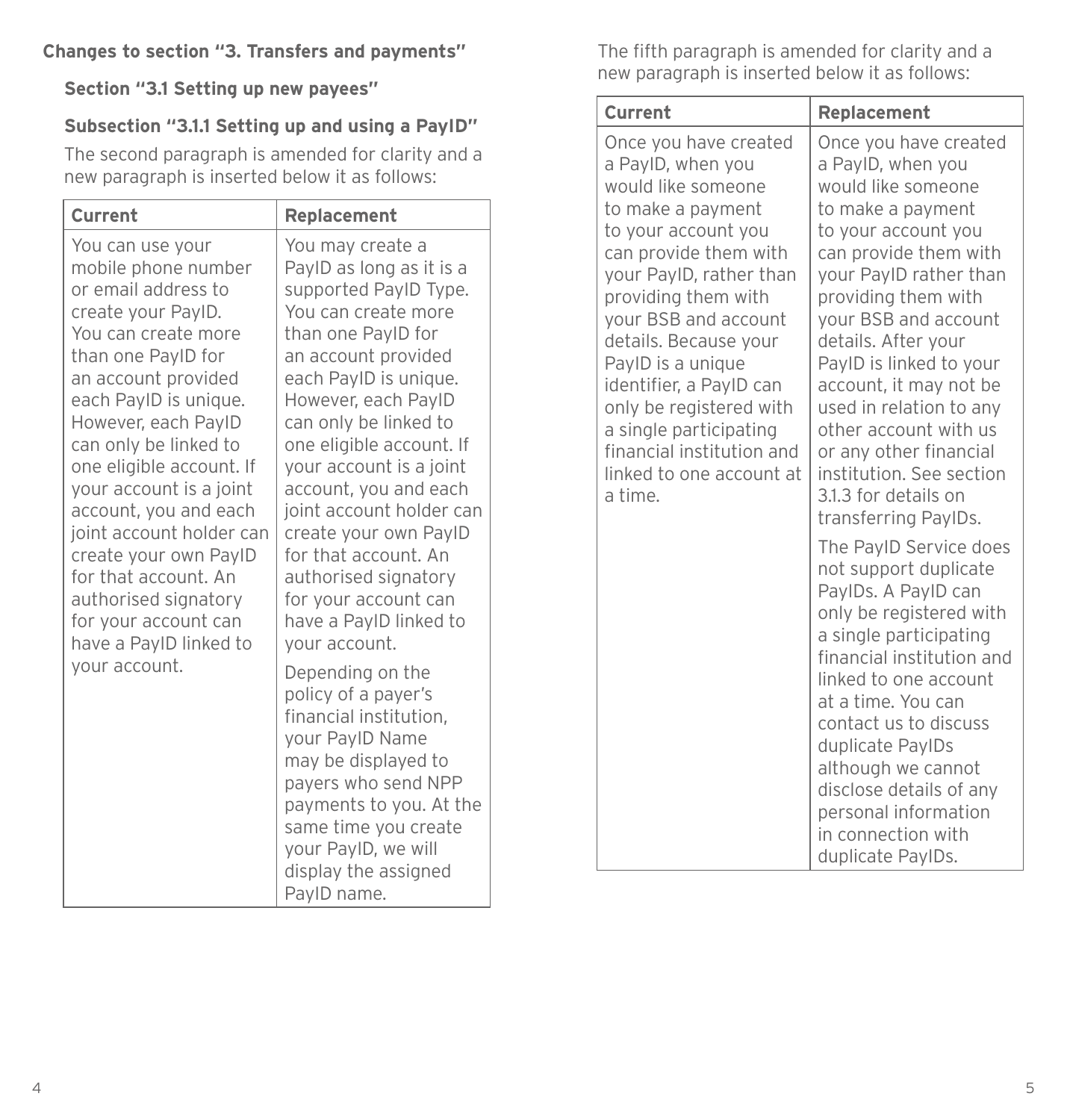#### **Subsection "3.1.6 Mistaken or misdirected payments"**

 A new paragraph is inserted before the existing first paragraph and the existing first paragraph is amended for clarity.

| Current                                                                                                                                                                                                                                                                                                                | Replacement                                                                                                                                                                                                                                                                                                                                                                                                                                                                                                                                                                                                          |
|------------------------------------------------------------------------------------------------------------------------------------------------------------------------------------------------------------------------------------------------------------------------------------------------------------------------|----------------------------------------------------------------------------------------------------------------------------------------------------------------------------------------------------------------------------------------------------------------------------------------------------------------------------------------------------------------------------------------------------------------------------------------------------------------------------------------------------------------------------------------------------------------------------------------------------------------------|
| If we and the other<br>financial institution<br>involved in a payment<br>determine a payment<br>made into your account<br>by using your PayID is a<br>mistaken or misdirected<br>payment we may<br>deduct from your<br>account an amount up<br>to the amount of that<br>payment. We will notify<br>you if that occurs. | We will ensure that<br>your PaylD and account<br>details are accurately<br>recorded in the PayID<br>Service.<br>Where we and the<br>sending financial<br>institution determine<br>that a payment made<br>into your account<br>by using your PayID<br>is either a Mistaken<br>NPP Payment or a<br>Misdirected Payment,<br>we may, without your<br>consent, and subject<br>to complying with<br>any other applicable<br>terms and conditions,<br>deduct from your<br>account an amount up<br>to the original amount<br>of the Mistaken NPP<br>Payment or Misdirected<br>Payment. We will notify<br>you if this occurs. |

#### **Section "3.3 Electronic transfers to accounts overseas"**

#### **Subsection "3.3.1 Citi Global Transfers"**

 This subsection is deleted as Citi Global Transfers will no longer be offered.

#### **Deleted subsection "3.3.1 Citi Global Transfers"**

Where you have an eligible account with us, you can transfer money from that account to another eligible account held with us in participating countries using Citi Global Transfers. This service is available through our digital banking services.

To find out which countries accept Citi Global Transfers, please visit citibank.com.au/help-andsupport.

Funds which are to be transferred will be converted into the currency of the account into which the transfer is being made at the exchange rate which we specify to you at the time you confirm the transfer.

 As subsection **"3.3.1 Citi Global Transfers"** is deleted, the following subsections are renumbered as follows:

- **"3.3.2 Transfers by SWIFT/Telegraphic Transfer"** is re numbered as **"3.3.1"**; and
- **"3.3.3 Scheduled transfers to bank accounts overseas"** is re-numbered as **"3.3.2"**.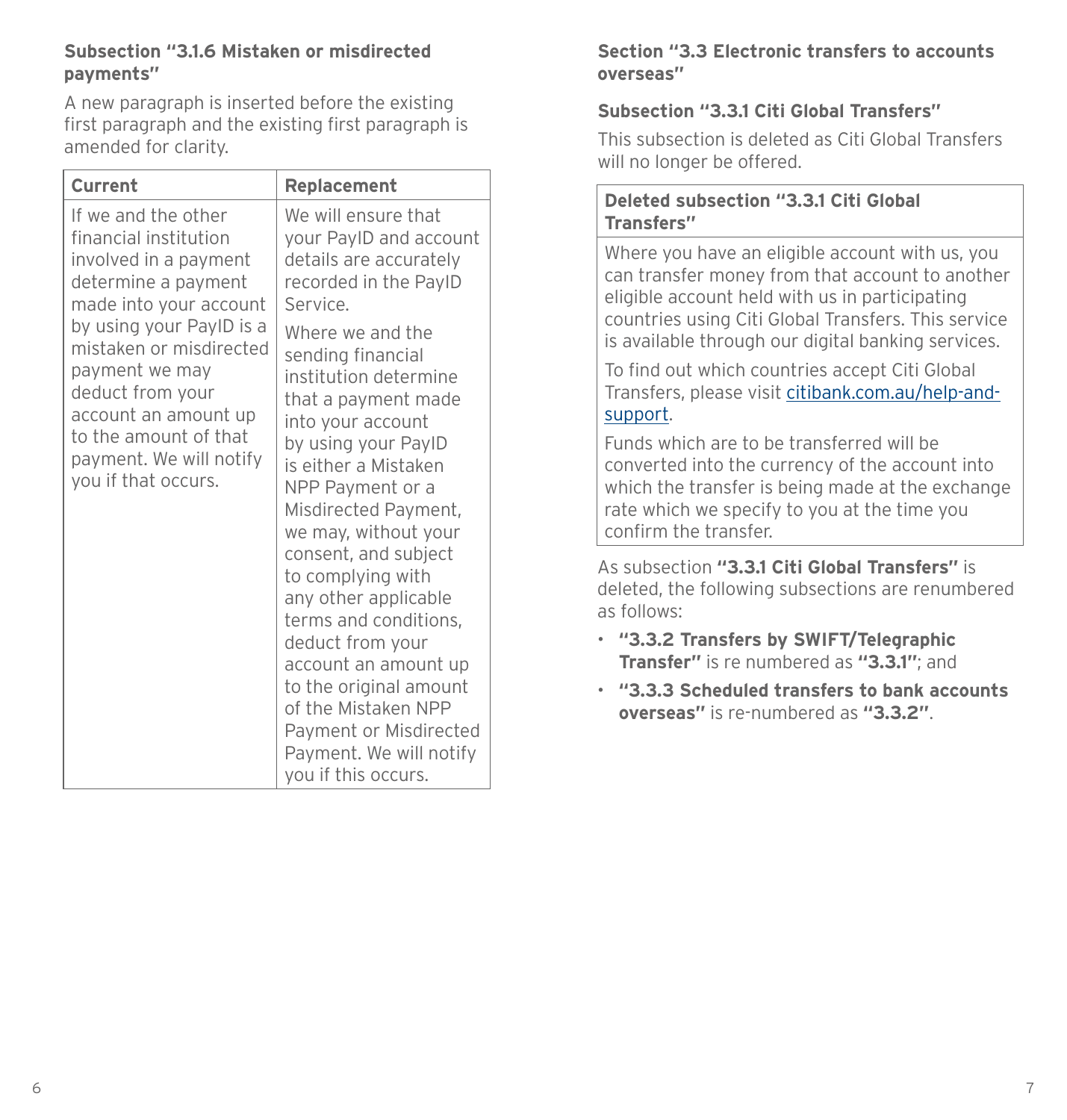#### **Subsection 3.3.2 Transfers by SWIFT/ Telegraphic Transfer (now subsection 3.3.1)**

 The first paragraph of this subsection is deleted and the second paragraph is amended for clarity.

| <b>Current</b>                                                                                                                                                                                                                                                                 | <b>Replacement</b>                                                                                               |
|--------------------------------------------------------------------------------------------------------------------------------------------------------------------------------------------------------------------------------------------------------------------------------|------------------------------------------------------------------------------------------------------------------|
| Another way to                                                                                                                                                                                                                                                                 | To make a transfer                                                                                               |
| transfer money to a                                                                                                                                                                                                                                                            | via SWIFT (this is also                                                                                          |
| bank account located                                                                                                                                                                                                                                                           | called a telegraphic                                                                                             |
| overseas is to use our                                                                                                                                                                                                                                                         | transfer) you will need                                                                                          |
| digital banking services                                                                                                                                                                                                                                                       | the relevant SWIFT                                                                                               |
| to make a transfer                                                                                                                                                                                                                                                             | <b>Bank Identification</b>                                                                                       |
| via SWIFT (this is also                                                                                                                                                                                                                                                        | Code (BIC) as well as                                                                                            |
| called a telegraphic                                                                                                                                                                                                                                                           | the account number                                                                                               |
| transfer).                                                                                                                                                                                                                                                                     | or identifier for the                                                                                            |
| In order to make a                                                                                                                                                                                                                                                             | payee. In certain                                                                                                |
| transfer via SWIFT                                                                                                                                                                                                                                                             | circumstances,                                                                                                   |
| you will need the                                                                                                                                                                                                                                                              | we may also use a                                                                                                |
| relevant SWIFT Bank                                                                                                                                                                                                                                                            | correspondent bank                                                                                               |
| <b>Identification Code</b>                                                                                                                                                                                                                                                     | or agent to assist us                                                                                            |
| (BIC) as well as the                                                                                                                                                                                                                                                           | with completing your                                                                                             |
| account number or                                                                                                                                                                                                                                                              | overseas transfer                                                                                                |
| identifier for the                                                                                                                                                                                                                                                             | request.                                                                                                         |
| payee. In certain                                                                                                                                                                                                                                                              | You can make a SWIFT                                                                                             |
| circumstances,                                                                                                                                                                                                                                                                 | transfer up to the                                                                                               |
| we may also use a                                                                                                                                                                                                                                                              | applicable daily transfer                                                                                        |
| correspondent bank                                                                                                                                                                                                                                                             | limit amount using                                                                                               |
| or agent to assist us                                                                                                                                                                                                                                                          | our digital banking                                                                                              |
| with completing your                                                                                                                                                                                                                                                           | services. For transfers                                                                                          |
| overseas transfer                                                                                                                                                                                                                                                              | over the daily transfer                                                                                          |
| request.                                                                                                                                                                                                                                                                       | limit, we will require                                                                                           |
| You can make a SWIFT<br>transfer up to the<br>applicable daily transfer<br>limit amount using<br>our digital banking<br>services. For transfers<br>over the daily transfer<br>limit, we will require<br>written instructions.<br>For more information<br>on our limits, please | written instructions.<br>For more information<br>on our limits, please<br>visit citibank.com.au/<br>dailylimits. |

#### **Section "3.4 Other provisions relating to transfers and payments"**

#### **Subsection "3.4.3 When will the money typically be available?"**

 This subsection contains a table which outlines when money will typically be available depending on the type of transfer or payment made using our digital banking services or Citiphone Banking. The first row below "For transfers or payments to overseas accounts" in the table, which refers to Citi Global Transfers, is deleted.

| Current                                                    |                                                                                                                                                                        |                                                                                                                |
|------------------------------------------------------------|------------------------------------------------------------------------------------------------------------------------------------------------------------------------|----------------------------------------------------------------------------------------------------------------|
| l am making<br>a transfer or<br>payment from<br>my account | The cut-<br>off time for<br>same day<br>processing by<br>us is*                                                                                                        | <b>Money is</b><br>typically<br>available in<br>the payee's<br>account                                         |
|                                                            | For transfers or payments to overseas accounts                                                                                                                         |                                                                                                                |
| To an account<br>using Citi<br>Global<br><b>Transfers</b>  | No cut-off<br>times apply                                                                                                                                              | Within 24<br>hours                                                                                             |
| To an account<br>via SWIFT<br>(telegraphic<br>transfer)    | 4.00 pm on a<br>business day<br>Transfers or<br>payments<br>made after<br>that time or on<br>a non-business<br>day will be<br>processed<br>on the next<br>business day | 1-7 business<br>days after<br>the transfer<br>is processed<br>(depending<br>on the<br>transaction<br>currency) |

 \*Some transfer requests require additional verification and this may impact our ability to process these transfers on the same day.

visit [citibank.com.au/](http://citibank.com.au/dailylimits)

[dailylimits](http://citibank.com.au/dailylimits).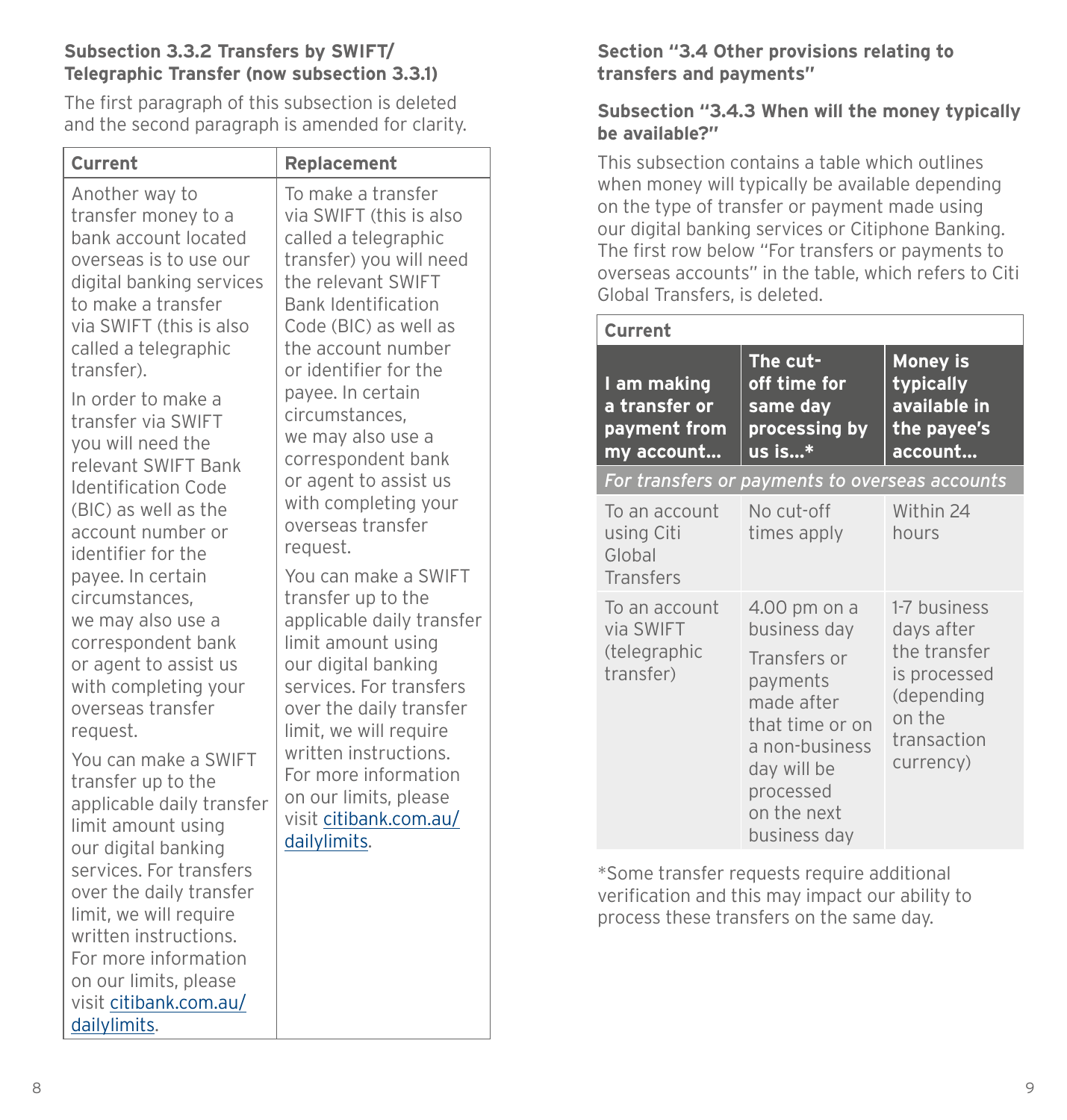| <b>Replacement</b>                                         |                                                                                                                                                                        |                                                                                                                |  |
|------------------------------------------------------------|------------------------------------------------------------------------------------------------------------------------------------------------------------------------|----------------------------------------------------------------------------------------------------------------|--|
| I am making<br>a transfer or<br>payment from<br>my account | The cut-<br>off time for<br>same day<br>processing by<br>$us$ is $*$                                                                                                   | <b>Money is</b><br>typically<br>available in<br>the payee's<br>account                                         |  |
|                                                            | For transfers or payments to overseas accounts                                                                                                                         |                                                                                                                |  |
| To an account<br>via SWIFT<br>(telegraphic<br>transfer)    | 4.00 pm on a<br>business day<br>Transfers or<br>payments<br>made after<br>that time or on<br>a non-business<br>day will be<br>processed<br>on the next<br>business day | 1-7 business<br>days after<br>the transfer<br>is processed<br>(depending<br>on the<br>transaction<br>currency) |  |

 \*Some transfer requests require additional verification and this may impact our ability to process these transfers on the same day.

#### **Changes to section "6. Cheques"**

#### **Subsection "6.1 Cheque access"**

 The section is updated to explain that we will no longer issue new cheque books on eligible accounts.

| Current                                                                                                                                                                                                                                                                                                       | <b>Replacement</b>                                                                                                                                                                                                                                |
|---------------------------------------------------------------------------------------------------------------------------------------------------------------------------------------------------------------------------------------------------------------------------------------------------------------|---------------------------------------------------------------------------------------------------------------------------------------------------------------------------------------------------------------------------------------------------|
| Cheque access is<br>available on eligible<br>accounts. Please refer<br>to your Account Terms<br>to find out if cheque<br>access is an available<br>feature of your account.<br>If it is, you can order a<br>cheque book online at<br>citibank.com.au or by<br>calling the Citiphone<br>Customer Service team. | Cheque access is only<br>available for existing<br>eligible accounts<br>with cheques from<br>previously issued<br>cheque books. A new<br>cheque book cannot be<br>requested and cheque<br>access is otherwise<br>not available on any<br>account. |

This page intentionally left blank.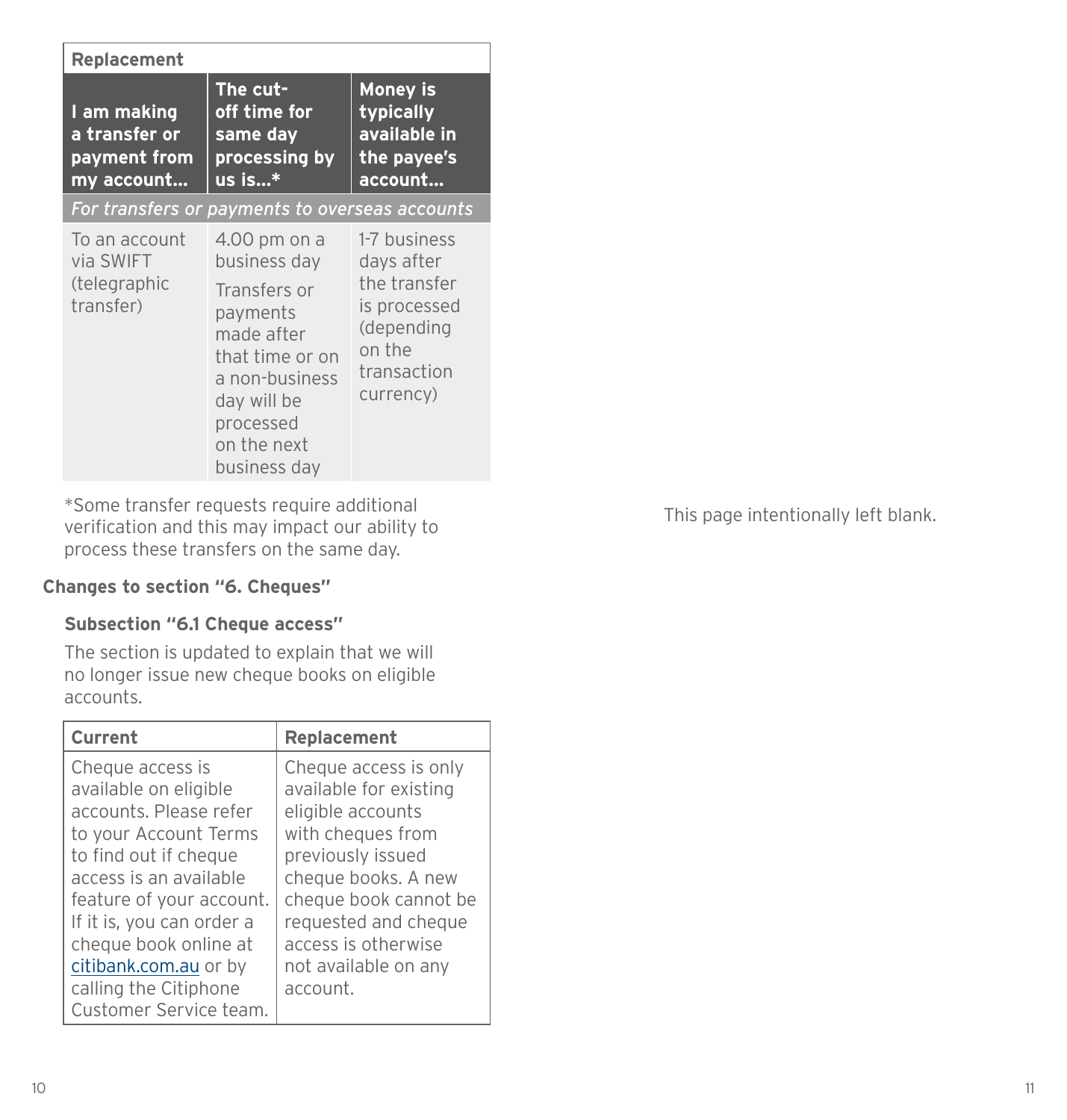

© 2022 Citigroup Pty Limited. All rights reserved. ABN 88 004 325 080, AFSL No. 238098,<br>Australian credit licence 238098. Citi, Citi and Arc Design and other marks used herein are service marks of Citigroup Inc. or its affiliates, used and registered throughout the world. MCG17480\_(0122)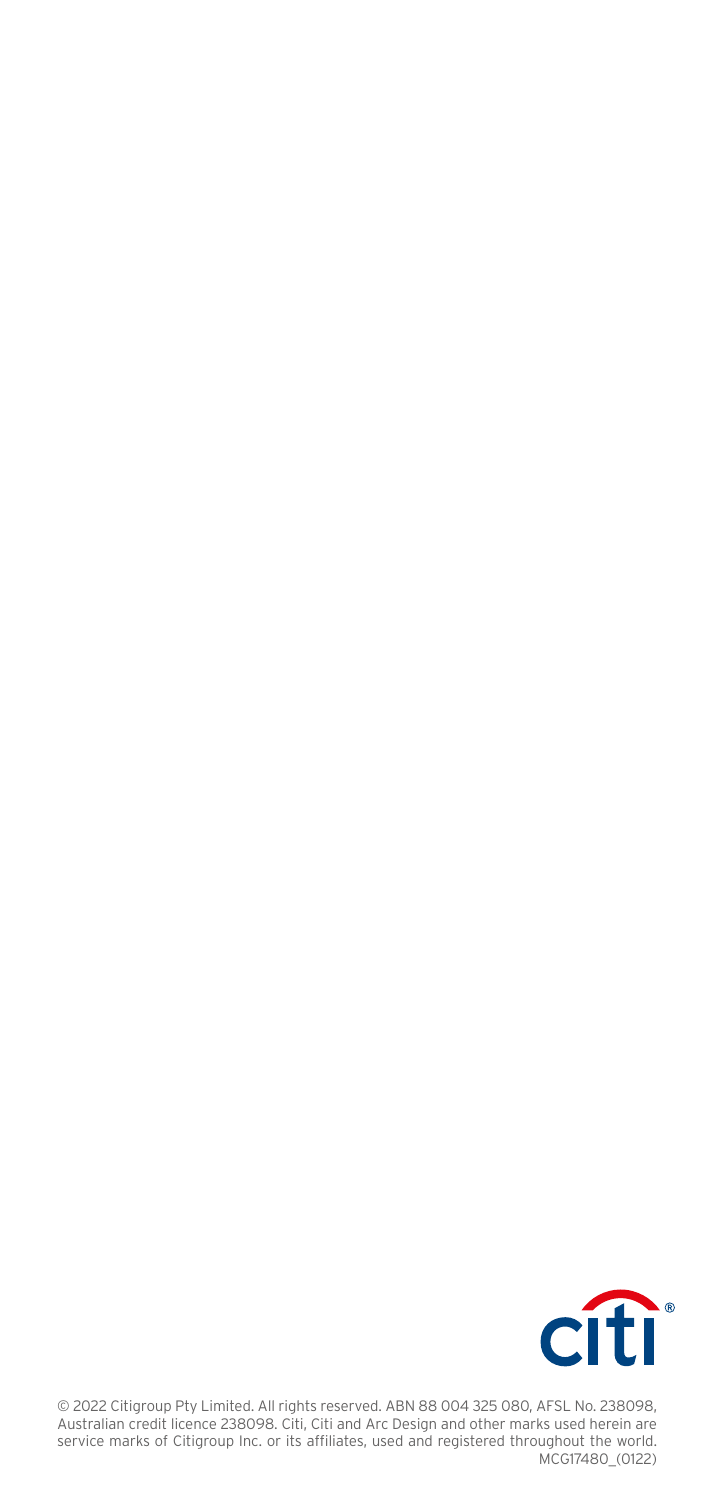# **Non-Cash Payment Facilities Terms and Conditions.**

**Effective 5 October 2021**

Issued by Citigroup Pty Limited ABN 88 004 325 080 AFSL No. 238098

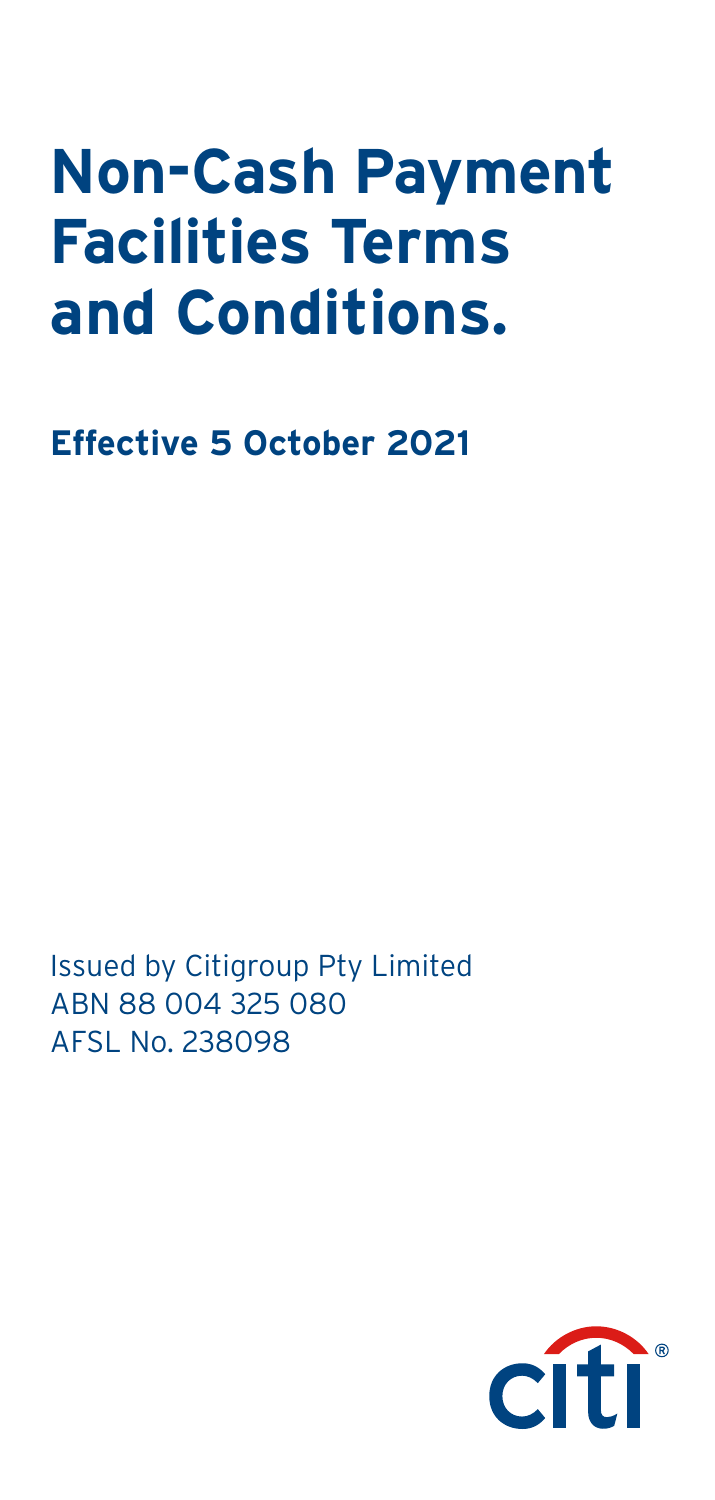# **Contents**

|                     | <b>Information and disclosures</b>                              | 3  |  |
|---------------------|-----------------------------------------------------------------|----|--|
| What the words mean |                                                                 | 5  |  |
| 1.                  | <b>Citi Debit Cards</b>                                         | 11 |  |
| 2.                  | <b>Digital banking services and</b><br><b>Citiphone Banking</b> | 15 |  |
| З.                  | <b>Transfers and payments</b>                                   | 20 |  |
| 4.                  | <b>Security and liability</b>                                   | 38 |  |
| 5.                  | <b>BPAY®</b>                                                    | 45 |  |
| 6.                  | <b>Cheques</b>                                                  | 52 |  |
| 7.                  | Use and availability of electronic equipment 58                 |    |  |
| 8.                  | <b>General terms and information</b>                            | 60 |  |
| 9.                  | If you need financial help                                      | 65 |  |
| 10.                 | If things don't go to plan                                      | 65 |  |

# **Information and disclosures**

### **About Citi**

Citigroup Pty Limited ABN 88 004 325 080 (**Citi**) is an Australian bank and is part of Citigroup Inc., one of the world's largest and best known global financial service companies, operating in over 100 countries. Citi holds Australian financial services licence 238098, which authorises it to offer the payment facilities set out below (the **"facilities"**) to you.

#### **Your account terms and conditions**

This document sets out the terms and conditions which apply to the facilities. You should read it carefully. Where they are available, you can use these facilities to access your accounts. The operation of those accounts, including banking services on those accounts, is subject to the relevant Account Terms.

Unless they become binding earlier, these terms and conditions become binding on you when we give you a debit card or Security Code or when you use one of these facilities to access your account (whichever is earlier).

The information in these terms and conditions is subject to change. See section 8.4 **'Changes to these terms and conditions'** for further information about when we can make changes and how we will notify you.

Some words have a particular meaning when used in this document. Please refer to the **'What the words mean'** section in this document. If you are reading this document online, words underlined in blue are clickable links to other sections within this document or to other relevant documents on our website.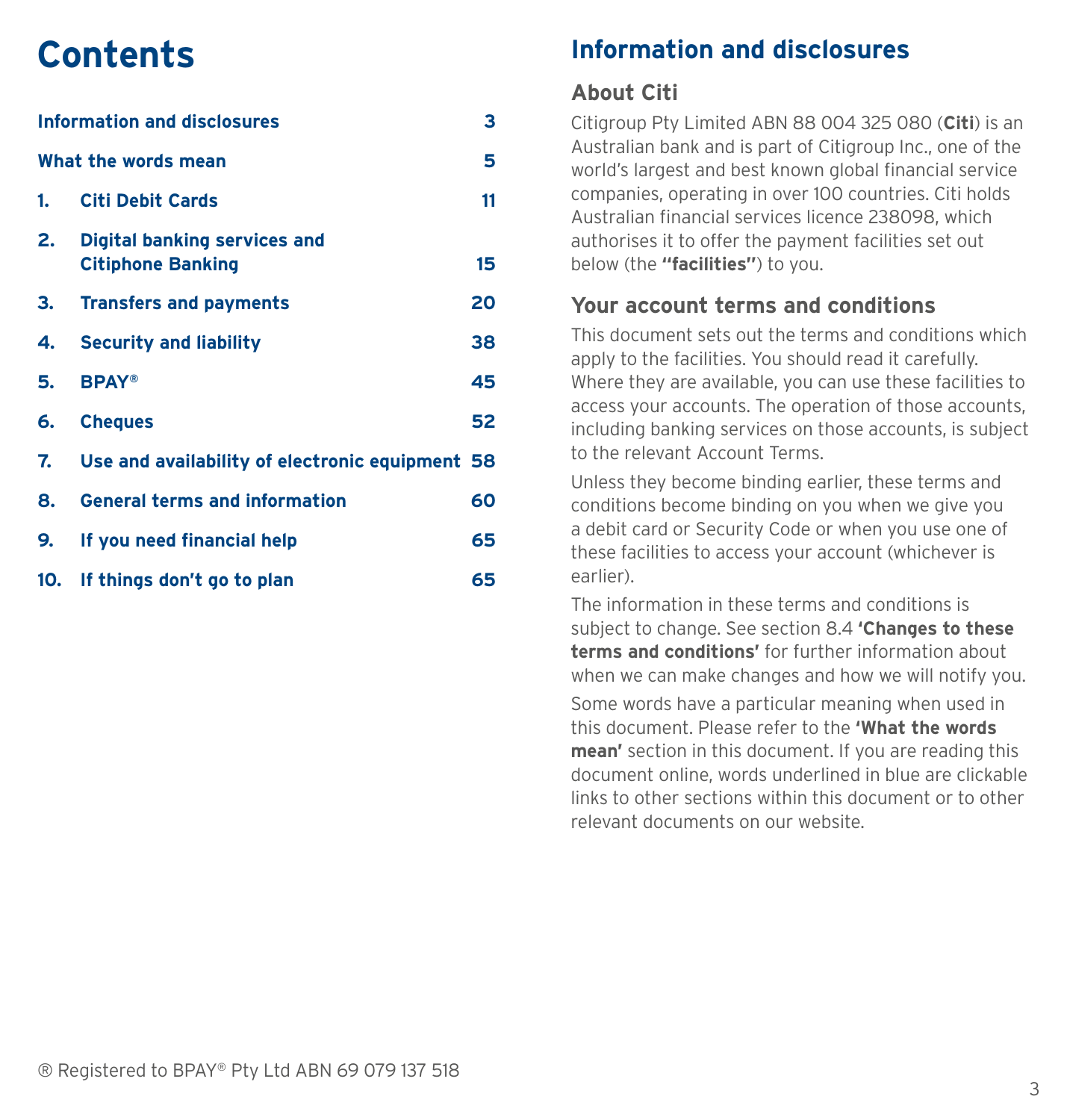### <span id="page-9-0"></span>**Facilities covered by these terms and conditions**

| Citi Debit Cards                                  |
|---------------------------------------------------|
| Digital banking services                          |
| Citiphone Banking                                 |
| Electronic transfers                              |
| Scheduled transfers/periodic payments             |
| Direct debits & recurring debit card instructions |
| <b>SWIFT/Telegraphic Transfers</b>                |
| BPAY <sup>®</sup> payments                        |
| Cheques                                           |

### **General advice**

Any advice in this document is general advice. It does not take into consideration your objectives or financial situation. In fact, nothing in this document is intended as a recommendation about accessing an account with us. You should seek your own independent financial and taxation advice before making a decision about how to access or use an account with us. This document is not an offer or invitation in any place in which, or to any person to whom, it would not be lawful to make that offer or invitation.

# **Contact us**

We want to make it easy for you to do business with us. If you would like more information or if you would like to ask any questions, you can contact us in the following ways:

| <b>Email us:</b>      | citibank.com.au/email-us                            |
|-----------------------|-----------------------------------------------------|
| <b>Call Citiphone</b> | 13 24 84 (24 hours) (local calls)                   |
|                       | <b>Customer Service:</b> +61 2 8225 0615 (24 hours) |
|                       | (overseas calls)                                    |
| Write to us:          | GPO Box 40, Sydney NSW 2001                         |

# **What the words mean**

In these terms and conditions, the words below have the following meanings.

| <b>Term</b>                            | <b>Meaning</b>                                                                                                                                                                                                                                                                                |  |
|----------------------------------------|-----------------------------------------------------------------------------------------------------------------------------------------------------------------------------------------------------------------------------------------------------------------------------------------------|--|
| account                                | Any account held with us to which<br>the facilities are attached and which<br>is the subject of the Account Terms.                                                                                                                                                                            |  |
| account<br>holder                      | Each person or entity in whose name<br>the account is held.                                                                                                                                                                                                                                   |  |
| <b>Account</b><br><b>Terms</b>         | a) Transaction and Savings Accounts<br>Terms and Conditions;                                                                                                                                                                                                                                  |  |
|                                        | b) Transaction and Savings Accounts<br>(no longer offered) Terms and<br>Conditions;                                                                                                                                                                                                           |  |
|                                        | c) Home Loan Facility Agreement<br>Terms and Conditions;                                                                                                                                                                                                                                      |  |
|                                        | d) Home Loan Facility Agreement<br>Details; or                                                                                                                                                                                                                                                |  |
|                                        | e) Offset Savings Accounts Terms<br>and Conditions.                                                                                                                                                                                                                                           |  |
| <b>Additional</b><br><b>Cardholder</b> | The person who you have authorised<br>to have a debit card on your account.                                                                                                                                                                                                                   |  |
| authorised<br>signatory                | Any person who is permitted to<br>operate your account (other than<br>an account holder). It includes an<br>Additional Cardholder.                                                                                                                                                            |  |
| available<br>balance                   | The total balance in your account<br>shown as the amount which is<br>'Available Now' in our digital banking<br>services. It excludes any unsettled<br>transactions (for example, cheques<br>deposited that have not yet been<br>cleared or debit card transactions<br>pending authorisation). |  |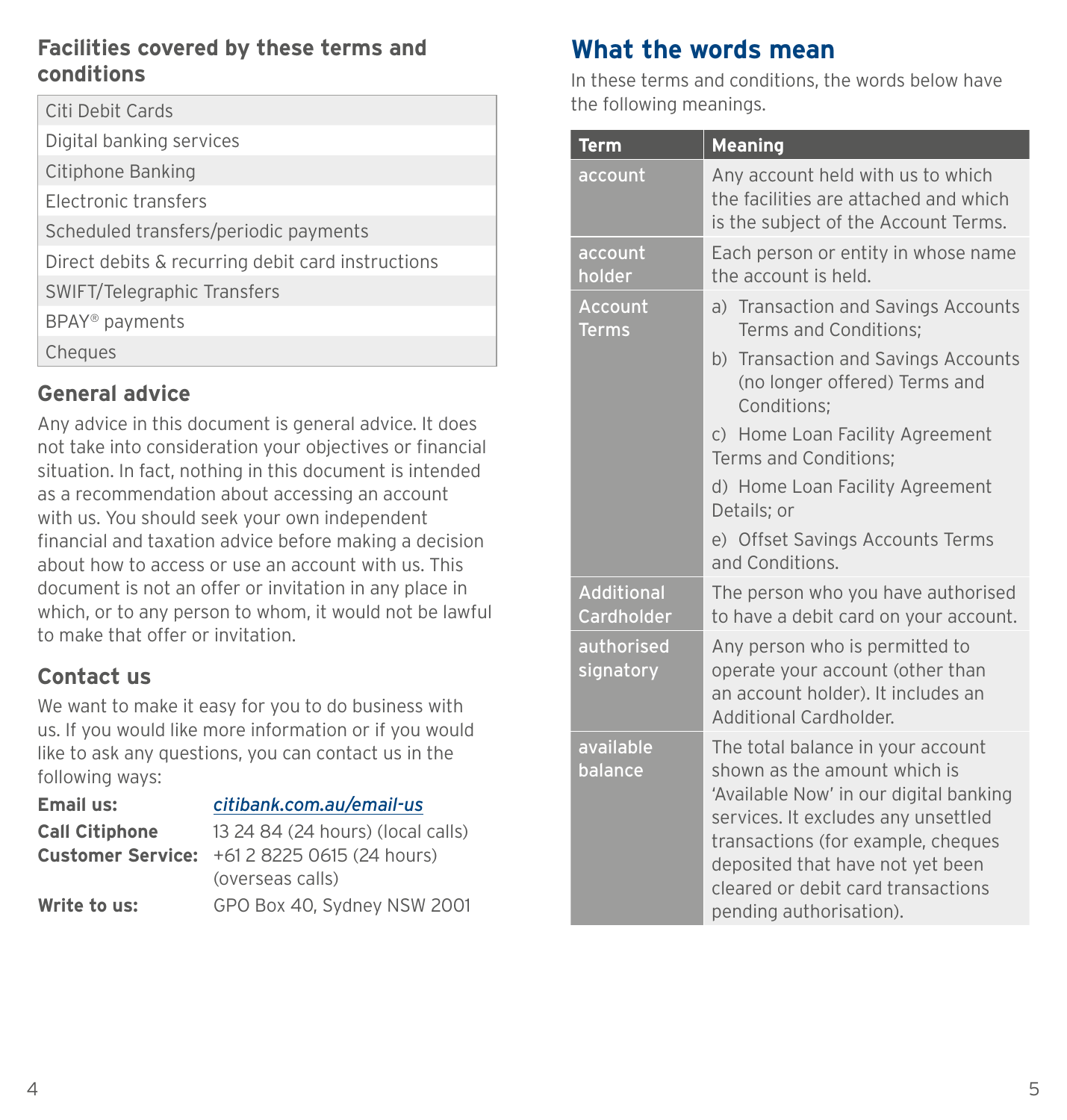| <b>Term</b>                                  | <b>Meaning</b>                                                                                                                                                                                                                                                                                                   |
|----------------------------------------------|------------------------------------------------------------------------------------------------------------------------------------------------------------------------------------------------------------------------------------------------------------------------------------------------------------------|
| balance                                      | The amount of money in your<br>account, based on the deposits,<br>withdrawals, fees, charges and<br>interest we've credited or debited<br>to your account at a particular<br>point in time and which may include<br>unsettled transactions. This is shown<br>as 'On Deposit' in our digital banking<br>services. |
| <b>Banking Code</b><br>of Practice           | The 'Banking Code of Practice',<br>or any superseding publication<br>published by the Australian Banking<br>Association Inc. and as adopted by us<br>from time to time.                                                                                                                                          |
| biller                                       | A merchant who accepts BPAY®<br>payments.                                                                                                                                                                                                                                                                        |
| <b>BPAY®</b><br>Contact<br><b>Details</b>    | BPAY® Pty Ltd ABN 69 079 137 518 of<br>Level 4, 3 Rider Blvde, Rhodes NSW<br>2138. Phone: (02) 8252 0500.                                                                                                                                                                                                        |
| business day                                 | Unless otherwise indicated in these<br>terms and conditions, a business day<br>is a day on which banks are open<br>for business in Sydney, but does<br>not include a Saturday, Sunday or a<br>public holiday.                                                                                                    |
|                                              | For BPAY <sup>®</sup> transactions, a business<br>day means any day on which banks<br>in Melbourne or Sydney are able<br>to effect settlement through the<br>Reserve Bank of Australia.                                                                                                                          |
| <b>Cardlink</b><br>Contact<br><b>Details</b> | <b>Cardlink Services Limited</b><br>ABN 60 003 311 644 of Level 4,<br>3 Rider Blvde, Rhodes NSW 2138.<br>Phone: (02) 9646 9222.                                                                                                                                                                                  |
| card scheme<br>or network                    | A card scheme is a network for<br>authorising and settling a transaction<br>you have made. For example,<br>Mastercard <sup>®</sup> or Visa.                                                                                                                                                                      |

| Term                           | <b>Meaning</b>                                                                                                                                                                                                                                                                    |
|--------------------------------|-----------------------------------------------------------------------------------------------------------------------------------------------------------------------------------------------------------------------------------------------------------------------------------|
| Citi Mobile<br>App             | A mobile banking application which<br>enables you to access certain<br>banking services on a mobile phone<br>or other device via our mobile<br>application that we tell you can be<br>used to access your account.                                                                |
| <b>Citibank</b><br>Online      | The online banking service provided<br>by us registered in your name<br>that permits you to access certain<br>banking services via the internet.                                                                                                                                  |
| Citiphone<br><b>Banking</b>    | The telephone banking service<br>provided by us that permits you<br>to access certain banking services via<br>the telephone.                                                                                                                                                      |
| contactless<br>device          | Any debit card, sticker or other<br>device linked to an account which is<br>capable of performing contactless<br>transactions by being held against an<br>electronic point of sale terminal.                                                                                      |
| debit card                     | Any debit card including a virtual<br>card or other digital equivalent of<br>a debit card, contactless device or<br>other device authorised by us for use<br>on your account, which may include<br>a Citigold Debit Card, a Citi Priority<br>Debit Card or a Citibank Debit Card. |
| device                         | A physical device used with<br>electronic equipment to access your<br>account, for example a debit card,<br>token, watch or biometric reader.                                                                                                                                     |
| digital<br>banking<br>services | Digital banking services provided<br>by us which allow you to access<br>your account via the internet or our<br>mobile application. This includes the<br>Citi Mobile App and Citibank Online.                                                                                     |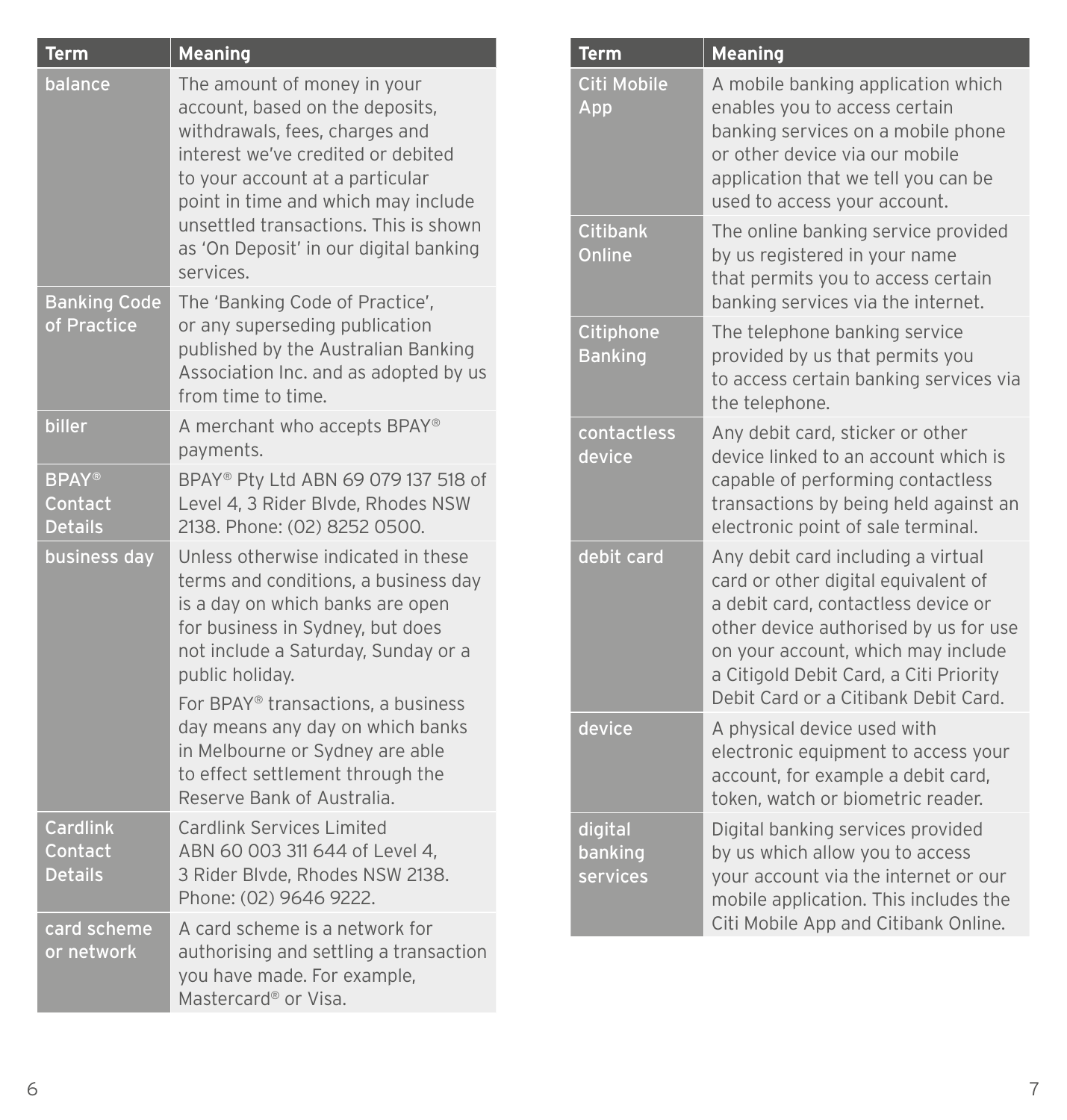| Term                    | <b>Meaning</b>                                                                                                                                                                                                                                                                                                                                                                                                   |               | Term                                                                                                                                                                                                                                                                                                                                                                                                                                                                                                                                                          | <b>Meaning</b>                                                                                                                                                                                                                                                                                                |
|-------------------------|------------------------------------------------------------------------------------------------------------------------------------------------------------------------------------------------------------------------------------------------------------------------------------------------------------------------------------------------------------------------------------------------------------------|---------------|---------------------------------------------------------------------------------------------------------------------------------------------------------------------------------------------------------------------------------------------------------------------------------------------------------------------------------------------------------------------------------------------------------------------------------------------------------------------------------------------------------------------------------------------------------------|---------------------------------------------------------------------------------------------------------------------------------------------------------------------------------------------------------------------------------------------------------------------------------------------------------------|
| electronic<br>equipment | Includes electronic terminals (such<br>as ATM and Point of Sale terminals),<br>personal computer, television and<br>telephone that are approved by us                                                                                                                                                                                                                                                            |               | <b>PIN</b>                                                                                                                                                                                                                                                                                                                                                                                                                                                                                                                                                    | The personal identification number<br>we allocate to a debit card or<br>selected by you for use with a debit<br>card.                                                                                                                                                                                         |
| <b>Fee Schedule</b>     | and through which transactions may<br>be effected.<br>The Schedule of Fees and Charges<br>which applies to your account, which<br>may be the:<br>• Citi Transaction and Savings<br>Accounts Schedule of Fees and<br>Charges;<br>• Citi Transactions and Savings<br>Accounts (no longer offered)<br>Schedule of Fees and Charges; or<br>• Citibank Residential Home<br>Loan Fees Schedule of Fees and<br>Charges. | security code | A password or code that may<br>be required to authenticate a<br>transaction made by you or an<br>authorised signatory, or authenticat<br>you or an authorised signatory, and<br>which is to be kept secret. A security<br>code may consist of numbers,<br>letters, a combination of both, or<br>a phrase or other credential but<br>does not include a number printed<br>on a device (e.g. a security number<br>printed on a debit card). Examples<br>of security codes include a PIN<br>in respect of a debit card, TPIN,<br>internet banking password, code |                                                                                                                                                                                                                                                                                                               |
| facility<br>identifier  | Means any of the facilities to which<br>these terms and conditions relate<br>which includes debit cards, digital<br>banking services and Citiphone<br>Banking, electronic transfers,<br>SWIFT/Telegraphic Transfers, BPAY®<br>payments and cheques.<br>Information about the account or                                                                                                                          |               |                                                                                                                                                                                                                                                                                                                                                                                                                                                                                                                                                               | generated by a security token, or<br>any other password or information<br>used to access the account or our<br>digital banking services or Citiphone<br>Banking and which is known to you<br>or an authorised signatory and whic<br>we require you or the authorised<br>signatory to keep secret. It does not |
|                         | debit card that must be provided to<br>perform a transaction and is known<br>to you but need not be kept secret,<br>for example an account number or<br>debit card number, internet access<br>number ('IAN') or alias.                                                                                                                                                                                           |               | include an identifier.<br><b>TPIN</b>                                                                                                                                                                                                                                                                                                                                                                                                                                                                                                                         | The code in the form of a telephone<br>personal identification number<br>allocated by us or set up by you or a<br>authorised signatory, or as changed<br>by you or an authorised signatory,                                                                                                                   |
| person                  | An individual.                                                                                                                                                                                                                                                                                                                                                                                                   |               |                                                                                                                                                                                                                                                                                                                                                                                                                                                                                                                                                               | that may be required to access your                                                                                                                                                                                                                                                                           |
| <b>NPP</b>              | Is the New Payments Platform<br>operated by NPP Australia Limited.                                                                                                                                                                                                                                                                                                                                               |               |                                                                                                                                                                                                                                                                                                                                                                                                                                                                                                                                                               | account by telephone.                                                                                                                                                                                                                                                                                         |
| <b>PayID Service</b>    | Is the central payment addressing<br>service that is available for<br>addressing NPP payments.                                                                                                                                                                                                                                                                                                                   |               |                                                                                                                                                                                                                                                                                                                                                                                                                                                                                                                                                               |                                                                                                                                                                                                                                                                                                               |

| security code | A password or code that may<br>be required to authenticate a<br>transaction made by you or an<br>authorised signatory, or authenticate<br>you or an authorised signatory, and<br>which is to be kept secret. A security<br>code may consist of numbers,<br>letters, a combination of both, or<br>a phrase or other credential but<br>does not include a number printed<br>on a device (e.g. a security number<br>printed on a debit card). Examples<br>of security codes include a PIN<br>in respect of a debit card, TPIN,<br>internet banking password, code<br>generated by a security token, or<br>any other password or information<br>used to access the account or our<br>digital banking services or Citiphone<br>Banking and which is known to you<br>or an authorised signatory and which<br>we require you or the authorised<br>signatory to keep secret. It does not<br>include an identifier. |
|---------------|------------------------------------------------------------------------------------------------------------------------------------------------------------------------------------------------------------------------------------------------------------------------------------------------------------------------------------------------------------------------------------------------------------------------------------------------------------------------------------------------------------------------------------------------------------------------------------------------------------------------------------------------------------------------------------------------------------------------------------------------------------------------------------------------------------------------------------------------------------------------------------------------------------|
| <b>TPIN</b>   | The code in the form of a telephone<br>personal identification number<br>allocated by us or set up by you or an<br>authorised signatory, or as changed<br>by you or an authorised signatory,<br>that may be required to access your                                                                                                                                                                                                                                                                                                                                                                                                                                                                                                                                                                                                                                                                        |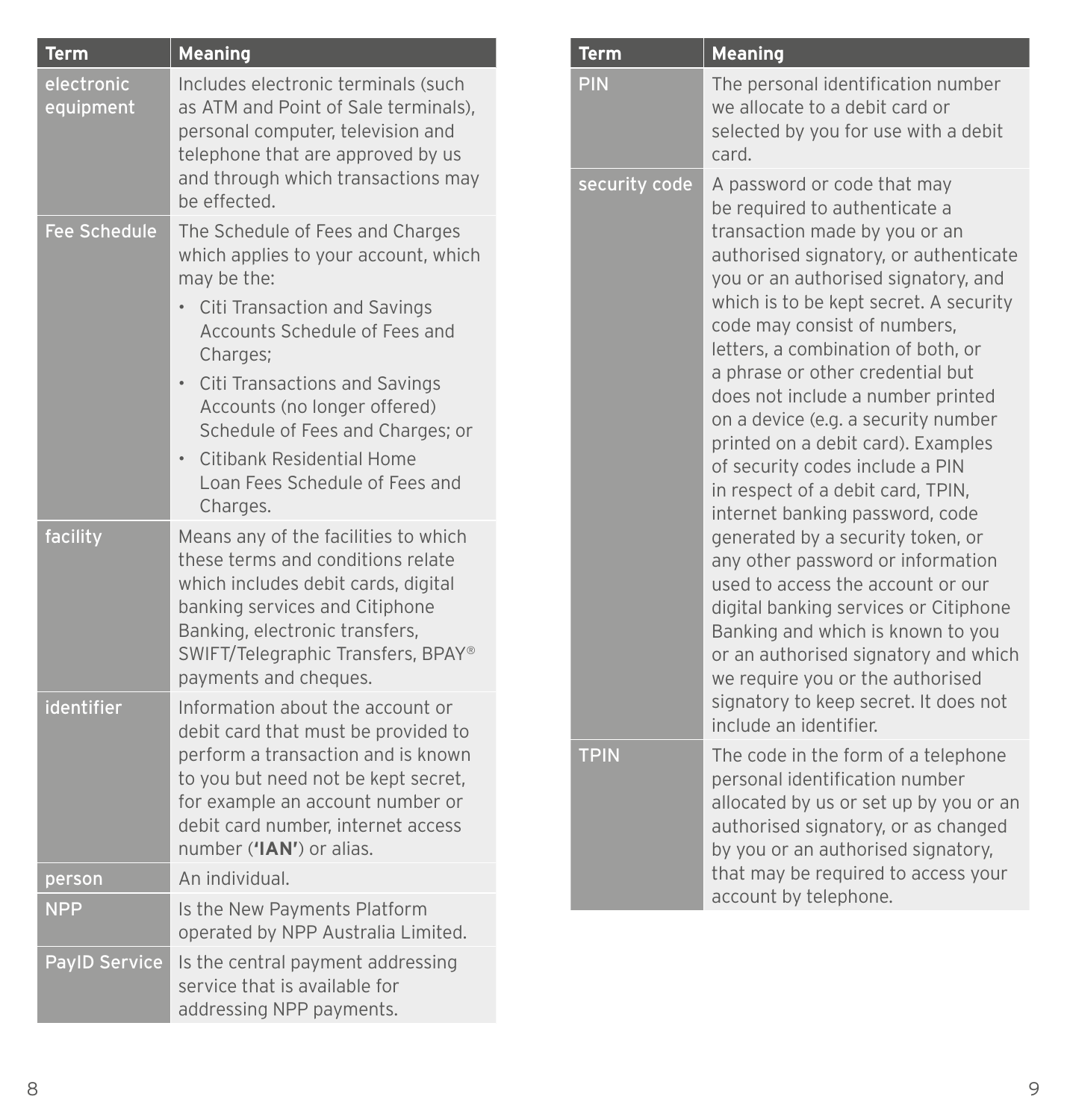<span id="page-12-0"></span>

| <b>Term</b>                                      | <b>Meaning</b>                                                                                                                                                                                                                                       |  |
|--------------------------------------------------|------------------------------------------------------------------------------------------------------------------------------------------------------------------------------------------------------------------------------------------------------|--|
| <b>Unauthorised</b><br>EFT<br><b>Transaction</b> | Is an unauthorised transaction<br>to your account and to which the<br>ePayments Code applies. The<br>ePayments Code applies to an<br>unauthorised transaction which<br>involves a payment, funds transfer or<br>cash withdrawal transaction that is: |  |
|                                                  | a) initiated using electronic<br>equipment; and                                                                                                                                                                                                      |  |
|                                                  | b) not intended to be authenticated<br>by comparing a manual signature<br>with a specimen signature.                                                                                                                                                 |  |
|                                                  | An Unauthorised EFT Transaction<br>does not include any transaction<br>performed by you or an authorised<br>signatory or with your, or the<br>authorised signatory's, knowledge or<br>consent.                                                       |  |
| we, our, us                                      | Citigroup Pty Limited,<br>ABN 88 004 325 080 AFSL 238098,<br>of 2 Park Street, Sydney NSW 2000.                                                                                                                                                      |  |
| you, your                                        | Each account holder. Where there<br>is more than one account holder,<br>it refers to each account holder<br>separately and all account holders<br>jointly.                                                                                           |  |
|                                                  | In some cases, it also includes any<br>Additional Cardholder and other<br>authorised signatory - see sections<br>1.1 and 2.4 of these terms and<br>conditions.                                                                                       |  |

Unless otherwise required by the context:

- a singular word includes the plural and vice versa;
- if a word or phrase is given a defined meaning, any other grammatical form of that word or phrase has a corresponding meaning;
- a reference to this contract or other document includes the contract or other document as varied or amended;
- a reference to a person or entity includes their successors or assigns; and
- the words 'includes', 'including' or 'such as' do not limit the meaning of the word to which it relates.

# **1. Citi Debit Cards**

This 'Citi Debit Cards' section applies if your account can be accessed using a debit card.

# **1.1 Using the debit card**

You can use the debit card to:

- make purchases at point of sale (**'POS'**) terminals both in Australia and overseas where you see the relevant card scheme logo displayed. Some retailers also allow cash withdrawals to be made at the POS;
- shop for goods and services over the phone or online with merchants who accept the debit card;
- withdraw cash in Australia and overseas at an automatic teller machine (**'ATM'**) where you see the relevant card scheme logo displayed.

A foreign exchange is likely to take place when the currency of the transaction (the **transaction currency**) is different to the currency of the account (the **account currency**). The conversion will be performed by the relevant card scheme using their own relevant foreign exchange rate for that currency on the date the currency conversion is performed.

If you are using a Citi Global Currency Account, Citibank Plus Transaction Account or a Cash Investment Account and have the Citi Smart Wallet feature activated, the foreign exchange may be avoided. For more details on the Citi Smart Wallet feature, please visit *[citibank.com.au](http://citibank.com.au)*.

Examples where a foreign exchange will take place include:

- withdrawing cash from an ATM located in New Zealand in New Zealand Dollars (NZD) from an Australian Dollar account; or
- making a purchase online in United States Dollars (USD) from a Japanese Yen (JPY) currency account.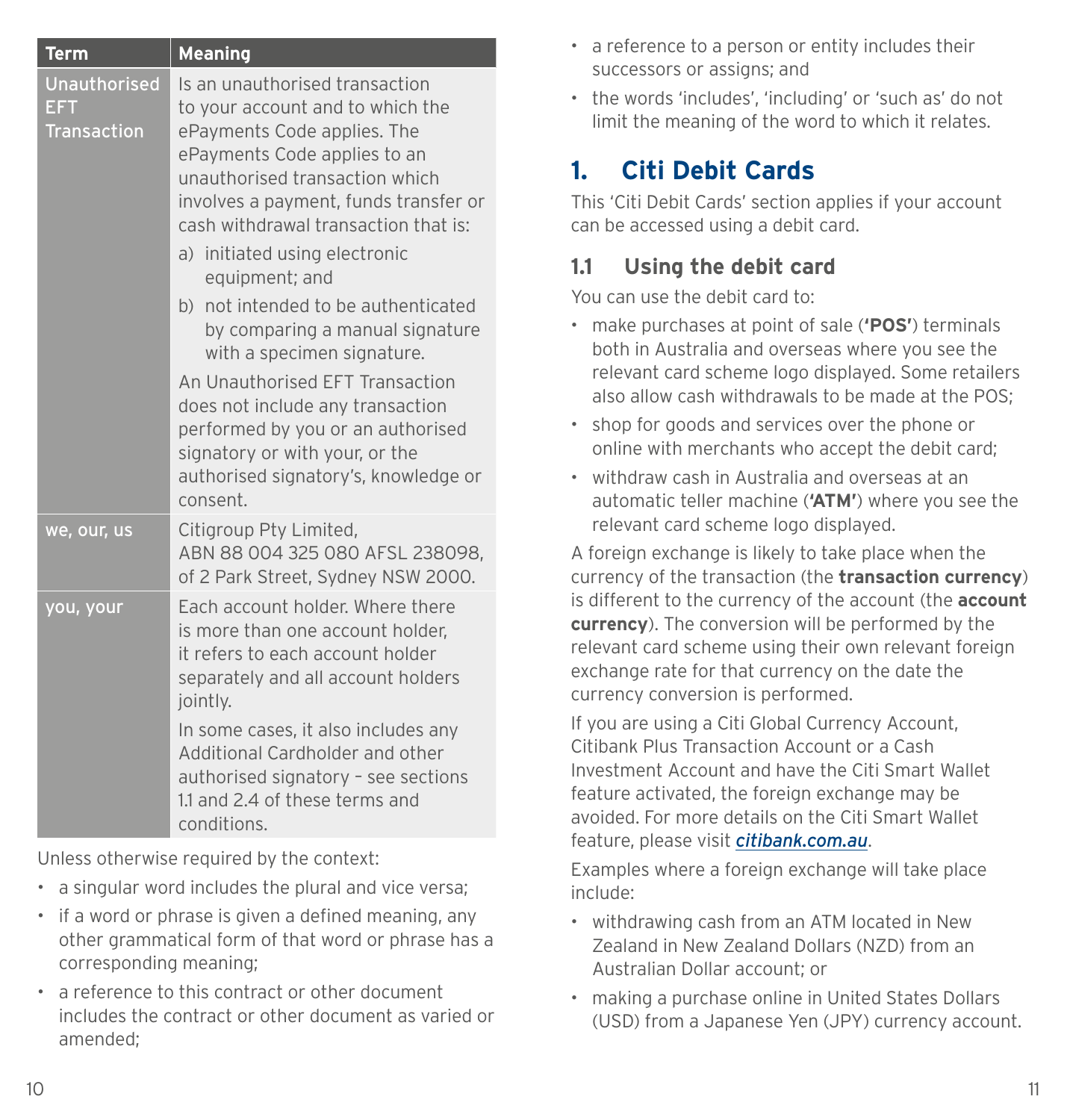Where a transaction is made on your account using a debit card, subject to any other provisions of these terms and conditions, you are liable for the transaction. We will charge your account with the transaction amount and, where applicable, with any fees or charges which may apply to that transaction. Please refer to your Account Terms and Fee Schedule for further details.

The use of the debit card is subject to the Account Terms. Use of the debit card includes using any of the details on it (such as the debit card number and expiry date).

You are responsible for any Additional Cardholder's use of your account and the debit card and you need to ensure that each Additional Cardholder complies with these terms and conditions as if they were you. To the extent that these terms and conditions relate to the use or security of a debit card, device or security code, references to 'you' mean you and any Additional Cardholder.

The debit card and any security code or PIN relating to that debit card must not be used:

- by any person other than the cardholder whose name and signature appears on the debit card;
- after the debit card has expired, or has been suspended or cancelled;
- where your account requires more than one signatory to operate the account; or
- during any period when the account has been suspended or after the account has been closed.

All debit cards remain our property. You and any Additional Cardholder must securely destroy any physical debit card:

- at our request; or
- when all of the accounts to which the debit card is linked are closed; or
- when the debit card is cancelled or has expired; or
- when the cardholder's Authority to Operate all of the accounts to which the debit card is linked is terminated; or

• when you notify us that at least two signatories are required to operate the account.

# **1.2 Daily withdrawal and other limits**

Your daily withdrawal limit is the maximum amount you can withdraw each day and applies to all accounts which are linked to a debit card. The daily withdrawal limit is a combined limit and applies to all cash withdrawals through ATMs and some purchases at POS terminals (when you press the chq/sav buttons). It may also apply to contactless transactions, depending upon the merchant.

These daily withdrawal limits do not apply to transactions through a card scheme (made when you press the 'CR' or 'Credit' button).

The daily limits can be found at *[citibank.com.au/dailylimits](http://citibank.com.au/dailylimits)*.

The daily limits are expressed in Australian Dollars. If you transact in a foreign currency, the limit that applies will be the Australian Dollar equivalent of that foreign currency amount.

#### **1.2.1 Changes can be made to the daily limits**

You can make a request to change your daily withdrawal limit by calling the Citiphone Customer Service team. If we agree to that request, the daily withdrawal limit that applies to the accounts which can be linked to the debit card will be the limit that we agree with you.

We can also make changes to the daily withdrawal limit. See section 8.4 **'Changes to these terms and conditions'** for further information about when we can do this and how we will notify you.

If you increase your daily withdrawal limit, this will also increase your risk that an unauthorised person may make larger withdrawals on the account.

Please note that merchants or other providers of facilities may impose additional limits.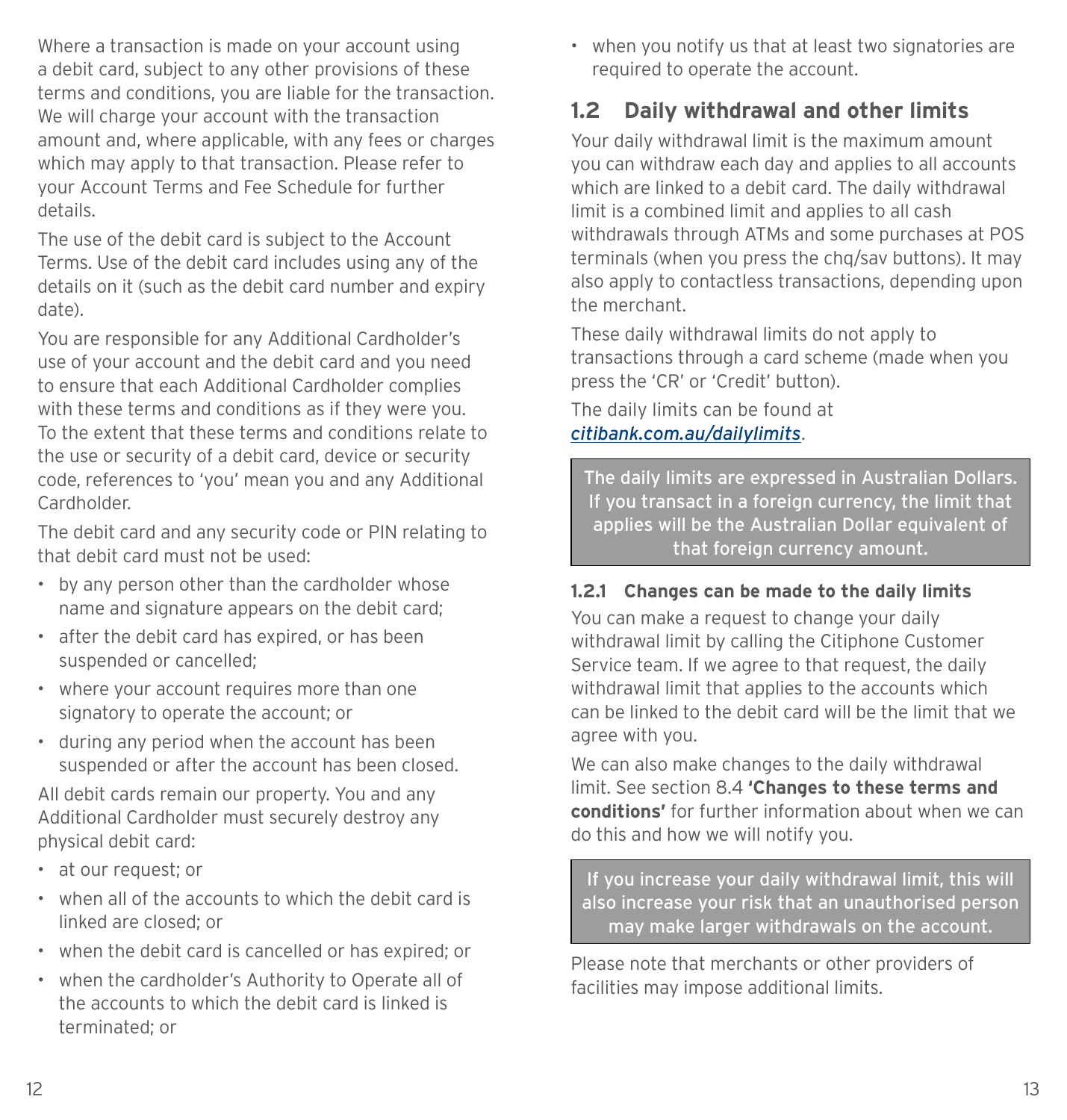### <span id="page-14-0"></span>**1.3 Disputing a debit card transaction and chargebacks**

You should regularly check the transactions on your account. You can do this using our digital banking services or by checking your statement.

If there is a transaction that you did not authorise or you want to query, you should complete the Disputes Form which can be found on our website *[citibank.com.au](http://citibank.com.au)* or call the Citiphone Customer Service team as soon as possible. If you delay telling us, then we may not be able to dispute the transaction on your behalf. You can reach the Citiphone Customer Service team on: **13 24 84** (within Australia); or **+61 2 8225 0615** (from outside Australia)

In some circumstances the card scheme rules may allow us to claim a chargeback from the merchant for a transaction. You will need to give us the information and material we require to support a chargeback.

If, within the time limit set by the card scheme rules, you tell us that you want to dispute a transaction on the debit card, then we:

- will claim the relevant amount back if we find it has been incorrectly charged and you have not contributed to the loss; or
- may accept the merchant's refusal to make that chargeback only if the refusal is made in a way allowed under the relevant card's scheme rules.

Where your request for a chargeback is not settled to your satisfaction, we will tell you the procedures for the investigation and resolution of the dispute.

# **1.4 Cancelling a debit card**

#### **1.4.1 Your right to cancel a debit card**

You can cancel a debit card at any time by calling the Citiphone Customer Service team. It may take time for us to process the cancellation and it will only take effect once it is processed by us. Subject to these terms and conditions, you are responsible for all transactions or other purchases made on the account using a debit card until the debit card has been cancelled.

For further details about cancelling the debit card and the amounts which are payable prior to cancellation, please refer to your Account Terms.

#### **1.4.2 Our right to cancel a debit card by giving you notice**

We may, acting reasonably, suspend or cancel a debit card at any time by providing you with 30 days' prior notice.

#### **1.4.3 Our right to cancel a debit card without prior notice**

In some circumstances, we may also cancel a debit card at any time, without prior notice where we, acting fairly and reasonably towards you, reasonably believe or suspect any of the following:

- circumstances beyond our control mean that we could not meet our obligations under these terms and conditions;
- we should do so to ensure we comply with any law, rule, regulation, judgment order or directive of any government;
- the debit card, security code or a process intended to prevent unauthorised transactions has been compromised or there are other security reasons for doing so;
- you have, or may be, involved in a fraudulent or other unlawful activity or transaction; or
- it is otherwise reasonably necessary or appropriate to manage our legal, credit or reputational risk or to prevent losses.

If we do not give you notice before we do any of these things, we will notify you as soon as possible afterwards. In all cases where we cancel a debit card, we will act fairly and reasonably towards you.

# **2. Digital banking services and Citiphone Banking**

# **2.1 Getting started**

There are two digital banking services which you can use to access and operate your account – Citibank Online and the Citi Mobile App.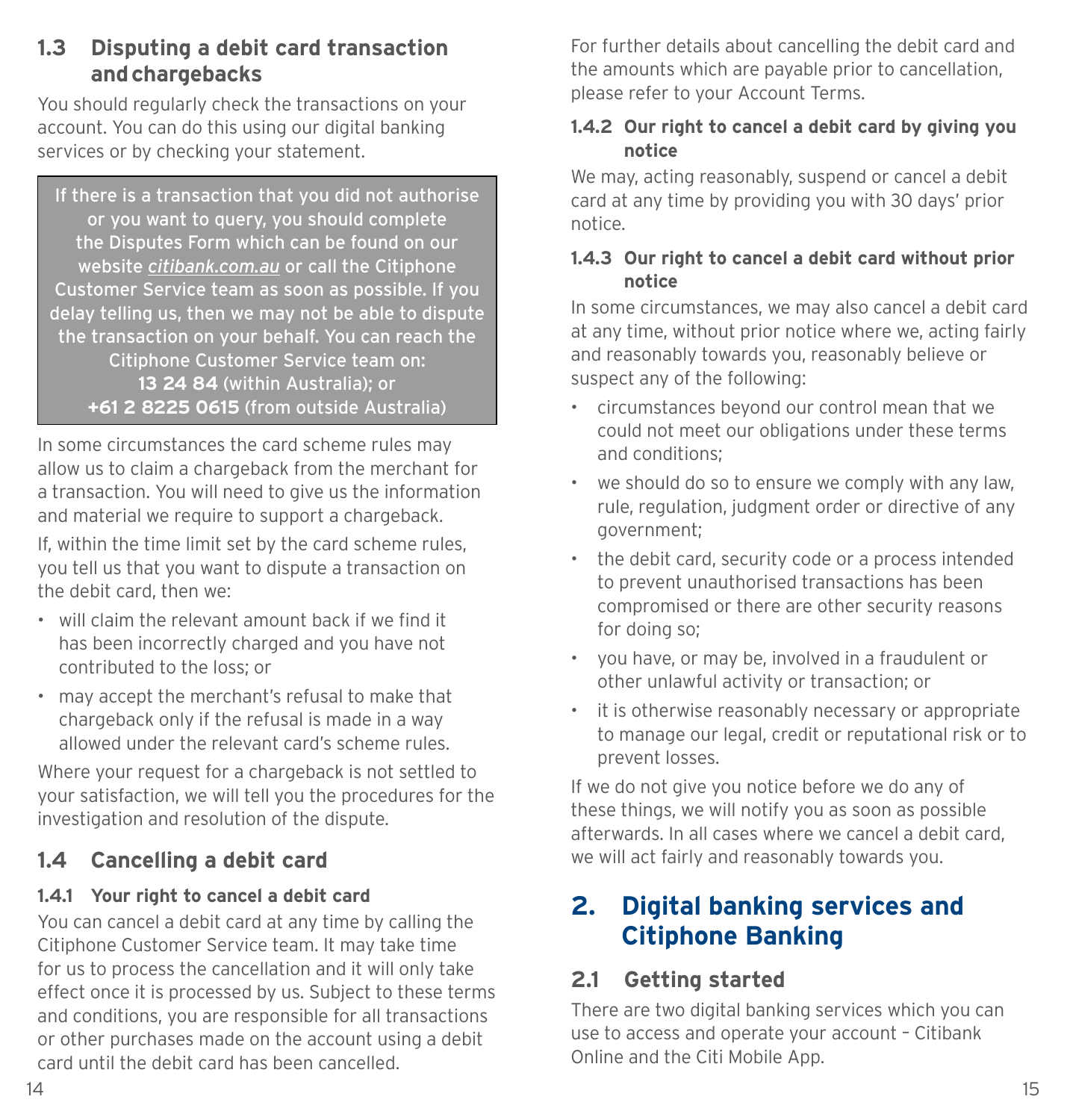You may have already registered for our digital banking services when you opened your account. However, if you have not already done so, you can register for Citibank Online, by going to *[citibank.com.au/register](http://citibank.com.au/register)* or you can register for the Citi Mobile App by downloading the app and following the prompts. You will need the following information to complete the registration process:

- your debit card details or internet access number ('IAN');
- your account number; and
- a One Time PIN ('OTP').

Once you have completed the registration process, you will be able to access the digital banking service that you have registered for using your personalised user ID together with a security code and any other information which we require.

# **2.2 Getting started with Citiphone Banking**

Limited banking services are also available through Citiphone Banking. You can register by calling Citiphone Banking and following the prompts.

When accessing Citiphone Banking for the first time, you will need the following information to complete the registration process:

- your debit card or account details (as applicable); and
- your TPIN. You can set up a TPIN by calling Citiphone Banking and following the prompts.

Once you have completed the registration process, you will be able to access Citiphone Banking using your mobile phone number together with your TPIN or any other information which we require.

# **2.3 One Time PIN ('OTP')**

The OTP is a unique, randomly generated, single use code. The OTP will be typically be sent to you via SMS to your nominated mobile phone number.

You'll need to enter this OTP when you want to perform certain transactions or queries using our digital banking services or Citiphone Banking.

# **2.4 Access by an authorised signatory**

Where the Account Terms permit an authorised signatory on your account, we may issue that authorised signatory with:

- security codes and/or devices to use our digital banking services and Citiphone Banking; and
- access to your account details.

Where an authorised signatory is added to your account:

- you are responsible for the authorised signatory's use of your account and any debit card, security codes or devices which may be issued to them by us (as applicable) (including all transactions made by them); and
- you need to ensure that the authorised signatory complies with these terms and conditions and any other terms and conditions which apply in relation to debit cards, security codes and devices (as applicable) as if they were you.

To the extent that these terms and conditions refer to the use of a facility or the security of a debit card, device or security code, references to 'you' mean you and any authorised signatory.

# **2.5 Using our digital banking services and Citiphone Banking**

You can use our digital banking services and Citiphone Banking to manage your account, perform a range of transactions and provide or obtain account information, including as set out below.

| <b>Services</b><br>we offer                      | <b>Citibank</b><br><b>Online</b> | Citi<br><b>Mobile</b><br>App | <b>Citiphone</b><br><b>Banking</b> |
|--------------------------------------------------|----------------------------------|------------------------------|------------------------------------|
| Apply for<br>other Citi<br>products/<br>features |                                  | $\checkmark$ (limited)       | <b>Not</b><br>available            |
| Update your<br>contact<br>details                |                                  | $\checkmark$ (limited)       | <b>Not</b><br>available            |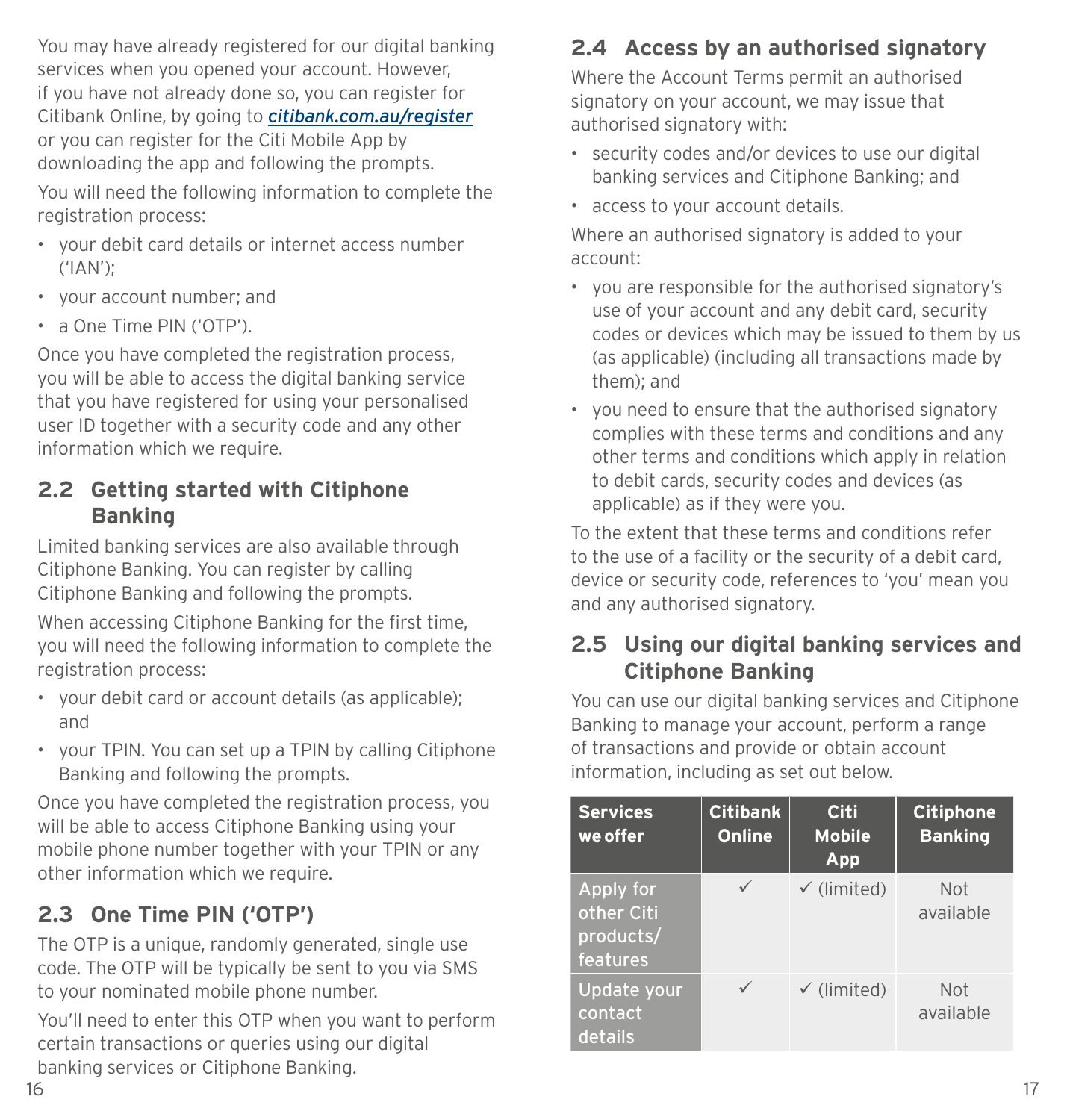| <b>Services</b><br>we offer                                             | <b>Citibank</b><br><b>Online</b> | <b>Citi</b><br><b>Mobile</b><br>App | <b>Citiphone</b><br><b>Banking</b>                                  |
|-------------------------------------------------------------------------|----------------------------------|-------------------------------------|---------------------------------------------------------------------|
| <b>Select a PIN</b><br>to use with<br>your debit<br>card                | ✓                                | $\checkmark$                        | ✓                                                                   |
| Activate your<br>debit card                                             |                                  |                                     |                                                                     |
| Change the<br>account the<br>debit card is<br>linked to                 |                                  |                                     | Not<br>available                                                    |
| Obtain<br>account<br>balances and<br>view recent<br>account<br>activity | ✓                                | ✓                                   | $\checkmark$ (balances<br>can be<br>obtained,<br>but not<br>viewed) |
| Set up and<br>manage<br>alerts                                          | ✓                                | Not<br>available                    | Not<br>available                                                    |
| <b>Transfer</b><br>money within<br><b>Australia</b>                     | ✓                                | ✓                                   | $\checkmark$ (only to<br>existing<br>payees)                        |
| Update an<br>identifier                                                 | ✓                                | $\pmb{\times}$                      | $\checkmark$ (limited)                                              |
| <b>Transfer</b><br>money<br>overseas                                    | ✓                                | ✓                                   | Not<br>available                                                    |
| Set up and<br>manage<br>payees                                          |                                  |                                     | Not<br>available                                                    |
| Set up and<br>manage<br>PaylD                                           |                                  |                                     | Not<br>available                                                    |
| Set up and<br>manage<br>scheduled<br>transfers                          |                                  |                                     | Not<br>available                                                    |

| <b>Services</b><br>we offer                                                                                                       | <b>Citibank</b><br><b>Online</b> | <b>Citi</b><br><b>Mobile</b><br>App | <b>Citiphone</b><br><b>Banking</b>                        |
|-----------------------------------------------------------------------------------------------------------------------------------|----------------------------------|-------------------------------------|-----------------------------------------------------------|
| Pay bills<br>using BPAY®                                                                                                          | $\checkmark$                     | $\checkmark$                        | $\checkmark$                                              |
| <b>Request and</b><br>view your<br>statements                                                                                     |                                  |                                     | (statements<br>can be<br>requested,<br>but not<br>viewed) |
| See our<br>latest<br>interest<br>and foreign<br>exchange<br>rates                                                                 | ✓                                | ✓                                   | Not<br>available                                          |
| <b>Use Live</b><br>Chat<br>messaging to<br>communicate<br>with a<br>member of<br>the Citiphone<br><b>Customer</b><br>Service team |                                  | $\mathbf x$                         | $\boldsymbol{\mathsf{x}}$                                 |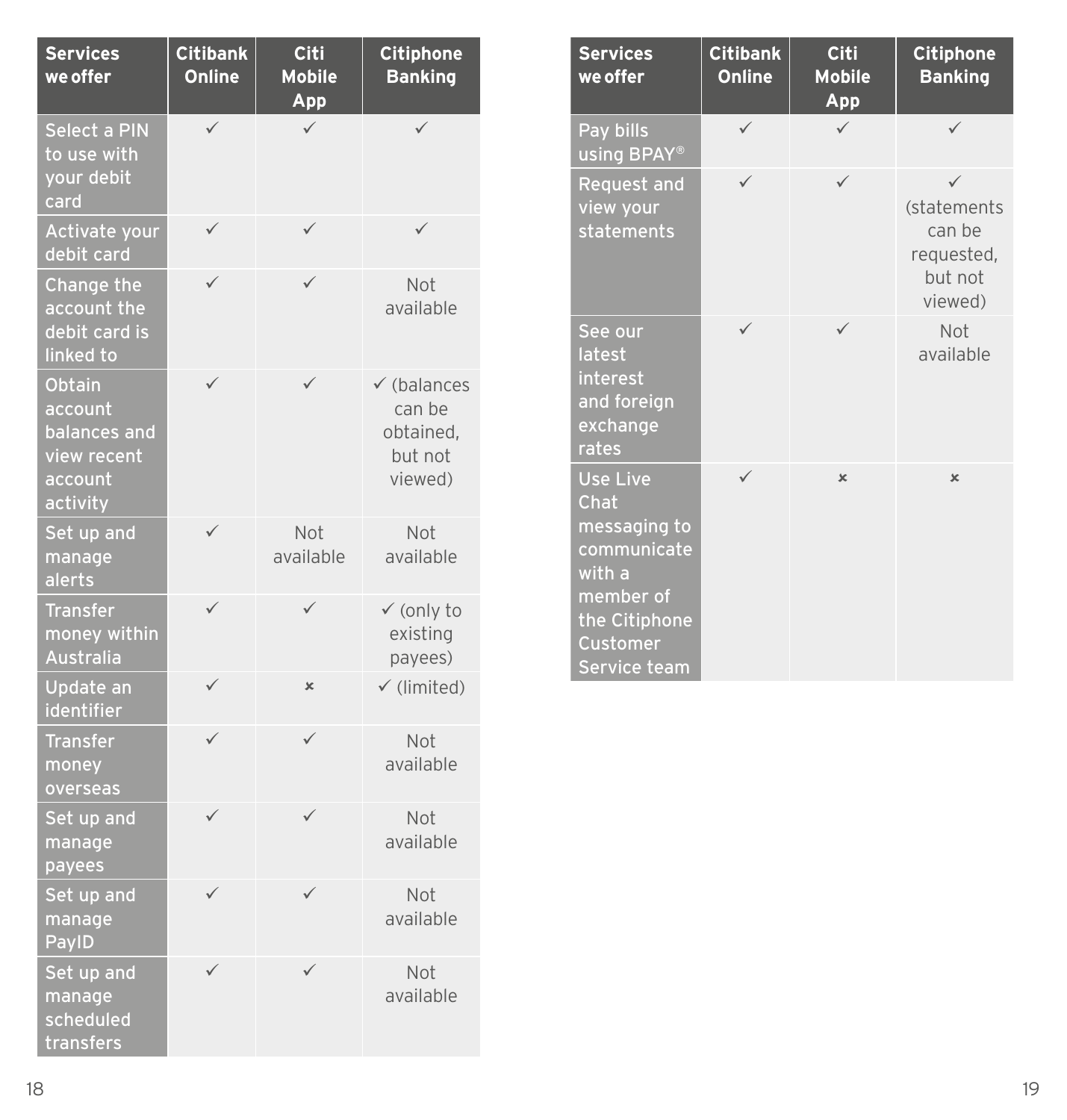<span id="page-17-0"></span>Information available through our digital banking services and Citiphone Banking in relation to transactions and balances may not always be up to date. It will usually record the transactions and available balances up to the close of business on the previous business day, but it may show the effect of some transactions which have occurred since that business day.

Information shown or provided through our digital banking services and Citiphone Banking at a particular time may be adjusted after that time to reflect the position between you and us, for example where we need to rectify a processing error, make adjustments for transactions made on non-business days or because a payment has been dishonoured.

#### **2.6 Proprietary rights and third party information**

All proprietary rights (including without limitation title, patent rights and copyright) in our digital banking services (including the Citibank Online internet site and the Citi Mobile App) shall at all times vest and remain vested in us.

Where we provide you with any information we obtain from a third party as part of our digital banking services or Citiphone Banking, we do not warrant the accuracy or completeness of that third party information.

# **3. Transfers and payments**

# **3.1 Setting up new payees**

Depending on what account you have with us, you can transfer money from your account to another bank account in Australia or overseas. Please refer to your Account Terms for further information.

If you want to transfer money from your account to someone for the first time, you will need to set them up as a new payee using our digital banking services. This cannot be done using Citiphone Banking.

Once that set up process is complete, you will be required to activate the payee by using an Online Authorisation Code (**OAC**). The OAC will typically be sent to you by SMS to your registered mobile phone number. You can also call the Citiphone Customer Service team who can assist you to activate the new payee.

# **3.1.1 Setting up and using PayID**

A PayID is a unique identifier or alias you choose which can be linked to your eligible account so you can receive payments from Australian financial institutions that subscribe to the PayID Service. The PayID Service is a central payment addressing service which can be used for addressing payments cleared and settled via the New Payments Platform operated by NPP Australia Limited (**NPP payments**).

You can use your mobile phone number or email address to create your PayID. You can create more than one PayID for an account provided each PayID is unique. However, each PayID can only be linked to one eligible account. If your account is a joint account, you and each joint account holder can create your own PayID for that account. An authorised signatory for your account can have a PayID linked to your account.

You must satisfy us that you own and are authorised to use any PayID you have chosen before you can use it to receive payments. We will do this by sending you an OAC. If you are creating a PayID using your registered mobile, we will send the OAC via SMS. If you are creating a PayID using an email address, we will send the OAC to you by email. You will need the OAC to complete the registration process.

To see if your account is eligible to receive payments using PayID visit *[citibank.com.au](http://citibank.com.au)*. You do not have to have a PayID for an eligible account if you choose not to.

Once you have created a PayID, when you would like someone to make a payment to your account you can provide them with your PayID, rather than providing them with your BSB and account details. Because your PayID is a unique identifier, a PayID can only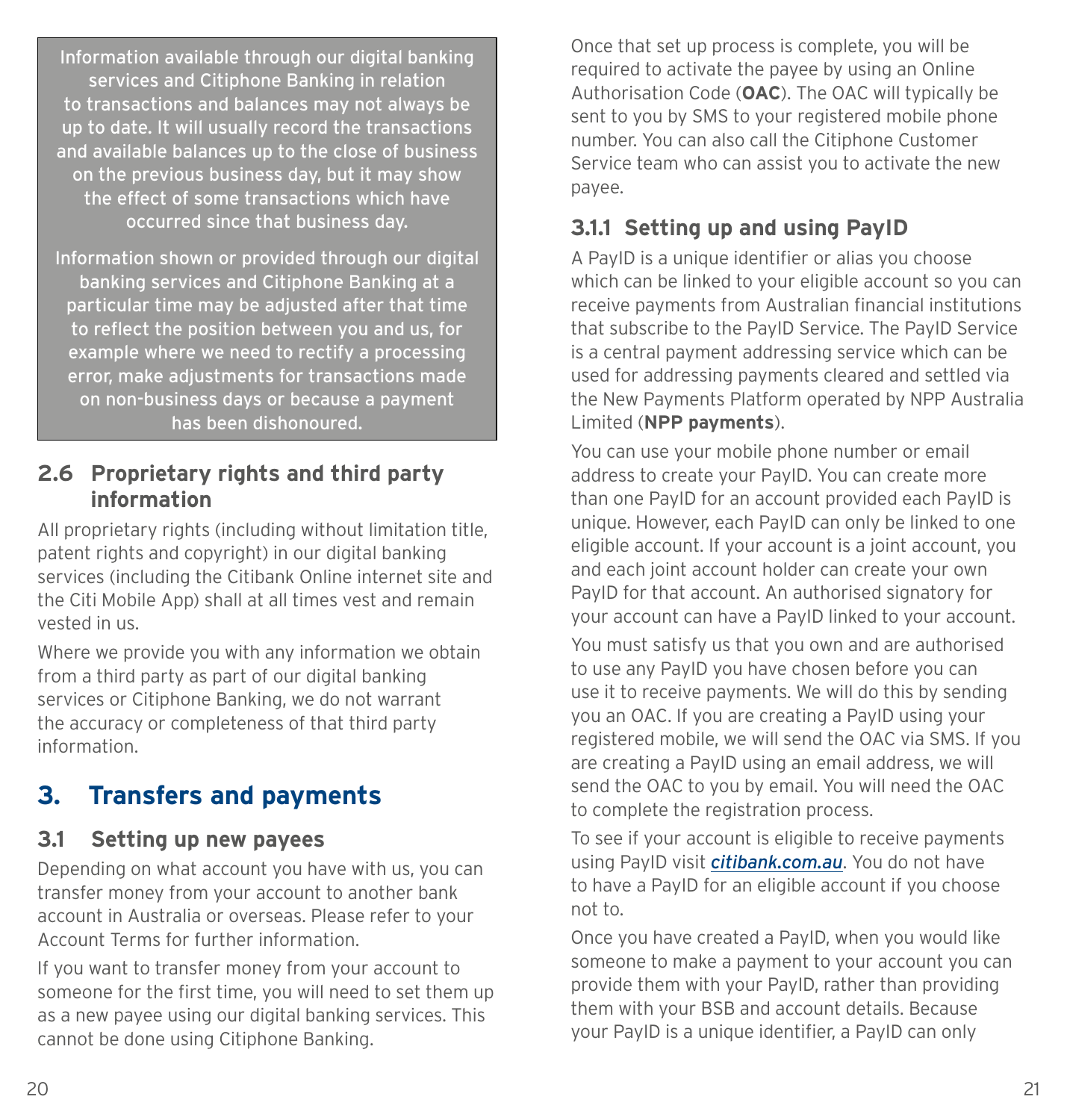be registered with a single participating financial institution and linked to one account at a time. If you are eligible to make payments to a PayID from your account, you may also make payments to another person who has a PayID. Payments to a PayID count towards your daily transfer limit. For details about our daily transfer limits, see **'Daily transfer limits that apply'** in section 3.4.1 of these terms and conditions below.

Your PayID (and the details linked to it) are held in a central register by NPP Australia Limited that will be accessible to participating financial institutions.

# **3.1.2 Creating and managing your PayID**

The easiest way to create a PayID is by using our digital banking services at *[citibank.com.au](http://citibank.com.au)*.

You must keep your PayID details up to date at all times. Contact us using our digital banking services if you would like us to:

- change your PayID or the account linked to your PayID; or
- update your PayID details.

You must notify us immediately if:

- your PayID details change; or
- you are no longer authorised to use your PayID or the account linked to your PayID

# **3.1.3 Transferring your existing PayID**

If you would like to transfer an existing PayID you have with another financial institution to us, you will need to:

- ask the financial institution where your PayID is currently registered to transfer your PayID to us; and
- then set up the PayID with us.

If you would like to ask us to transfer your PayID to another financial institution, we can do this if you submit a request through our digital banking services or by calling Citiphone Banking.

If you would like to update the account linked to your PayID, we can do this if you submit a request through

our digital banking services or by calling Citiphone Banking. The transfer of your PayID to another account you have with us will generally be completed upon request but in some instances it may take place within 24 hours upon receiving your request to do so.

We will action a request to transfer your PayID to an account with another financial institution within 24 hours upon receiving your request to do so, however, the transfer will not take place until the other financial institution has completed the transfer. Until the transfer is completed payments to your account will be made to us. If the other financial institution does not complete the transfer within 14 days, the transfer will not take place and your PayID will remain with your account with us.

# **3.1.4 Locking and closing your PayIDs**

If you want to lock your PayID you can do so by calling Citiphone Customer Service team. You can unlock your PayID in the same way.

Whilst your PayID is locked, you will not be able to use it to receive payments, update it (unless you have requested to lock it) or transfer it to another financial institution. However payments can still be received to the account using the BSB and account details.

You may close your PayID by using our digital banking services or by calling Citiphone Banking. We will usually close your PayID on request but in some instances it may take place within 24 hours of receiving your instructions to close it (unless otherwise agreed). When a PayID is closed, your details will be removed from the PayID Service and you will no longer be able to receive payments into your account using that PayID.

We may, acting reasonably, lock or close your PayID at any time. Some of the reasons we may do that include:

- we reasonably suspect that you or another person may have established, or used, the PayID as part of a fraudulent or other unlawful activity or that you may not have the right to use a PayID;
- the account which is linked to your PayID has been blocked or suspended;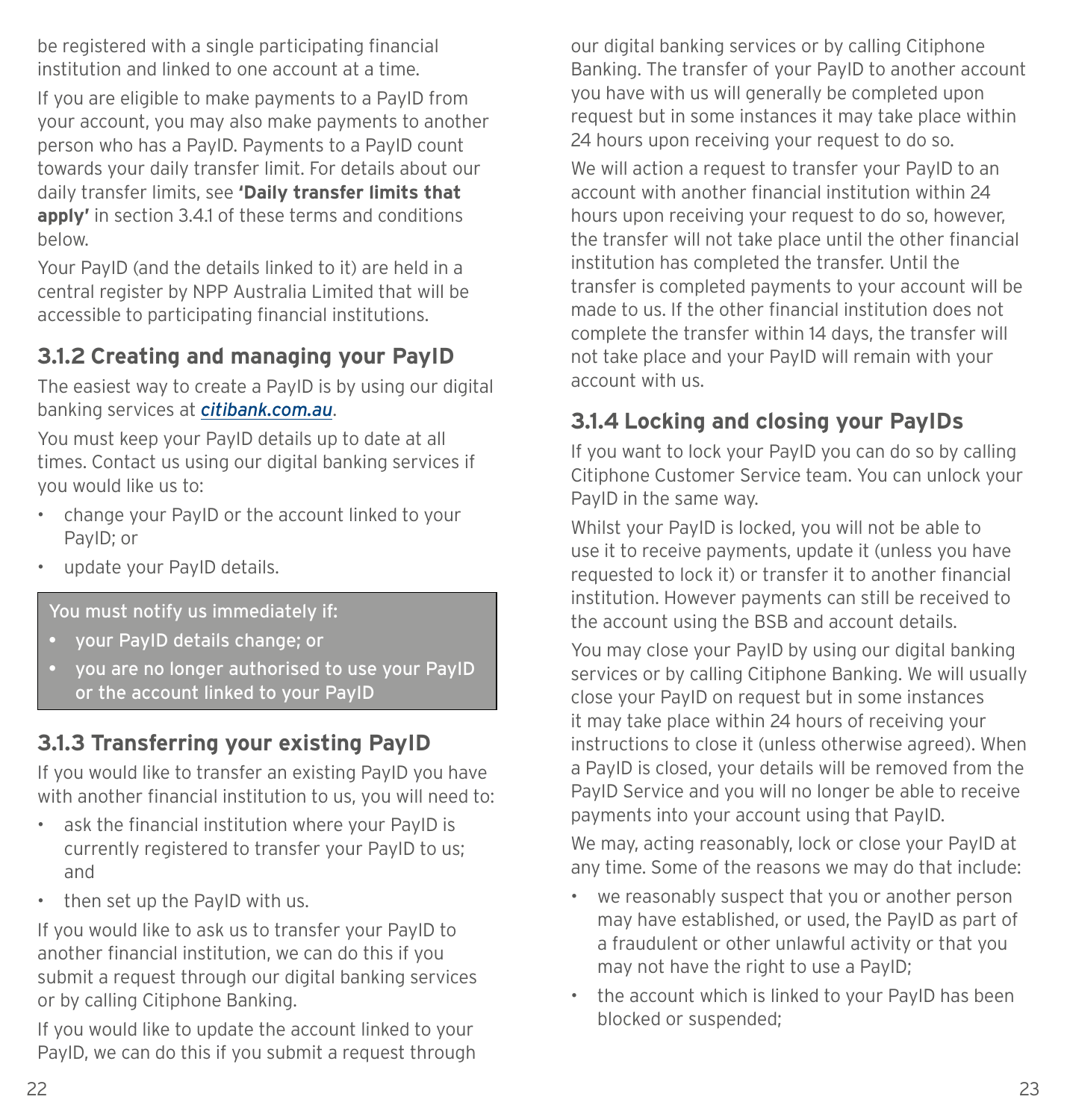- we reasonably believe that your PayID is being used in a way that may cause loss to you or us;
- we reasonably believe your PayID has become inactive;
- for security reasons; or
- we are notified of a change to your mobile phone number or email address used to create your PayID.

You must notify us immediately if you suspect any unauthorised use of your PayID.

If the account which is linked to your PayID is closed or you are no longer able to use our digital banking services (and your PayID has not been transferred to another financial institution) we may close your PayID. We will tell you if that happens.

# **3.1.5 PayID and privacy**

People using your PayID can view your PayID and other information linked to it (such as your name, email address or mobile phone number). By creating your PayID you authorise:

- us to record and store your PayID, other information linked to your PayID and your account details in the PayID Service (**PayID Information**); and
- your PayID information to be disclosed to and used by:
	- participating financial institutions:
	- users of the PayID Service;
	- providers of the PayID payment facilities (such as NPP Australia Limited); and
	- their service providers, for the purposes of creating and sending NPP payment messages and you paying and receiving NPP payments.

# **3.1.6 Mistaken or misdirected payments**

If we and the other financial institution involved in a payment determine a payment made into your account by using your PayID is a mistaken or misdirected payment we may deduct from your account an amount up to the amount of that payment. We will notify you if that occurs.

You are responsible for ensuring the payment details you give us are correct. If they are not you will be responsible for any loss you suffer, and may have to pay us for any loss we suffer, as a result of a payment being directed to the wrong account because of your error.

### **3.2 Electronic transfers to accounts within Australia**

You can transfer money from your account to another bank account held with an Australian financial institution using our digital banking services, Citiphone Banking or any other method that we let you know about from time to time.

#### This **'Electronic transfers to accounts within Australia'** section sets out some information about various transfer options that may be available to you when transferring money within Australia.

#### **3.2.1 Osko Payments**

Osko is a service administered by BPAY® that facilitates payments between participating Australian financial institutions. Osko payments can be made at any time of the day and are usually sent in near real-time from your account to the payee's account.

However, Osko payments can only be made for current dated payments and where both your account and the payee's account are eligible to make and receive (as applicable) Osko payments. To find out if you are eligible to make Osko payments from your account, visit *[citibank.com.au](http://citibank.com.au)*.

Osko payments can be made using the payee's BSB and account details or by using the payee's PayID. When you initiate a transfer using a BSB and account details, we will send the payment via Osko. If we are unable to send the payment using Osko, we will let you know.

#### **3.2.2 Standard funds transfers**

A standard transfer is an electronic transfer to another Australian financial institutions using the recipient's BSB and account details. For further information regarding processing times, please see section 3.4.3 **'When will the money typically be available?'**.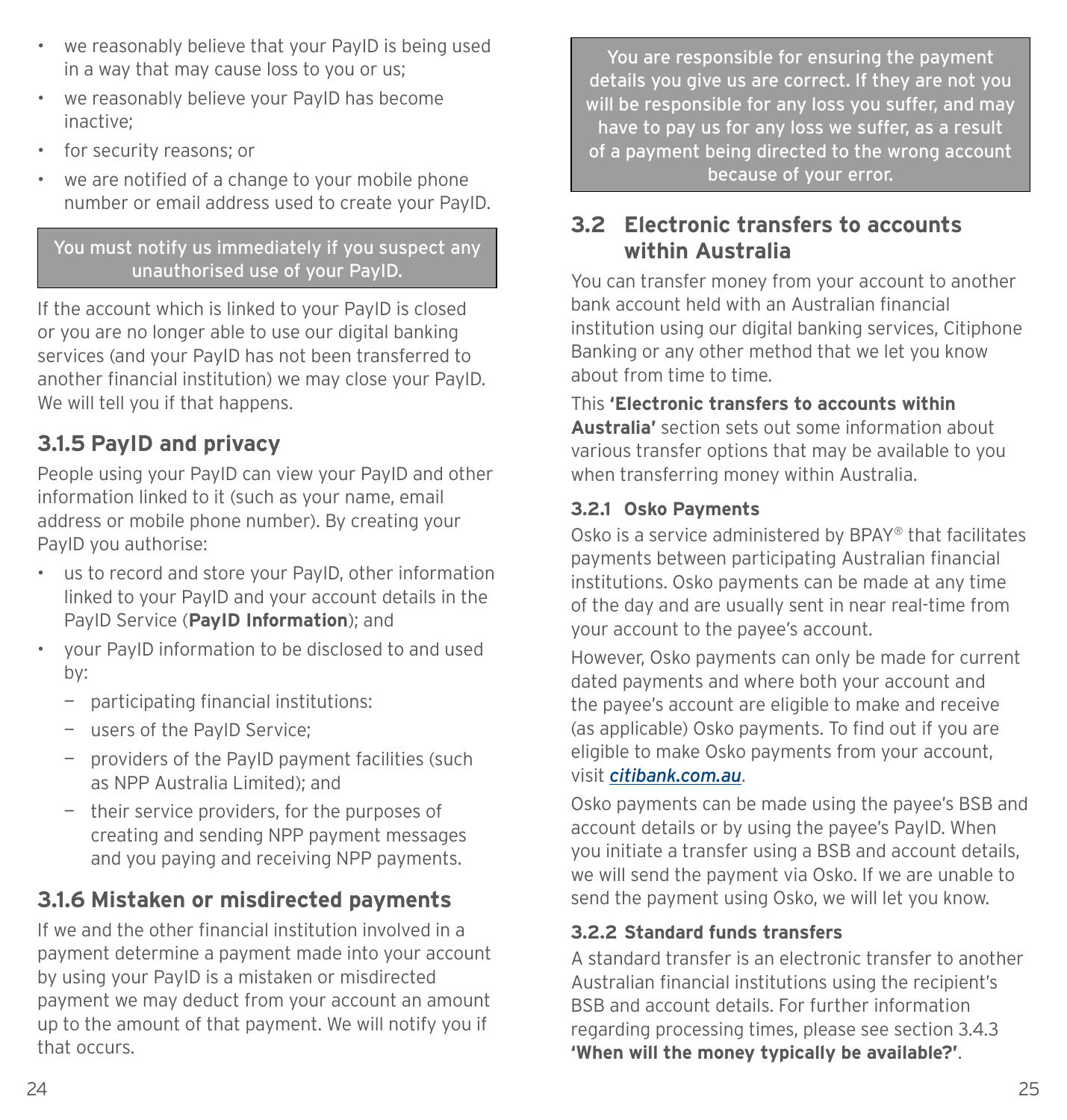#### **3.2.3 Scheduled transfers/periodic payments**

A scheduled transfer (also called a periodic payment) can be a one-off transfer that is scheduled to be made on a future date, or it may be a recurring instruction to transfer a specific dollar amount on a regular basis from your account to another bank account held with another Australian financial institution. It does not include a direct debit or direct credit arrangement or a recurring debit card instruction.

You can only make a scheduled transfer where the transaction currency and the account currency are the same.

You can set up a scheduled transfer if it is available on your account. You can do so by using our digital banking services or by completing a form. You cannot make a scheduled transfer using Citiphone Banking.

In order to set up a scheduled transfer, you will need to tell us the BSB, account number and account name of the payee's account.

We will use reasonable endeavours to process a scheduled transfer on the day which has been nominated by you but, if the scheduled transfer is due to be made on a non-business day, we will usually process the transfer on the next business day.

You can cancel a scheduled transfer using our digital banking services, or you can call Citiphone Banking. However, if you do not make the request to cancel the scheduled transfer at least 1 business day before the day on which the payment is due to be made, we may not be able to process that request and the payment may still be made.

Unless you cancel the scheduled transfer, transfers will continue to be made from your account in accordance with those instructions regardless of whether the account holder dies, becomes a bankrupt or goes into liquidation.

#### **3.2.4 Direct debits and recurring debit card instructions**

You can authorise another party to debit your account for payment of goods or services (for example, utility bills or insurance premiums) using your BSB

and account number. This is called a direct debit arrangement.

You can also authorise another party to debit your account using the debit card number and expiry date. This is called a recurring debit card instruction.

In order to set up a direct debit arrangement or a recurring debit card instruction, the merchant or service provider will ask you to complete a direct debit authority form. The details of when the direct debit or recurring debit card instruction will be made to your account and the amount should be set out in that direct debit authority form.

If a direct debit or recurring debit card instruction has been made to your account which you have not authorised, let us know as soon as possible by calling the Citiphone Customer Service team and we will act promptly to assist you.

#### **3.2.5 Cancelling a direct debit**

You can ask us to cancel your direct debit request and we will promptly process your request. You can let us know by calling Citiphone Banking and we will arrange to cancel the direct debit for you. Once the cancellation is complete, we will let you know. The process will typically take up to 5 business days.

Please note that direct debits will continue to be processed until the cancellation process is complete. As well as asking us to cancel the direct debit arrangement, we suggest that you also contact the merchant or service provider.

#### **3.2.6 Cancelling recurring debit card instructions**

If you have provided recurring debit card instructions to a merchant or service provider, you'll need to contact them to request a cancellation. We suggest that you do this at least 15 days prior to the next scheduled payment. Until you cancel your authority, the merchant is entitled to request us to debit your account.

Please retain a copy of your request to change or cancel any recurring debit card instructions with a merchant or service provider. You have the right to challenge a transaction if a merchant or a service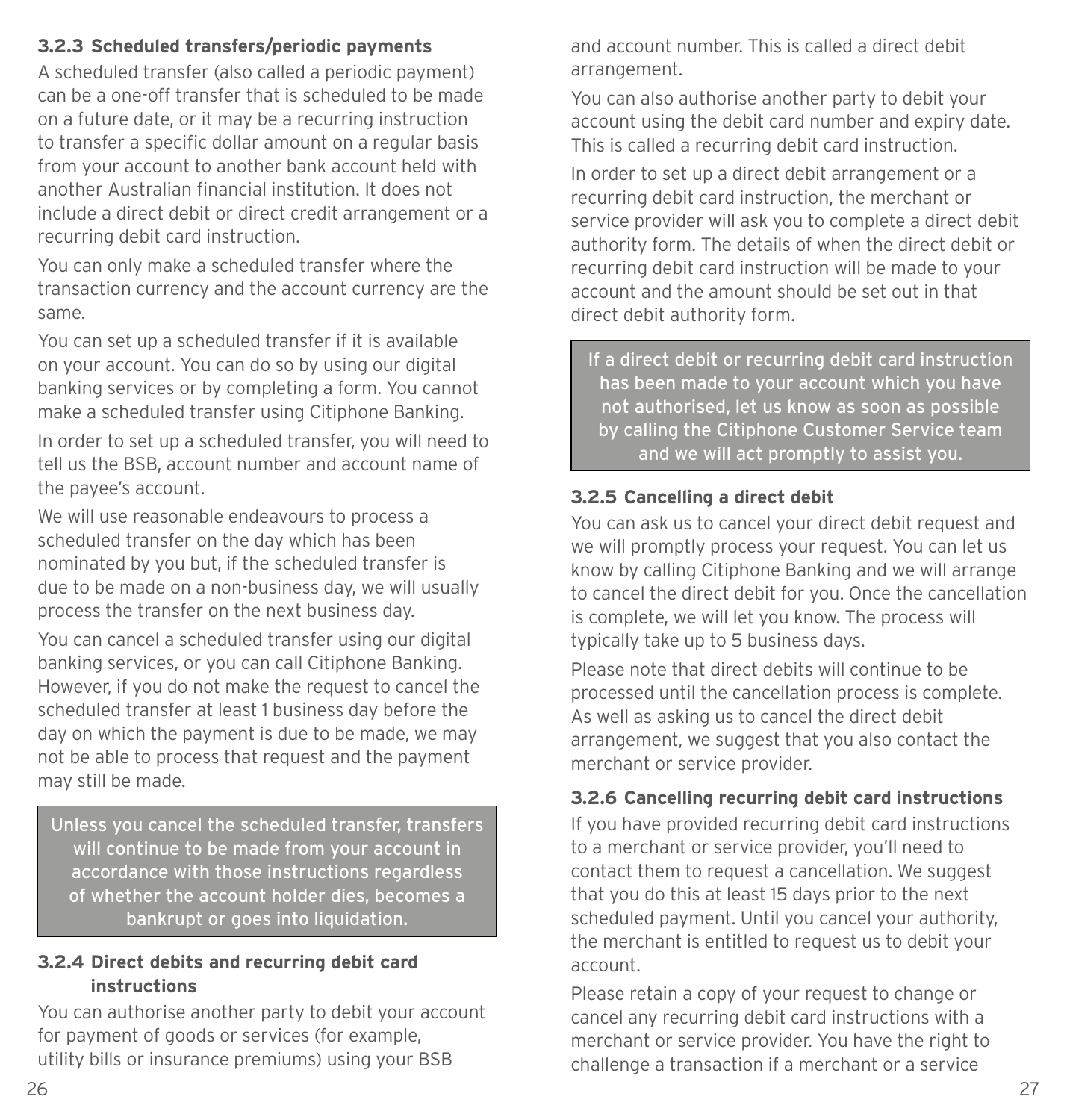provider has not acted in accordance with your instructions.

If the debit card number or expiry date has changed, for example as a result of your previous debit card being lost or stolen or your debit card otherwise being replaced, your debit card is cancelled or your account is closed, you should contact the merchant or service provider to cancel or change the details of your recurring debit card instructions.

You authorise us to, if we choose:

- provide your replacement debit card details to the merchant and/or the merchant's acquiring institution to update the recurring card instructions or tell the merchant and/or the merchant's acquiring institution that your debit card has been cancelled or the account has been closed; and/or
- where the debit card has been replaced, treat the recurring debit card instruction as applying to the new card number and/or expiry date (as the case may be). If we do that, your debit card account will continue to be debited in accordance with that instruction except that your new debit card details will be used (instead of the previous debit card details).

#### **3.2.7 BPAY® payments**

The BPAY® service is available through our digital banking services and Citiphone Banking. Please refer to section 5 **'BPAY'** for further details.

### **3.3 Electronic transfers to accounts overseas**

You can transfer money from your account to bank accounts held overseas using our digital banking services.

Overseas transfers cannot be made using Citiphone Banking.

#### **3.3.1 Citi Global Transfers**

Where you have an eligible account with us, you can transfer money from that account to another eligible account held with us in participating countries using Citi Global Transfers. This service is available through our digital banking services.

To find out which countries accept Citi Global Transfers, please visit *[citibank.com.au/help-and-support](https://www1.citibank.com.au/help-and-support)*.

Funds which are to be transferred will be converted into the currency of the account into which the transfer is being made at the exchange rate which we specify to you at the time you confirm the transfer.

### **3.3.2 Transfers by SWIFT/Telegraphic Transfer**

Another way to transfer money to a bank account located overseas is to use our digital banking services to make a transfer via SWIFT (this is also called a telegraphic transfer).

In order to make a transfer via SWIFT you will need the relevant SWIFT Bank Identification Code (BIC) as well as the account number or identifier for the payee. In certain circumstances, we may also use a correspondent bank or agent to assist us with completing your overseas transfer request.

You can make a SWIFT transfer up to the applicable daily transfer limit amount using our digital banking services. For transfers over the daily transfer limit, we will require written instructions. For more information on our limits, please visit *[citibank.com.au/dailylimits](http://www.citibank.com.au/dailylimits)*.

#### **3.3.3 Scheduled transfers to bank accounts overseas**

You can only make a transfer or payment to a bank account overseas which is scheduled to occur on a date in the future where the transaction currency and the account currency are the same.

Scheduled transfers can only be made using our digital banking services or by completing a form. You cannot make a scheduled transfer using Citiphone Banking.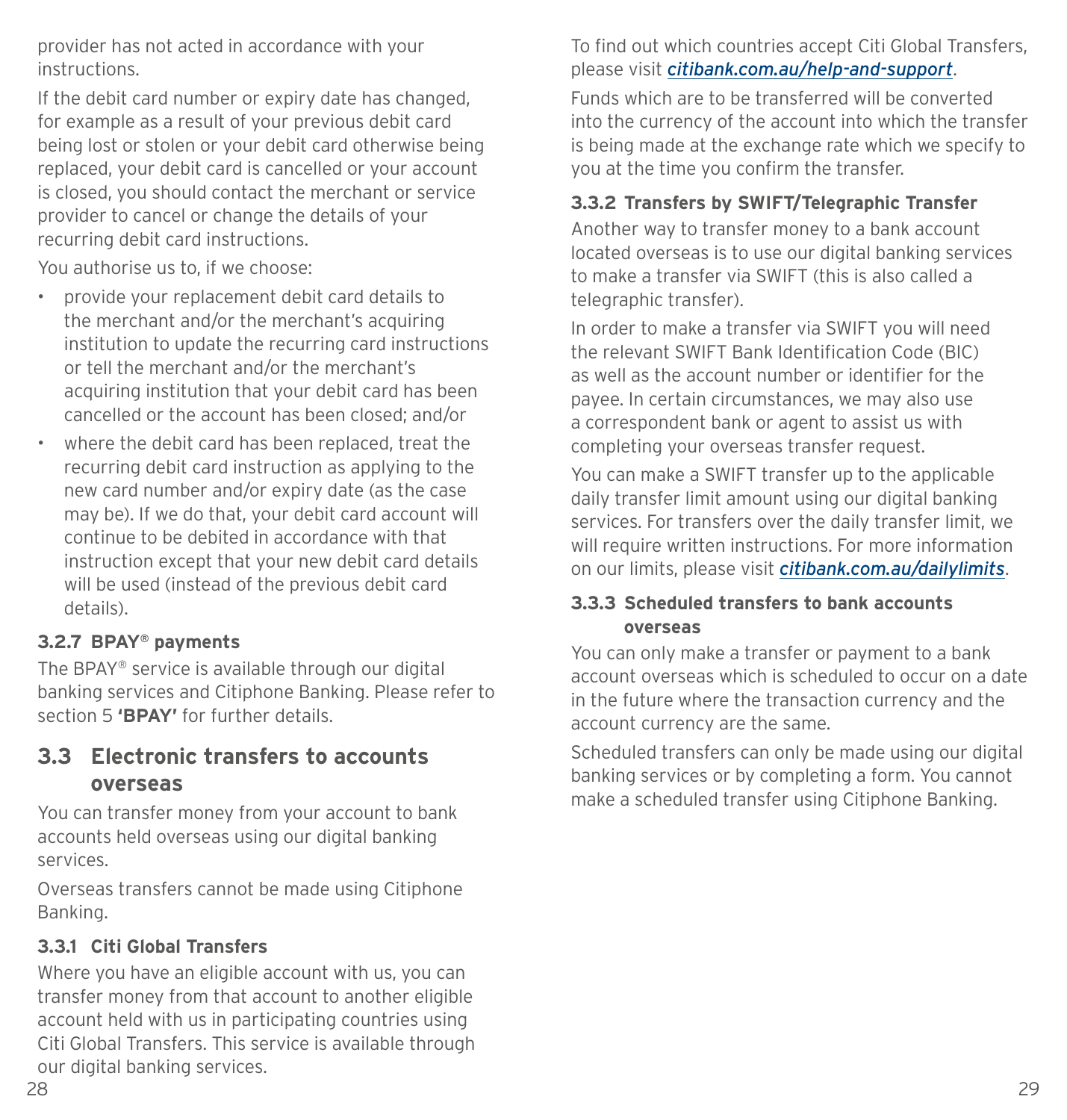### **3.4 Other provisions relating to transfers and payments**

It is important that you check the accuracy of the payee's details whenever you are transferring money. We do not confirm the account information or payment information provided to us and you may be liable for any payment made as a result of any incorrect information resulting in a mistaken payment. See '**Mistaken internet payments**' below for further information.

#### **3.4.1 Daily transfer limits that apply**

We may impose a maximum daily amount that you may transfer from all the accounts you can access using our digital banking services and Citiphone Banking. This is referred to as your 'daily transfer limit'. For further information on our limits, please visit *[citibank.com.au/dailylimits](http://www.citibank.com.au/dailylimits)*.

#### **3.4.2 Processing transfers and payments from your account**

We may decline any request to transfer or make payment from an account which exceeds the available balance of that account or any agreed line of credit. However, subject to your Account Terms, we may still, at our discretion, process this transaction. Doing this may cause your account to become overdrawn. This does not constitute our authorisation or agreement for the account to be overdrawn and you should refer to your Account Terms for further information regarding overdrawn accounts and any fees or charges which apply in relation to overdrawn amounts.

If more than one transfer or payment is due to be made on the same day, the order in which those transfers or payments are to be processed will be determined by us. When you transfer money or make a payment, we will charge your account with the amount of the transfer or payment and any related fees or charges.

#### **3.4.3 When will the money typically be available?**

The type of transfer or payment you make using our digital banking services or Citiphone Banking (as applicable) may have an impact on when the money is received by the payee.

| I am making<br>a transfer or<br>payment from<br>my account                                          | The cut-off<br>time for same<br>day processing<br>by us is*                                                                                                          | <b>Money is</b><br>typically<br>available in<br>the payee's<br>account                                      |
|-----------------------------------------------------------------------------------------------------|----------------------------------------------------------------------------------------------------------------------------------------------------------------------|-------------------------------------------------------------------------------------------------------------|
| For transfers or payments within Australia                                                          |                                                                                                                                                                      |                                                                                                             |
| To another<br>account held<br>with us                                                               | No cut-off times<br>apply                                                                                                                                            | Immediately                                                                                                 |
| Standard<br>transfer<br>to another<br>Australian<br>financial<br>institution                        | 4.00 pm on a<br>business day<br>Transfers or<br>payments made<br>after that time<br>or on a non-<br>business day will<br>be processed<br>on the next<br>business day | The next<br>business day<br>after the<br>transfer is<br>processed                                           |
| To an account<br>held with another<br>Australian<br>financial<br>institution using<br>Osko payments | No cut-off times<br>apply                                                                                                                                            | Immediately                                                                                                 |
|                                                                                                     | For transfers or payments to overseas accounts                                                                                                                       |                                                                                                             |
| To an account<br>using Citi Global<br><b>Transfers</b>                                              | No cut-off times<br>apply                                                                                                                                            | Within 24<br>hours                                                                                          |
| To an account<br>via SWIFT<br>(telegraphic<br>transfer)                                             | 4.00 pm on a<br>business day<br>Transfers or<br>payments made<br>after that time<br>or on a non-<br>business day will<br>be processed<br>on the next<br>business day | 1-7 business<br>days after<br>the transfer<br>is processed<br>(depending on<br>the transaction<br>currency) |

 $\frac{1}{30}$  and  $\frac{1}{31}$  and  $\frac{1}{31}$  and  $\frac{1}{31}$  and  $\frac{1}{31}$  and  $\frac{1}{31}$  and  $\frac{1}{31}$  and  $\frac{1}{31}$  and  $\frac{1}{31}$  and  $\frac{1}{31}$  and  $\frac{1}{31}$  and  $\frac{1}{31}$  and  $\frac{1}{31}$  and  $\frac{1}{31}$  and  $\frac{1}{31}$  \*Some transfer requests require additional verification and this may impact our ability to process these transfers on the same day.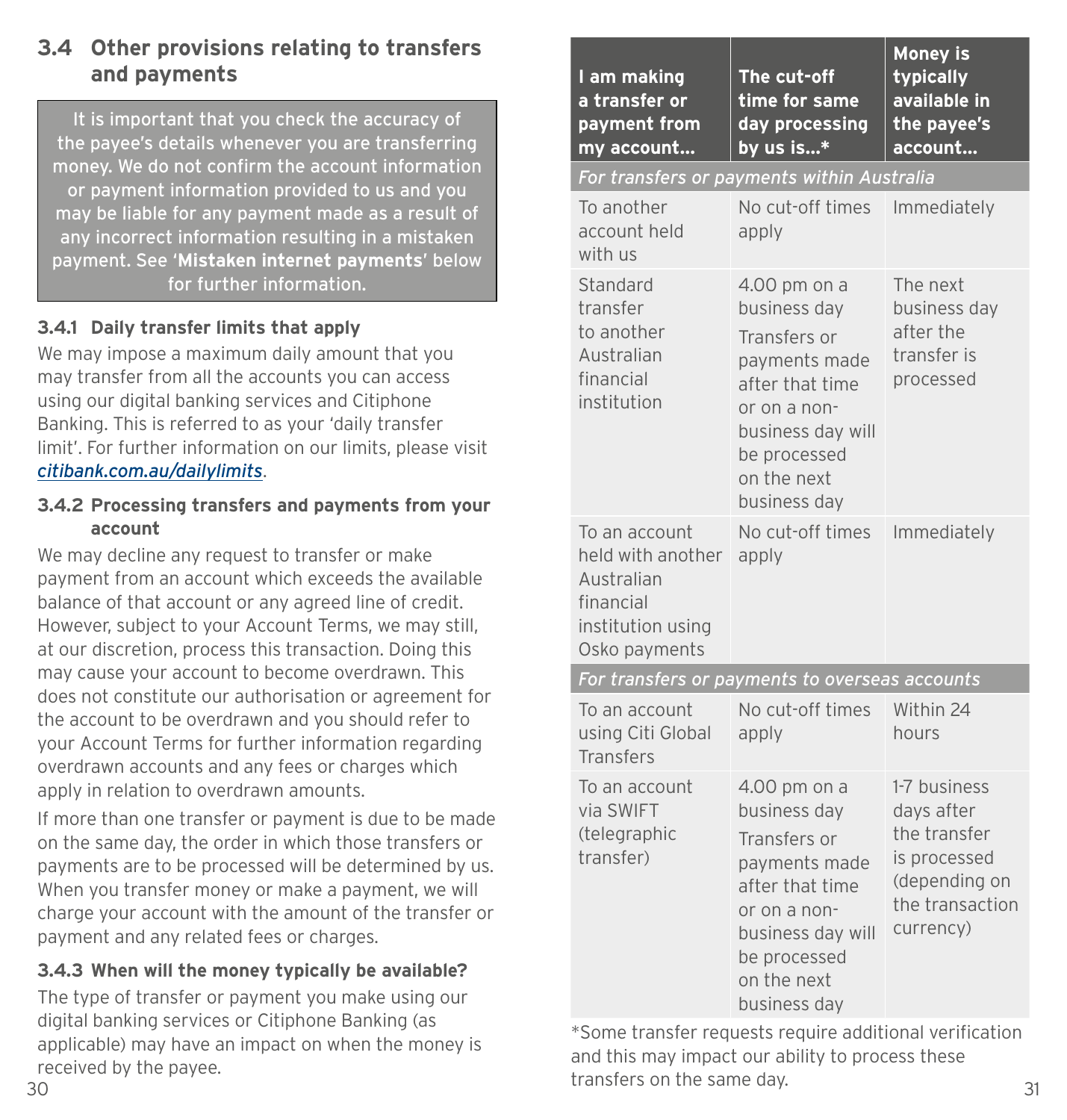#### **3.4.4 Foreign exchange transactions, fees and charges**

Where you are making a transfer from your account (other than a scheduled transfer) and the transfer currency is different to the account currency, then we will apply the current Citi Exchange Rate at the time of the transfer to calculate the amount that will be transferred in the transaction currency. For example, if you are using an Australian Dollar account to transfer an amount into a United States Dollar (USD) account, then we will apply the Citi Exchange Rate at the time of the transfer to calculate the USD amount that will be deposited into the payee's account.

For foreign exchange transactions performed via our digital banking services, we will give you details of the Citi Exchange Rate that will be applied, together with any other fees or charges that we apply, before the transfer is completed.

However, we will not be able to tell you what foreign exchange rates, fees or charges will be applied by a correspondent bank or agent.

# **3.5 Mistaken internet payments**

This **'Mistaken Internet Payments'** section sets out how mistaken internet payments are dealt with under the ePayments Code. We will comply with these requirements as they relate to us.

Note: This **'Mistaken Internet Payments'** section does not apply to BPAY® payments. Refer to the **'BPAY'** section of these terms and conditions for further information.

A mistaken internet payment occurs when you enter or select incorrect details for the payee when you are using a 'Pay Anyone' internet banking facility.

#### **3.5.1 What to do if you make a mistaken internet payment**

If you have made a mistaken internet payment through our digital banking services, we will be known as the 'sending institution'. If you are the recipient of a mistaken internet payment we are known as the 'receiving institution'.

Where a financial institution other than us is the sending or receiving institution, we cannot guarantee that it will follow the processes in the ePayments Code. For example, that institution may not be an authorised deposit taking institution for the purposes of the Banking Act 1959. We are also not responsible for any losses you suffer as a result of a failure of another financial institution to comply with the ePayments Code.

If you believe you have made a mistaken internet payment you must report it to us as soon as possible using the contact details set out in these terms and conditions. If we are the sending institution we will investigate your claim and will notify you in writing as to the outcome of our investigations into a reported mistaken internet payment within 30 business days of you making the report.

If we think you may be the sender or a recipient of a mistaken internet payment (including because you or a financial institution tells us that you are), you must give us the information we reasonably request by the time we reasonably request it, so we can work out if it was a mistaken internet payment.

If the sending institution is not satisfied that a mistaken internet payment has occurred the sending institution is not required to take any further action. If the sending institution is satisfied that a mistaken internet payment has occurred it must contact the receiving institution.

If the unintended recipient of the mistaken internet payment is receiving income support payments from Centrelink, the receiving institution must recover the funds from that recipient in accordance with the Code of Operation for Centrelink Direct Credit Payments.

#### **3.5.2 Where sufficient funds are available in the unintended recipient's account**

Provided there are sufficient funds available in the unintended recipient's account to the value of the mistaken internet payment, the process that will apply will depend upon when the mistaken internet payment was reported.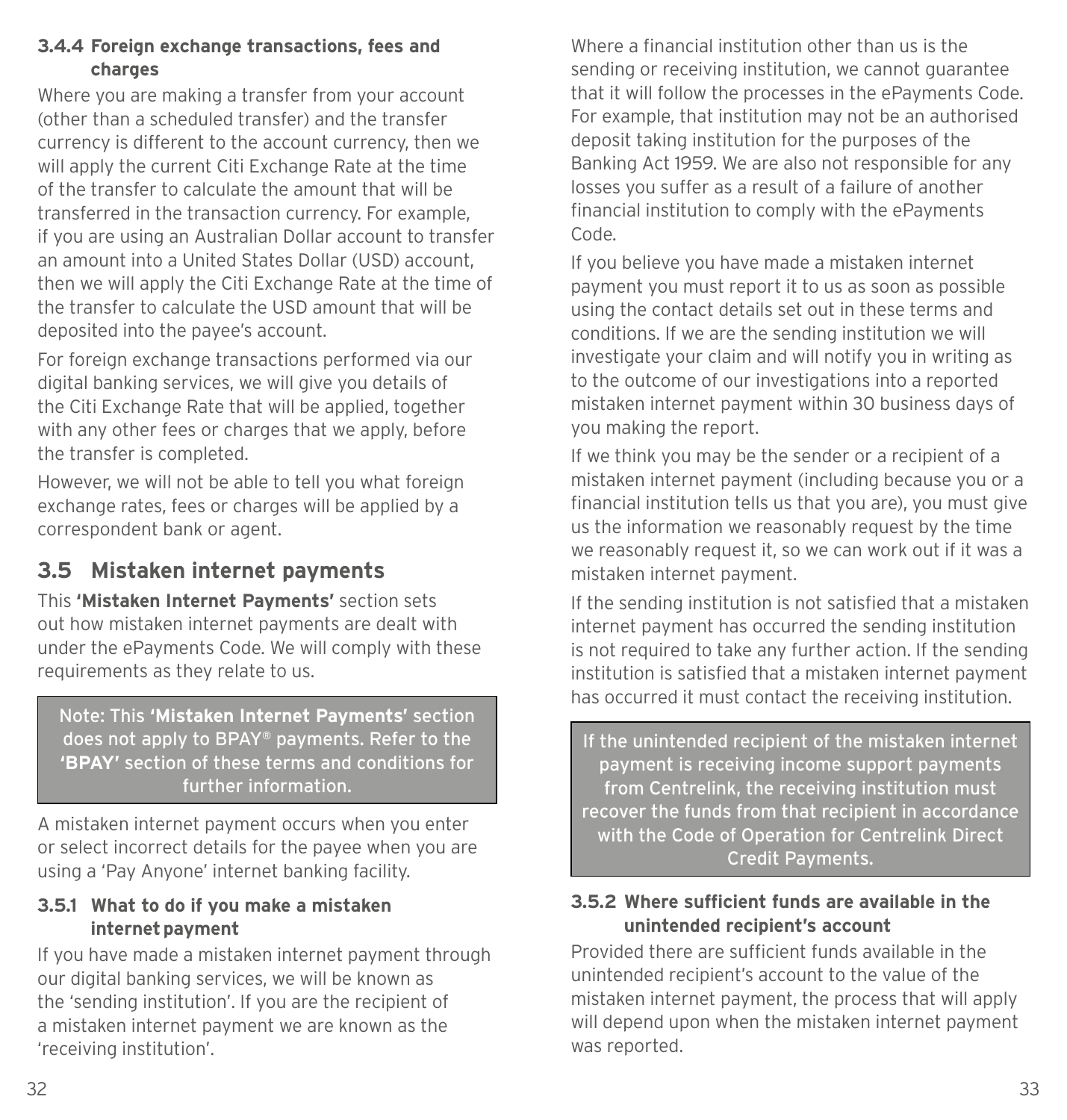| When the report<br>is made                | <b>Process</b>                                                                                                                                                                                                                                                                                        |
|-------------------------------------------|-------------------------------------------------------------------------------------------------------------------------------------------------------------------------------------------------------------------------------------------------------------------------------------------------------|
| within 10 business days of<br>the payment | If the receiving<br>institution is satisfied<br>that a mistaken internet<br>payment has occurred,<br>it will return the funds to<br>the sending institution<br>within 5 business<br>days of the request or<br>such longer period it<br>reasonably requires<br>up to a maximum of 10<br>business days. |

| When the report<br>is made                                 | <b>Process</b>                                                                                                                                                                                                                                               |
|------------------------------------------------------------|--------------------------------------------------------------------------------------------------------------------------------------------------------------------------------------------------------------------------------------------------------------|
| between 10 business<br>days and 7 months of the<br>payment | The receiving institution<br>must complete its<br>investigation into the<br>mistaken internet<br>payment within 10<br>business days of<br>receiving a request.<br>If the receiving                                                                           |
|                                                            | institution is satisfied<br>that a mistaken internet<br>payment has occurred,<br>it will prevent the<br>unintended recipient<br>from withdrawing the<br>funds for a further 10<br>business days and notify<br>the unintended recipient<br>that the receiving |
|                                                            | institution will withdraw<br>the funds from their<br>account if the unintended<br>recipient does not<br>establish they are entitled<br>to the funds within that<br>10 day period.                                                                            |
|                                                            | If the unintended<br>recipient does not<br>establish they are entitled<br>to the funds within<br>that time, the receiving<br>institution will return<br>the funds to the sending<br>institution within 2                                                     |

business days of the end

of that period.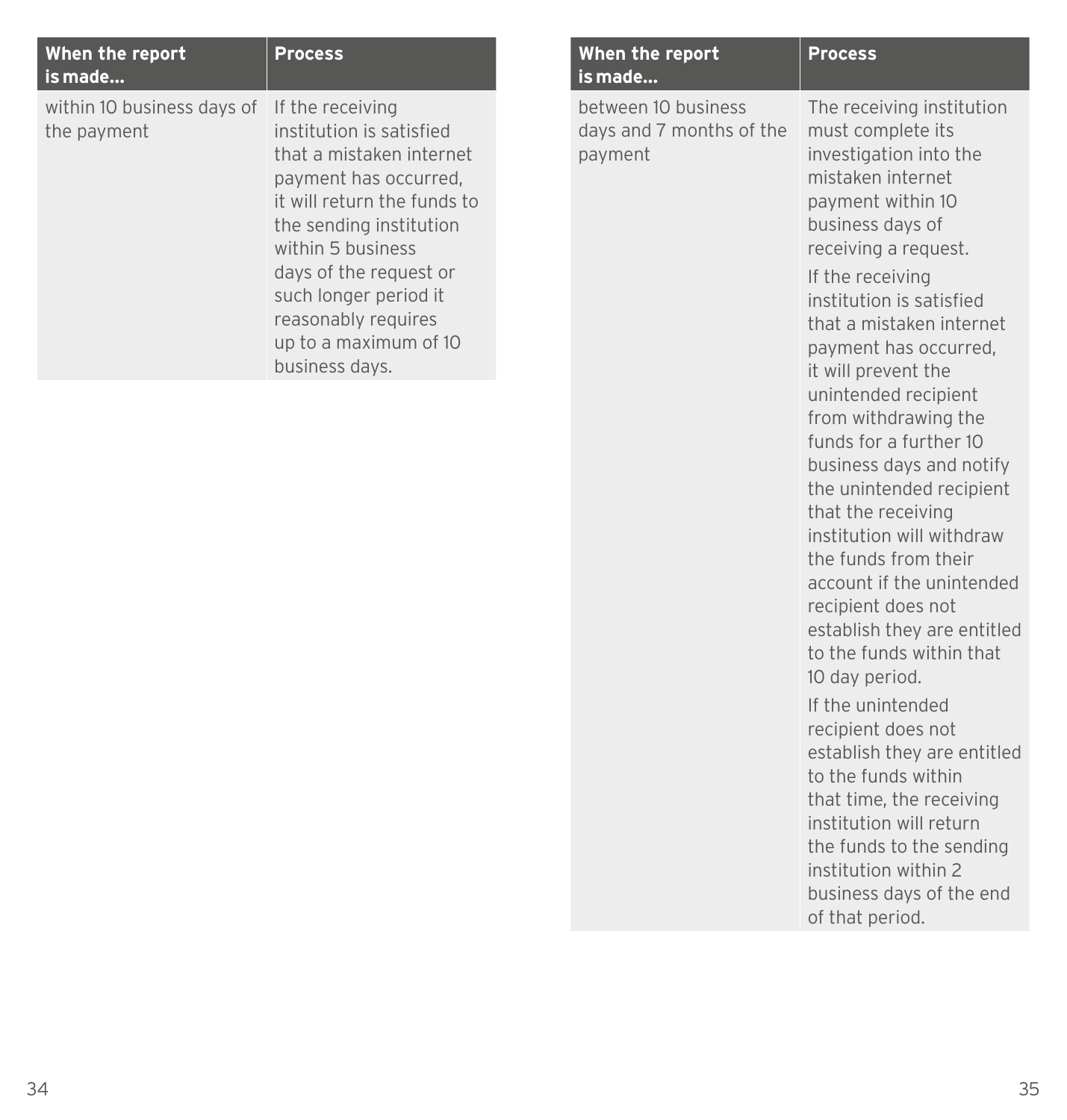| When the report<br>is made                                           | <b>Process</b>                                                                                                                              |
|----------------------------------------------------------------------|---------------------------------------------------------------------------------------------------------------------------------------------|
| more than 7 months after If the receiving institution<br>the payment | is satisfied a mistaken<br>internet payment<br>occurred, it must seek<br>the consent of the<br>unintended recipient to<br>return the funds. |

If the receiving institution is not satisfied that a mistaken internet payment has occurred, it may (but is not required to) seek the consent of the unintended recipient to return the funds.

The sending institution will return the funds returned to it on account of a mistaken internet payment to the holder as soon as practicable.

#### **3.5.3 Where sufficient funds are not available**

Where the sending institution and the receiving institution are satisfied that a mistaken internet payment has occurred but there are not sufficient funds in the unintended recipient's account to the full value of the mistaken internet payment, the receiving institution will use reasonable endeavours to retrieve the funds from the unintended recipient.

#### **3.5.4 What do we do when you receive a mistaken internet payment**

If both we and the sending institution are satisfied that a payment made to your account is a mistaken internet payment and there are sufficient funds in your account, we will, without your consent, deduct from your account the amount of that mistaken internet payment and send it to the payer's financial institution (in accordance with the ePayments Code):

- if the mistaken internet payment is reported 7 months or less after the payment; or
- if the mistaken internet payment is reported between 10 business days and 7 months of the payment, if you do not establish that you are entitled to the payment within the relevant 10 business day period referred to above.

We can also prevent you from withdrawing funds that are the subject of a mistaken internet payment.

#### **3.5.5 Our liability to you arising from mistaken internet payments**

You must take care to ensure that internet payment details are correct. If we recover funds on your behalf in respect of a mistaken internet payment from an unintended recipient, we will credit them to your account in accordance with these terms and conditions. However, we otherwise will not be liable to you for any payment made in accordance with details you provided.

### **3.6 Cancelling or suspending your access to our digital banking services or Citiphone Banking**

#### **3.6.1 When you may cancel access**

You may cancel your access to our digital banking services or Citiphone Banking at any time by calling the Citiphone Customer Service team. It may take time for us to process the cancellation and it will only take effect once it is processed by us. An account holder may also cancel the access of an additional signatory at any time by calling the Citiphone Customer Service team.

#### **3.6.2 When we may cancel or suspend by giving you notice**

We may, acting reasonably, cancel or suspend your access to our digital banking services or Citiphone Banking at any time by providing you with 30 days' prior notice.

#### **3.6.3 When we may cancel or suspend your access without prior notice**

In some circumstances, we may also cancel or suspend your access to our digital banking services or Citiphone Banking at any time or cancel a security code, without prior notice where we, acting fairly and reasonably towards you, reasonably believe or suspect any of the following:

• circumstances beyond our control mean that we could not meet our obligations under these terms and conditions;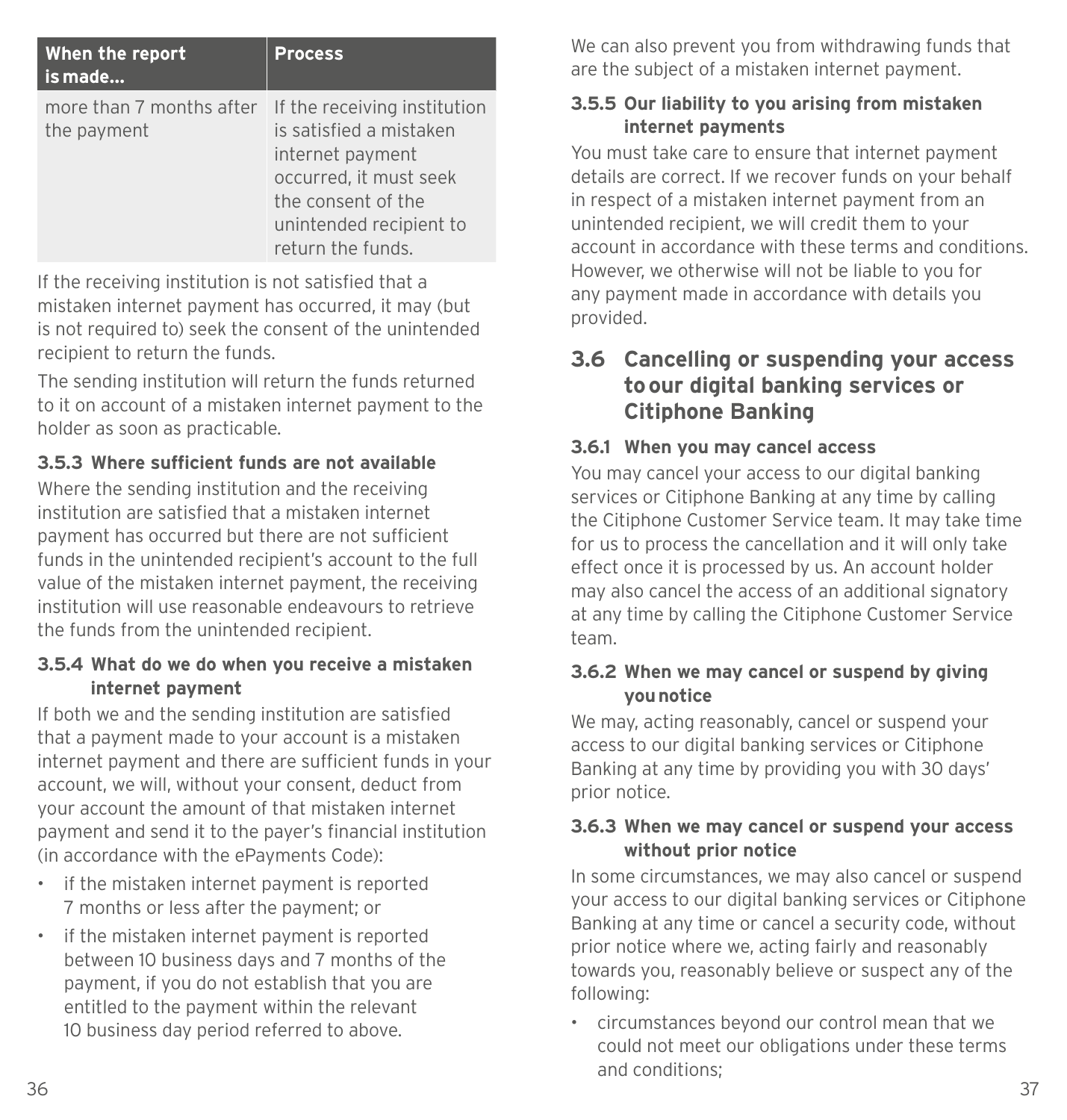- <span id="page-26-0"></span>• we should do so to ensure we comply with any law, rule, regulation, judgment order or directive of any government;
- a security code or a process intended to prevent unauthorised transactions has been compromised or there are other security reasons for doing so;
- you have, or may be, involved in a fraudulent or other unlawful activity or transaction; or
- it is otherwise reasonably necessary or appropriate to manage our legal, credit or reputational risk or to prevent losses.

If we do not give you notice before we do any of these things, we will notify you as soon as possible afterwards. In all cases where we cancel or suspend your access, we will act fairly and reasonably towards you.

#### **3.6.4 Where your access is cancelled or suspended**

If your access to our digital banking services or Citiphone Banking or a security code is cancelled or suspended, we may refuse any transaction that has been initiated through those services or using that security code.

# **4. Security and liability**

#### **4.1 Security of the debit cards, security codes and devices**

You must keep security codes secret and take all reasonable steps to protect their security.

If you make a record of your security code you will need to take all reasonable steps to prevent unauthorised access to the record or ensure the record is reasonably disguised.

#### **4.1.1 Protecting the debit card and security codes**

#### **Things that are not reasonable attempts to disguise the security code include:**

- recording the security code in reverse order or as a series of numbers with any mark to indicate the security code;
- recording the security code either within a telephone number in the correct order or where no other telephone numbers are recorded; or
- recording the security code as a date or amount.

Other forms of disguise may also not be a reasonable attempt because of the ease another person can work out the security code.

If you have selected your own security code, you should try to change it at regular intervals (say, every two years).

If you do not comply with these security measures, you may be liable for any Unauthorised EFT Transactions. See the **'Liability for Unauthorised EFT Transactions'** section below.

#### **4.1.2 Protecting devices**

You must take all reasonable steps to safeguard any device and to protect it from loss, theft or unauthorised use.

**4.1.3 What you must do if you suspect a breach of security of the debit card, security code or device or an unauthorised transaction has occurred**

If you suspect any of the following has or may have occurred:

- the security of any security code may have or has been breached;
- a debit card or security code may have or has been lost, stolen or misused;
- a device may have, or has, been lost, stolen or misused; or
- 38 39 • an unauthorised transaction may have or has occurred you must tell us as soon as possible by calling the Citiphone Customer Service team on: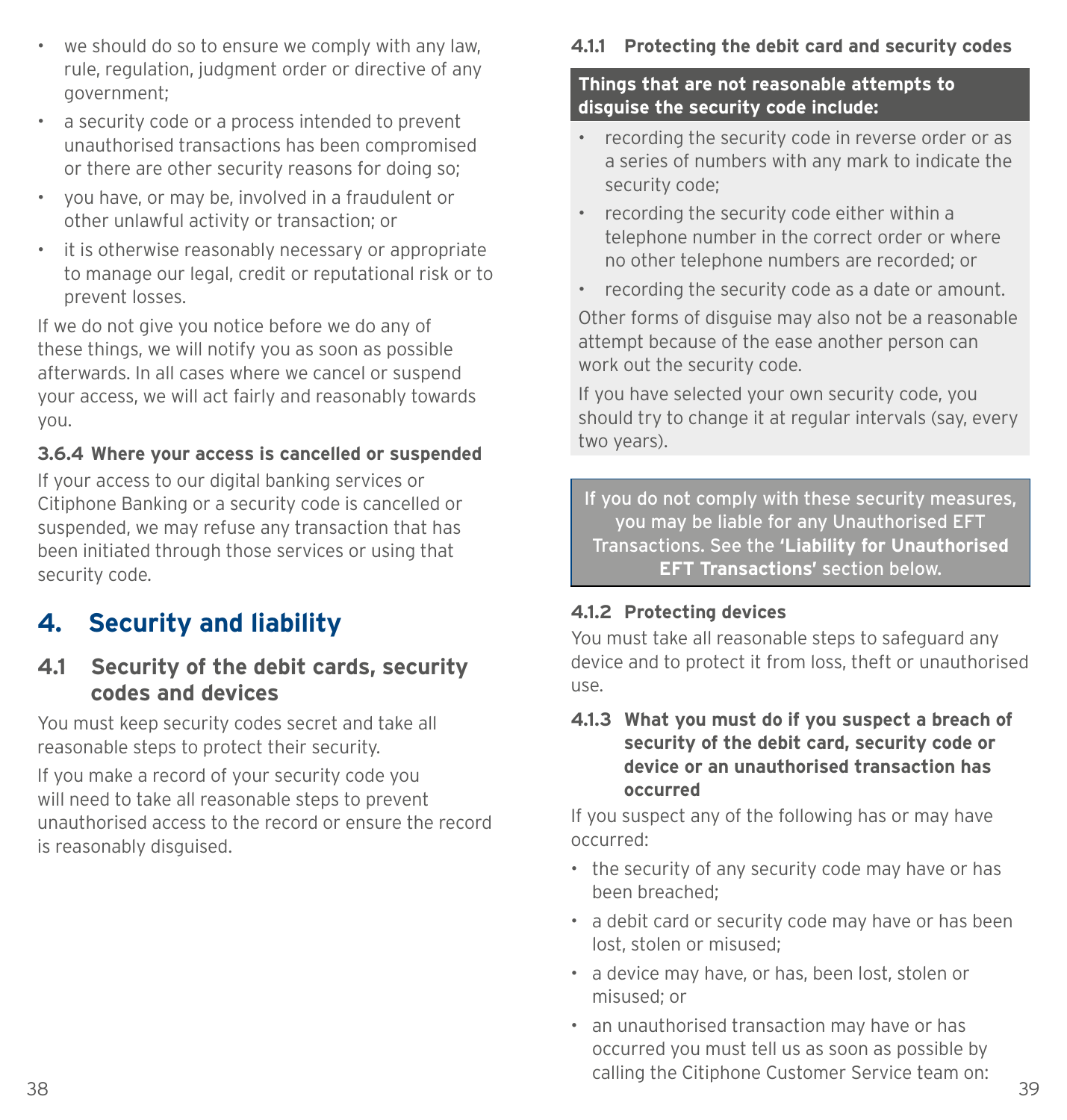13 24 84 (within Australia); or +61 2 8225 0615 (from outside Australia).

We will give you the notification number or some other form of acknowledgement which you should retain as evidence of the date or time of your report of a suspected breach.

In the event that our notification facilities are not available for any reason, you will not be liable for any losses which occur while you are unable to notify us, provided that you do notify us within a reasonable time after the notification facilities become available again.

Where a debit card, security code, device or identifier has been cancelled, it must not be used again even if it is later found.

If you don't inform us about the loss, theft or misuse of your debit card, security code or device you may be liable for the transactions before you contacted us, even if they were made without your authority.

#### **4.2 Liability for Unauthorised EFT Transactions**

Liability for losses resulting from Unauthorised EFT Transactions will be determined by us in accordance with the ePayments Code where that code applies to the transaction.

If you are not liable for the losses resulting from an Unauthorised EFT Transaction, we will credit the amount of the Unauthorised EFT Transaction to the account.

| You will not be liable for                                                                | You will be liable for                                                                                                                                                                        |
|-------------------------------------------------------------------------------------------|-----------------------------------------------------------------------------------------------------------------------------------------------------------------------------------------------|
| losses where                                                                              | losses where                                                                                                                                                                                  |
| It is clear that you or an<br>authorised signatory<br>have not contributed to<br>the loss | The Unauthorised EFT<br>Transaction was carried<br>out by you, an authorised<br>signatory or by another<br>person with the<br>knowledge and consent<br>of you or any authorised<br>signatory. |

#### **You will not be liable for losses where… You will be liable for losses where…**

#### **The Unauthorised EFT Transaction:**

- is caused by the fraudulent or negligent conduct of our employees, third parties involved in networking arrangements or a merchant or their employee or agent; or
- is made with a debit card, security code or with any other device or identifier which is forged, faulty, expired or cancelled; or
- required the use of a debit card or other device and/or a security code and which occurred before you or any authorised signatory received the debit card, device or security code; or
- is the result of the same transaction being incorrectly debited more than once to the same account;

**They result from Unauthorised EFT Transactions caused by you or the authorised signatory:**

- engaging in fraud; or
- voluntarily disclosing any of their security codes to anyone, including a family member or friend; or
- keeping an undisguised record of a security code, creating a security code identifiable with you or the authorised signatory (like their name or date of birth) or otherwise not complying with the security code security requirements (such as those set out in the 'What you must not do' section above); or
- leaving a debit card in an ATM (provided the ATM incorporates reasonable safety standards that mitigate the risk of a debit card being left in the ATM).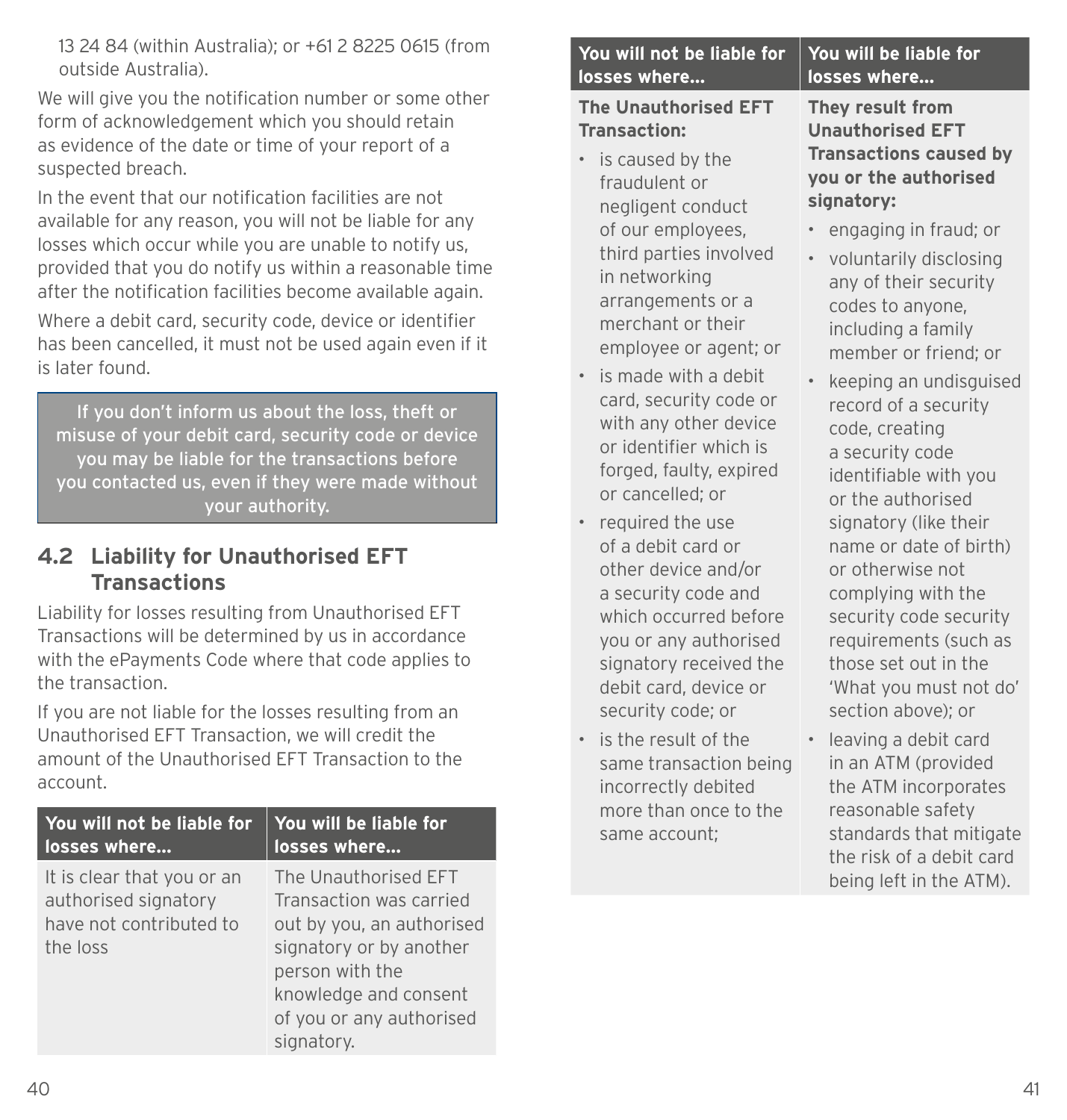| You will not be liable for<br>losses where                                                                                                                                                                                                                                                           | You will be liable for<br>losses where |
|------------------------------------------------------------------------------------------------------------------------------------------------------------------------------------------------------------------------------------------------------------------------------------------------------|----------------------------------------|
| required the use of<br>a debit card or other<br>device and/or security<br>code and which<br>happened after we<br>were notified that the<br>debit card, security<br>code or device had<br>been misused, lost<br>or stolen, or that<br>the security of the<br>security code had been<br>breached; or   |                                        |
| was an electronic<br>transaction able to<br>be made using an<br>identifier without a<br>debit card, security<br>code or other device;<br>or                                                                                                                                                          |                                        |
| was an electronic<br>transaction which<br>was able to be made<br>using a debit card<br>or device, or a debit<br>card or device and an<br>identifier, but which did<br>not require a security<br>code, provided you did<br>not unreasonably delay<br>in reporting the loss<br>or theft of the device. |                                        |
| Vou will also he liable fer actual lesses resulting from                                                                                                                                                                                                                                             |                                        |

You will also be liable for actual losses resulting from Unauthorised EFT Transactions caused by you or the authorised signatory unreasonably delaying notifying us of the misuse, loss or theft of their debit card, security code or other device, or that the security of their security code(s) has been breached.

Your liability in this case will only extend to losses which occur between the time when you or the

authorised signatory became aware (or should reasonably have become aware) of such misuse, loss or theft or security breach and when we were actually notified.

However, you will not be liable for:

- that portion of the losses incurred on any one day or any period that exceeds any applicable transaction limit;
- that portion of the losses incurred which exceed the balance of your account(s), including any prearranged credit;
- losses incurred on any account(s) which we and the account holder had not agreed could be accessed using the debit card or other device and/or security code used to perform the transaction; or
- losses occurring after we have been notified that a debit card or other device or security code that has been issued has been misused, lost or stolen or that the security of the security code has been breached.

If more than one security code is required to perform a transaction and we prove that you or an authorised signatory breached the security requirements for one or more, but not all, of those security codes, you will be liable under this **'Liability for Unauthorised EFT Transactions'** section only if we also prove, on the balance of probabilities, that the breach of the security requirements was more than 50% responsible for the losses when assessed together with all the contributing causes.

Otherwise, where a security code was required to perform the Unauthorised EFT Transaction and none of the circumstances set out above apply, you will only be liable to a limited extent. Your liability in such cases will be the least of:

- \$150 Australian dollars, or a lower figure determined by us;
- the balance of the account(s) which can be accessed using the debit card or security code, including any prearranged credit; or
- the actual loss at the time we are notified of the misuse, loss or theft of the debit card or of the security code(s) becoming known to someone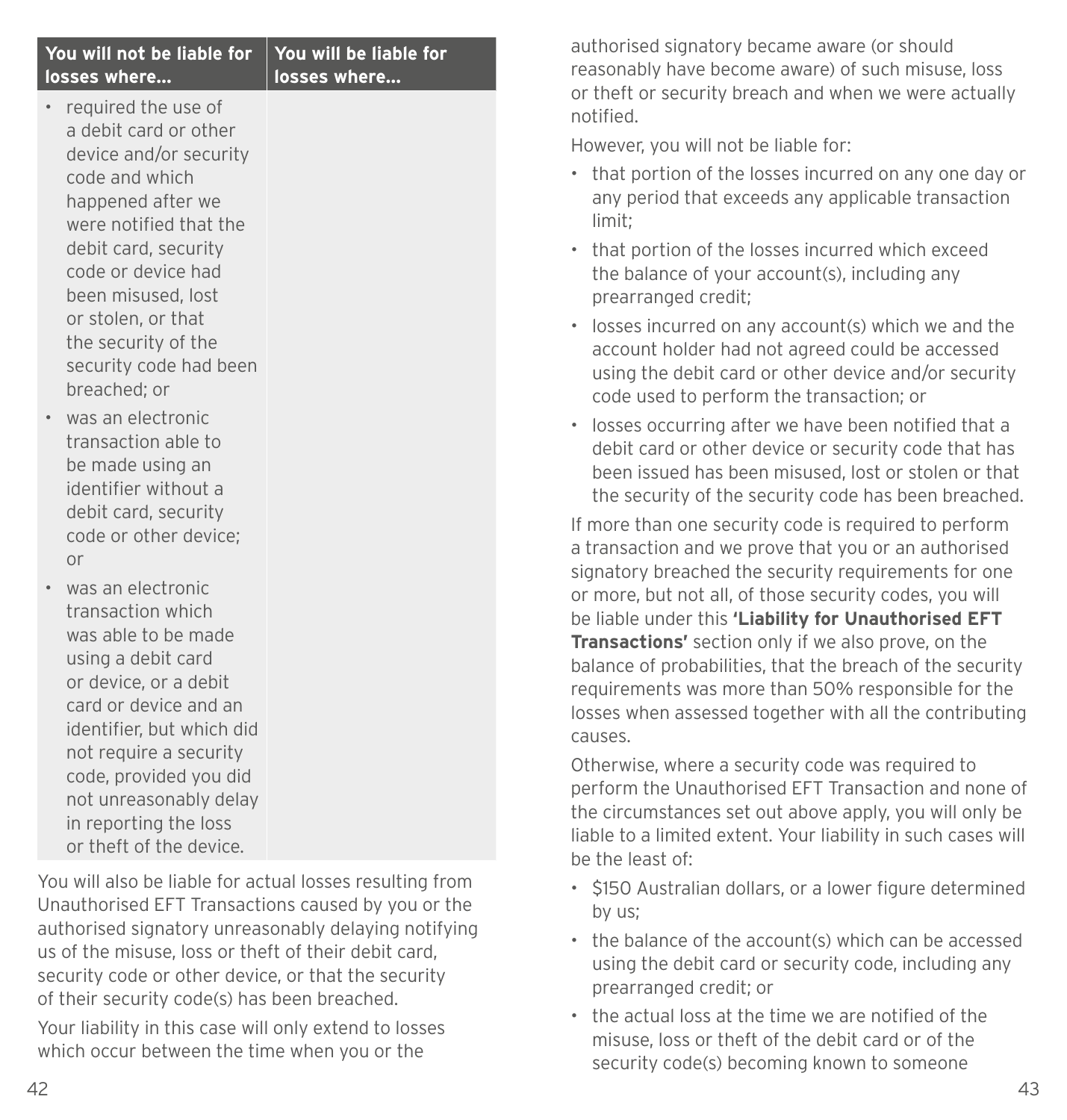<span id="page-29-0"></span>else (excluding that portion of the loss incurred on any one day which exceeds the applicable daily transaction limit).

#### **4.3 Liability in relation to BPAY® payments**

Please refer to **'Liability for BPAY® payments'** in section 5 of these terms and conditions.

### **4.4 Liability for all other transactions and amounts**

#### **4.4.1 When you are liable**

You will be liable for all other transactions and amounts charged to your account, as well as any loss suffered or incurred by you where:

- you have not provided us with complete and correct payment information, including without limitation the name, address, account number(s), and payment amounts for the payee;
- you did not correctly use any electronic equipment including our digital banking services or Citiphone Banking; or
- you do not have sufficient funds in your account to make a funds transfer or payment;
- transactions have been delayed, blocked, frozen or refused where we have reasonable grounds to believe that they breach Australian law or sanctions (or the law or sanctions of any other country);
- an order or court directs us to prohibit funds transfers or payments from the relevant account;
- your account is closed or your account (or any funds in it) has been suspended; or
- circumstances beyond our reasonable control prevent the funds transfer or payment, despite reasonable precautions taken by us.

Subject to these terms and conditions, our liability is limited to the conditions and warranties that are imposed on us by laws such as the Australian Consumer Law. These laws may allow us to exclude liability if you acquire services as part of a business. To the extent permitted by law, we exclude liability

under implied statutory conditions and warranties, or limit our liability under such warranties and conditions to supplying the services again or paying the costs of that resupply. This does not limit your right to raise a dispute.

# **5. BPAY®**

### **5.1 BPAY® terms and conditions**

The terms and conditions set out in this section 5 apply when you make a payment through the BPAY® Scheme. Not all accounts allow payments to be made through the BPAY® Scheme. If there is any inconsistency between these BPAY® terms and conditions and any other terms of this document or the Account Terms, then these BPAY® terms and conditions apply to the extent of any inconsistency.

### **5.2 BPAY® Scheme**

We are a member of the BPAY® Scheme. We will notify you if we cease to be a member of the BPAY® Scheme.

# **5.3 BPAY® payments**

BPAY® is available through our digital banking services and Citiphone Banking. BPAY® payments count towards your daily transfer limit. For details about our daily transfer limits, see the 'Daily transfer limits that apply' section of these terms and conditions.

### **5.4 Making a payment**

When you ask us to make a payment through BPAY®. you will need the following details:

- the Biller Code and your customer reference number (this can be found on your bill near the BPAY® logo, as set out below);
- the details of the account you want us to debit the payment from; and
- the amount of the payment you wish to make.

IIf any of the above information is missing or incorrect then we won't be able to make the BPAY® payment. When you make the payment, we will debit your nominated account with the amount you specify. The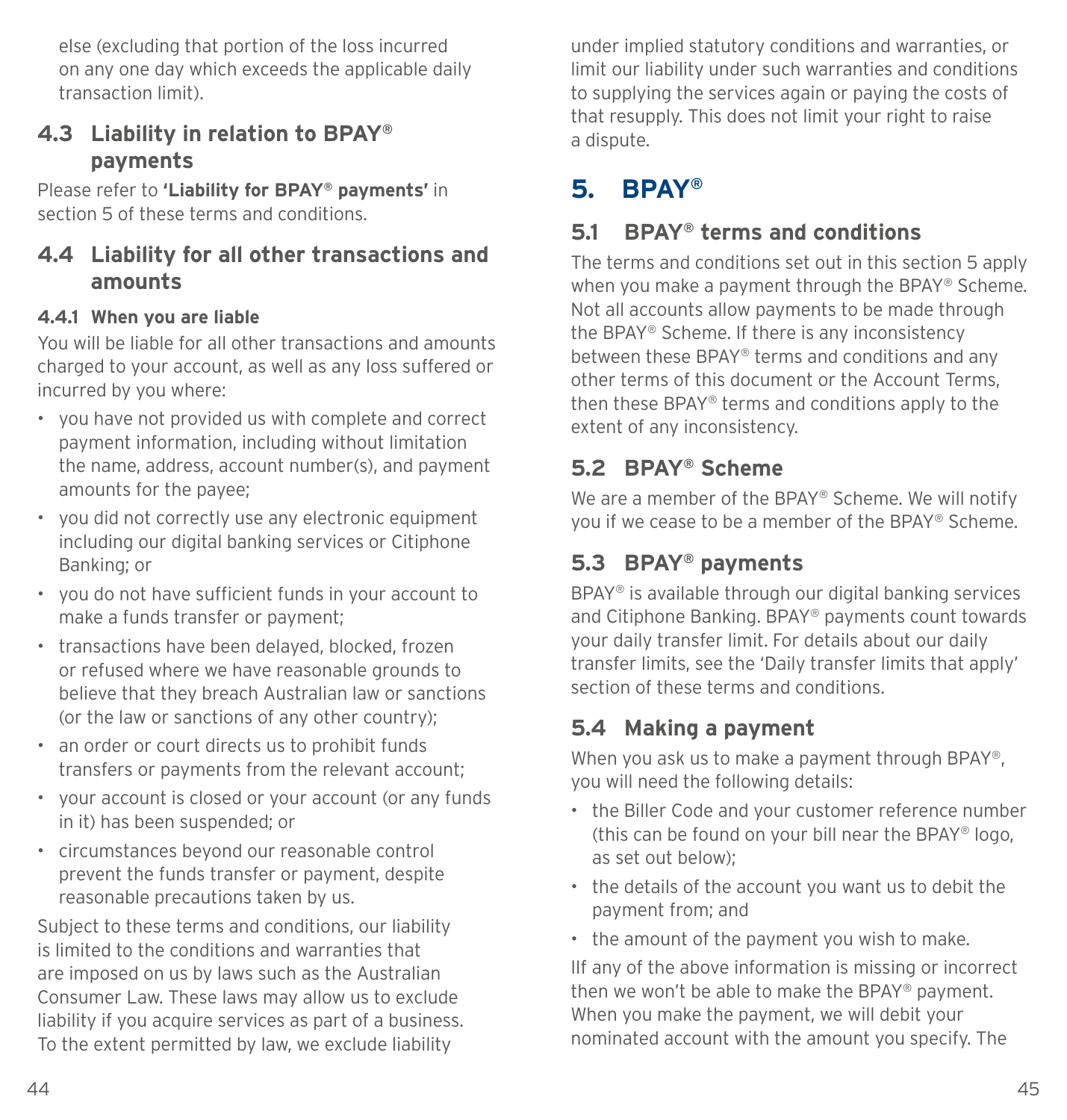details of the BPAY® payment, including a receipt number, will appear on your statement.



**Number (CRN)**

### **5.5 What if the payment can't be processed by the biller?**

If we are advised that your payment cannot be processed by the biller, we will let you know and credit your account with the amount of the attempted BPAY® payment.

# **5.6 BPAY® cut-off times**

Billers who participate in the BPAY® Scheme will treat BPAY® payments you make as received by the biller as follows:

| When you instruct us:               | The payment will be<br>treated as being made: |
|-------------------------------------|-----------------------------------------------|
| Before 4.00 pm on a<br>business day | On the date that you<br>make the payment      |
| After 4.00 pm on a<br>business day  | On the next business day                      |
| On a non-business day               |                                               |

A delay may occur in processing a BPAY® payment where:

- there is a public or bank holiday on the day after you tell us to make a BPAY® payment;
- you tell us to make a BPAY® payment after the cutoff times referred to above; or
- another participant in the BPAY® Scheme does not comply with its obligations.

# **5.7 Scheduled BPAY® payments**

If your account allows it, you can schedule a BPAY® payment to be made up to two years in advance. This can be a one-off payment or it can be a recurring payment. If the date you select for a scheduled BPAY® payment is not a business day, your BPAY® payment may be delayed as described above.

If, the day before the scheduled BPAY® payment is due to be made, your available balance is lower than the amount of the scheduled BPAY® payment, we may:

- decline to make the payment; or
- use our discretion to honour the payment.

A scheduled BPAY® payment may not be able to be made for a number of reasons, including if the biller no longer participates in the BPAY® Scheme. If we aren't able to make a BPAY® payment at the nominated future payment date we will let you know.

# **5.8 Stopping or altering BPAY® payments**

You should notify us immediately if you become aware that you may have made a mistake when instructing us to make a BPAY® payment or if you did not authorise a BPAY® payment that has been made from your account.

If you make a BPAY® payment and then you realise that the payment amount you stated is:

- more than the required amount, you will need to contact the biller to obtain a refund;
- less than the required amount, you can make another BPAY® payment to make up the difference.

If you want to stop or alter a scheduled BPAY® payment, you will need to contact us at least 2 business days before the day the payment is due to be made.

Otherwise, we cannot stop any BPAY® payment which is not a scheduled BPAY® payment once you have instructed us to make the BPAY® payment.

# **5.9 Liability for BPAY® payments**

We will attempt to correct any mistaken or unauthorised BPAY® payments. If the ePayments Code applies to an unauthorised or fraudulent BPAY®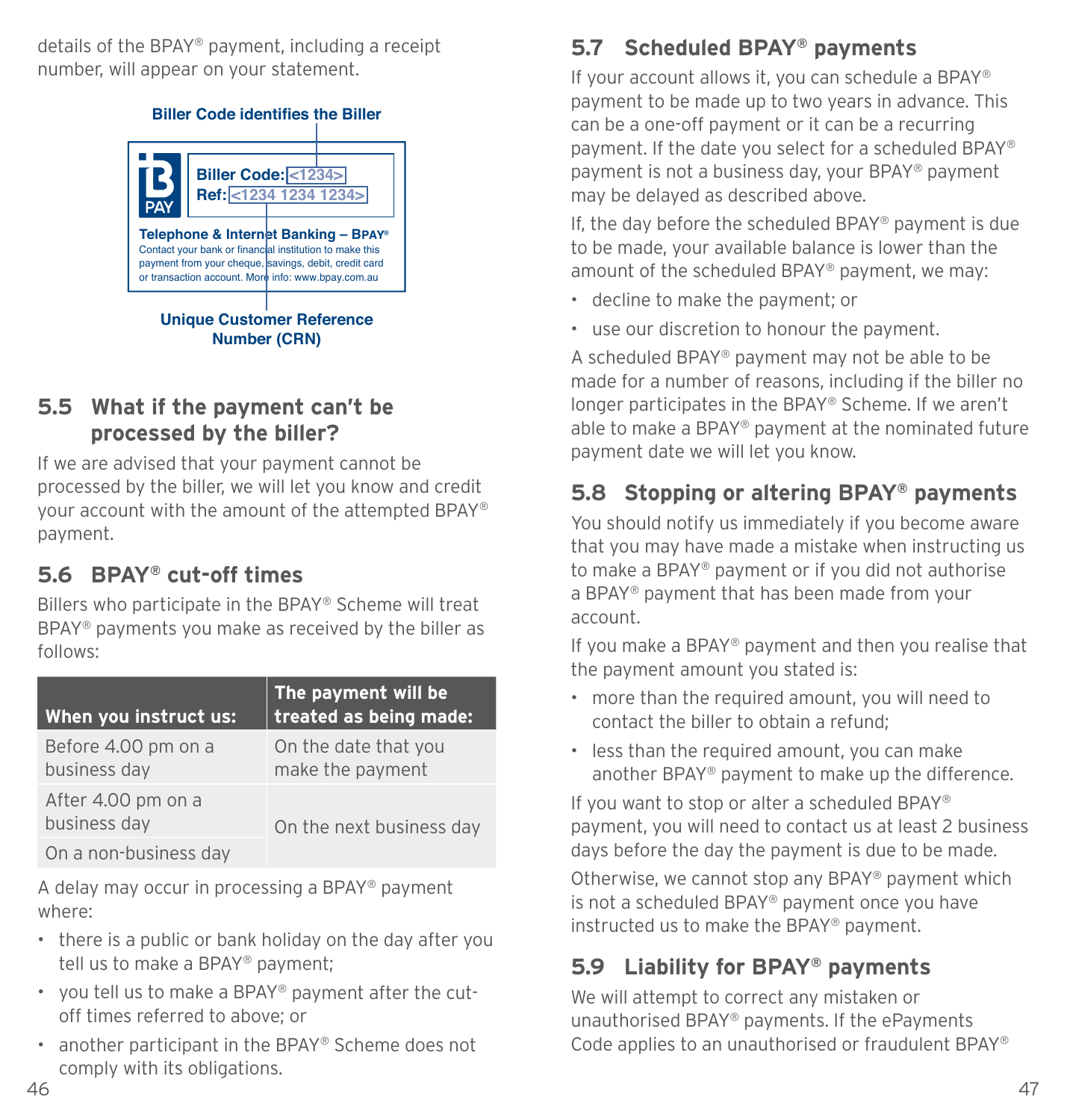transaction, your liability for that transaction will be limited to the lesser of:

- the amount of that unauthorised or fraudulent payment; and
- the limit (if any) of your liability set out in your Account Terms. In that case, we will be liable to you for the difference between the amount for which you are liable and the amount of the unauthorised or fraudulent payment.

We will not be liable for any loss or damage you suffer as a result of using the BPAY® Scheme, other than as set out in the table below (and subject to the ePayments Code).

Disputes with billers about any goods or services from the biller must be resolved with the biller and no refunds will be provided through the BPAY® Scheme where there is such a dispute. No "chargeback" rights will be available under the BPAY® Scheme rules (even if you made the BPAY® payment using a debit card).

You should check your statements carefully and promptly report to us as soon as you become aware of any BPAY® payments that you think are errors or which you did not authorise. The longer the delay between when you tell us of the error and the date of your BPAY® payment, the more difficult it may be to perform the error correction. For example, we or the biller may not have sufficient records or information available to us to investigate the error. If this is the case, you may need to demonstrate that an error has occurred, based on your own records, or liaise directly with the biller to correct the error.

| If a BPAY®<br>payment has been<br>made                                                                        | What does this mean for you                                                                                                                                                                                                                                                                                                                                                                                                                                                                   |
|---------------------------------------------------------------------------------------------------------------|-----------------------------------------------------------------------------------------------------------------------------------------------------------------------------------------------------------------------------------------------------------------------------------------------------------------------------------------------------------------------------------------------------------------------------------------------------------------------------------------------|
| to the wrong<br>person or for the<br>wrong amount. This<br>is referred to as a<br>"mistaken BPAY®<br>payment" | If your account was debited for<br>the amount of that mistaken<br>payment and that payment was<br>not in accordance with your<br>instructions to us, we will credit<br>that amount back to your<br>account.<br>However, if the payment or<br>payee was incorrect due to<br>a mistake you made and we<br>cannot recover the amount<br>of that payment from the<br>person who received it<br>within 20 business days of us<br>attempting to do so, you will be<br>liable to pay us that amount. |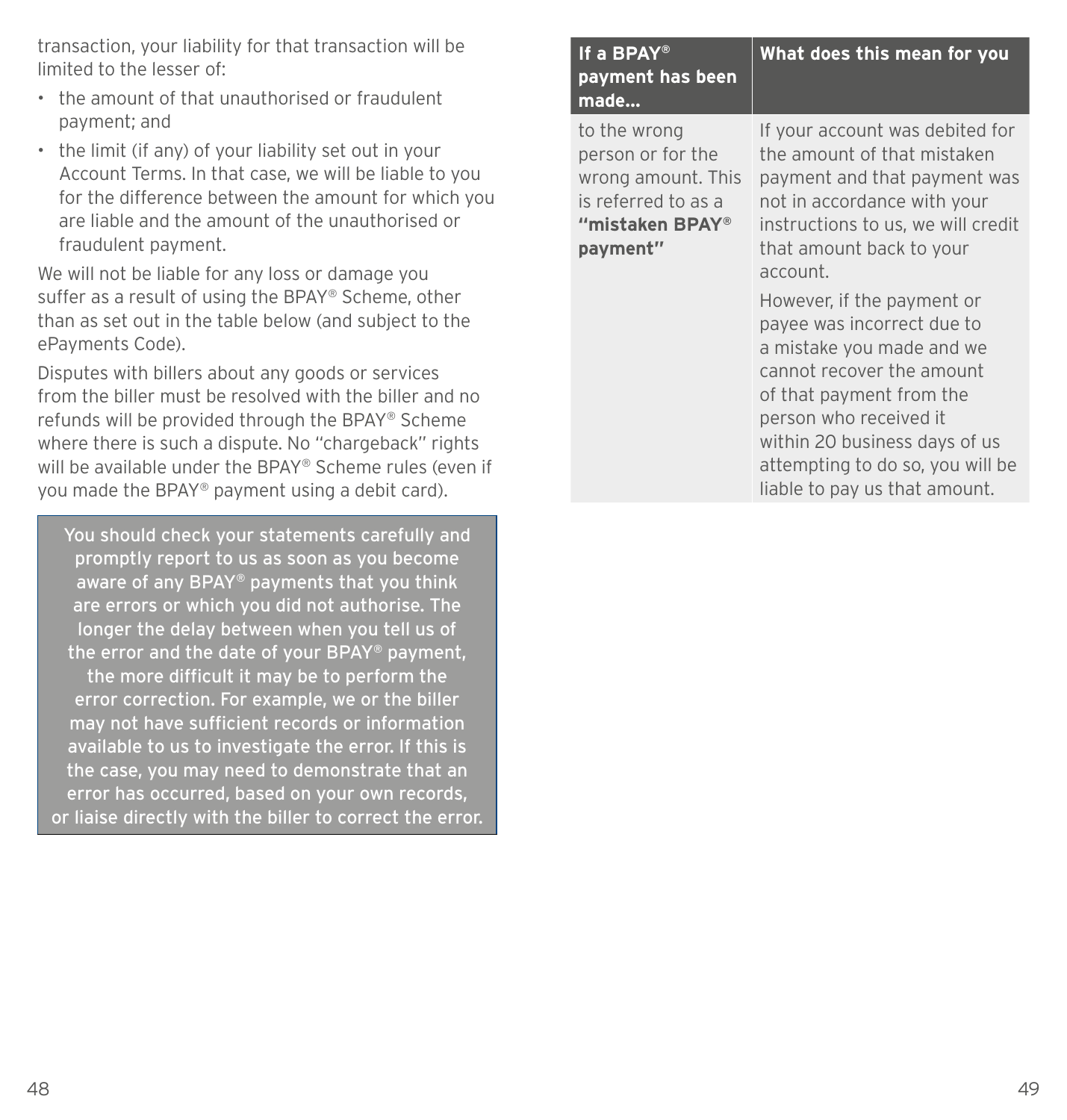| If a BPAY®<br>payment has been<br>made                                             | What does this mean for you                                                                                               |
|------------------------------------------------------------------------------------|---------------------------------------------------------------------------------------------------------------------------|
| in accordance with<br>a payment direction<br>which appeared<br>to be from you or   | If your account was debited<br>for the amount of that<br>unauthorised payment, we will<br>credit that amount back to you. |
| on your behalf but<br>which you did not<br>authorise. This is<br>referred to as an | However, you must pay us the<br>amount of that unauthorised<br>payment if:<br>we cannot recover that                      |
| "unauthorised                                                                      | متحصص متحامل ممتحدها المدينة والمناسب                                                                                     |

**BPAY® payment"**

- amount from the person who received it within 20 business days of us attempting to do so, and
- the payment was made as a result of a payment direction which did not comply with our prescribed security procedures for such payment directions.

**Please note:** You must give us your written consent addressed to the biller who received an unauthorised BPAY® Payment, consenting to us obtaining from the biller information about your account with that biller or the BPAY® Payment, including your customer reference number and such information as we reasonably require to investigate the BPAY® Payment. If you do not give us that consent, the biller may not be permitted under law to disclose to us the information we need to investigate or rectify that BPAY® payment.

| If a BPAY®<br>payment has been<br>made                                                                                                               | What does this mean for you                                                                                                                                                                                                                                                                                                                                                                          |
|------------------------------------------------------------------------------------------------------------------------------------------------------|------------------------------------------------------------------------------------------------------------------------------------------------------------------------------------------------------------------------------------------------------------------------------------------------------------------------------------------------------------------------------------------------------|
| which was induced<br>by the fraud of a<br>person involved in<br>the BPAY® Scheme.<br>This is referred to<br>as a "fraudulent<br><b>BPAY payment"</b> | That person should refund<br>you the amount of the<br>fraudulent BPAY® payment.<br>However, if that person does<br>not refund you, you must bear<br>the loss unless some other<br>person involved in the BPAY®<br>Scheme knew of the fraud<br>or would have detected it<br>with reasonable diligence, in<br>which case that person must<br>refund you the amount of the<br>fraudulent BPAY® payment. |
| and there is more<br>than one reason for<br>the payment                                                                                              | If an unauthorised BPAY®<br>payment has been made from<br>your account which is also<br>affected by a mistake or fraud,<br>we will resolve it as if it were an<br>unauthorised BPAY® payment.<br>If a BPAY <sup>®</sup> payment that is<br>not an unauthorised BPAY®<br>payment is affected by both<br>a mistake and a fraud, we<br>will resolve it as if it were<br>a fraudulent BPAY® payment.     |

#### **5.10 Suspension**

We may suspend your right to participate in the BPAY<sup>®</sup> Scheme at any time.

The circumstances in which we may suspend your right to participate are where:

- you are in breach of these terms and conditions;
- you or someone acting on your behalf is suspected of engaging in fraudulent or other unlawful conduct; or
- you are engaging in conduct that is in our reasonable opinion disruptive to the operation of our digital banking services, Citiphone Banking or BPAY®.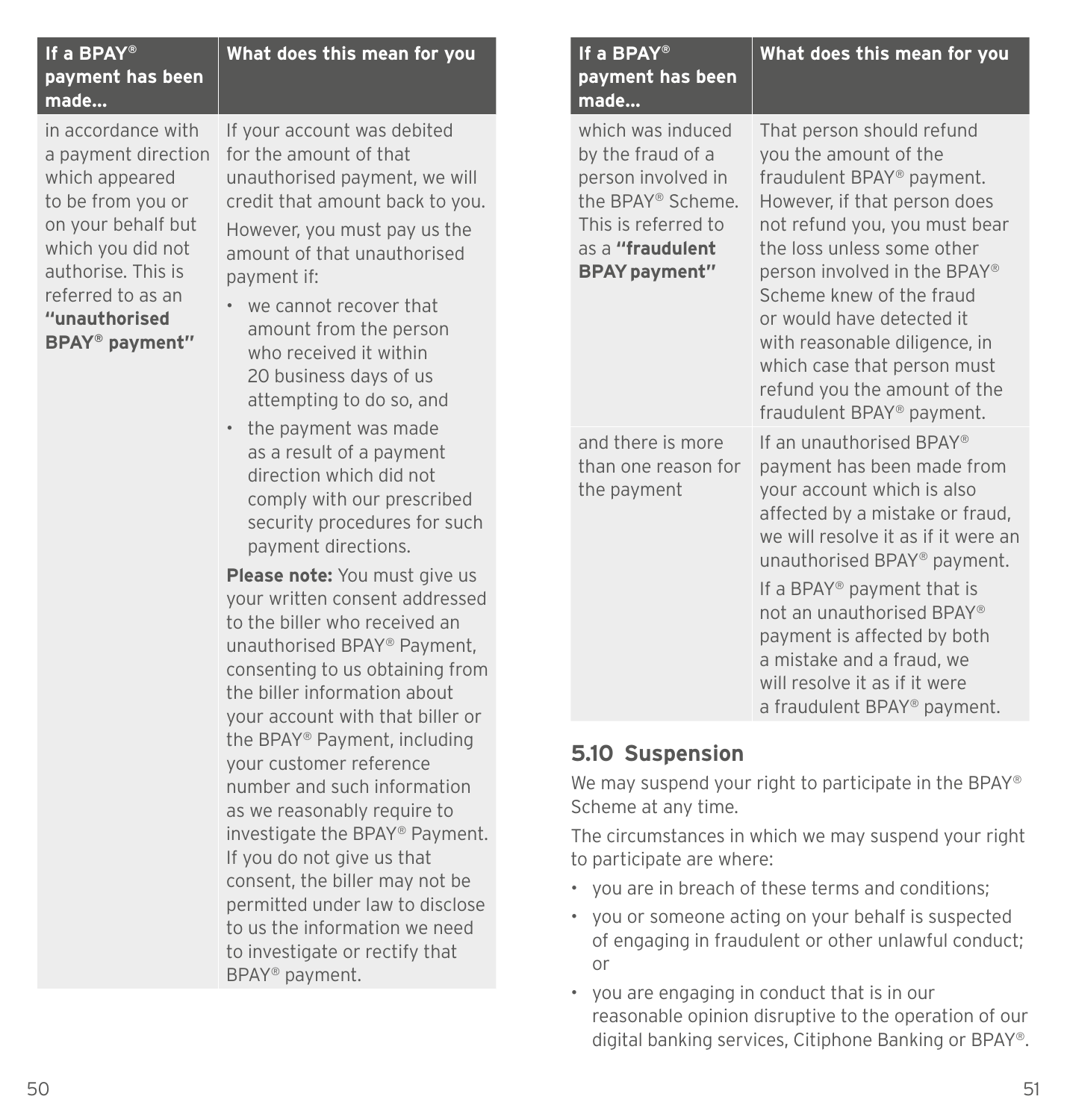<span id="page-33-0"></span>BPAY® payments for which instructions have been given and which are schedule to be made while your right to participate in the BPAY® Scheme is suspended will not be processed by us.

# **5.11 Privacy**

By registering to use the BPAY® Scheme, you consent to the disclosure of:

- your personal information for the purposes of assisting you in registering for the BPAY® Scheme and using the BPAY® Scheme; and
- your transactional information for the purposes of processing your BPAY® payments,

to:

- your nominated billers;
- where necessary, the entity operating the BPAY<sup>®</sup> Scheme (**BPAY® Pty Ltd**) or any other participant in the BPAY® Scheme; and
- any agent appointed by BPAY® Pty Ltd or a participant in the BPAY® Scheme including Cardlink Services Limited (an entity that provides electronic systems to implement the BPAY® Scheme).

If you withdraw your consent to the disclosure of your personal information detailed above, it will not be possible to process your requested BPAY® payment.

If any of your personal information changes, you must notify us.

If you would like to access any personal information held by us, BPAY® Pty Ltd or its agent, Cardlink Services Limited, please contact the entity via the BPAY® Contact Details or Cardlink Contact Details (where applicable).

# **6. Cheques**

### **6.1 Cheque access**

Cheque access is available on eligible accounts. Please refer to your Account Terms to find out if cheque access is an available feature of your account. If it is, you can order a cheque book online at *[citibank.com.au](http://citibank.com.au)* or by calling the Citiphone Customer Service team.

# **6.2 Depositing cheques**

You can make cheque deposits into your account by mailing the cheque to us. Cheques sent by mail must be in the name of the account holder or Citigroup Pty Limited followed by your account number. We do not accept cheques made out to cash. To send your cheque by mail, simply post it together with either a deposit slip or letter advising the account details to deposit the cheque to:

#### **Citigroup Pty Limited GPO Box 40, Sydney NSW 2001**

For more information on depositing cheques, please visit *[citibank.com.au](http://citibank.com.au)*.

### **6.3 Things you should know about writing cheques**

A few simple precautions can reduce the risk of a cheque being changed in an unauthorised way. Set out below are some of the questions you may have about how to reduce your risk and some further information about cheques that you should know.

| <b>Common questions</b>                                           | <b>Explanation</b>                                                                                                                                                                    |
|-------------------------------------------------------------------|---------------------------------------------------------------------------------------------------------------------------------------------------------------------------------------|
| Should I sign a<br>blank cheque?                                  | No. Never sign a blank cheque.                                                                                                                                                        |
| Can I use pen or<br>pencil?                                       | Always use a pen in blue or<br>black ink. Never use a pencil.                                                                                                                         |
| Is how I write<br>down the amount<br>important?                   | Yes. Where the amount does<br>not include any cents, write<br>'only' after the amount.<br>For example, if the cheque is<br>for \$50 and no cents, write<br>'\$50 only' as the amount. |
| What should I do<br>if there is unused<br>space on the<br>cheque? | Don't leave gaps between<br>words or figures. Fill the<br>unused space with a horizontal<br>line.                                                                                     |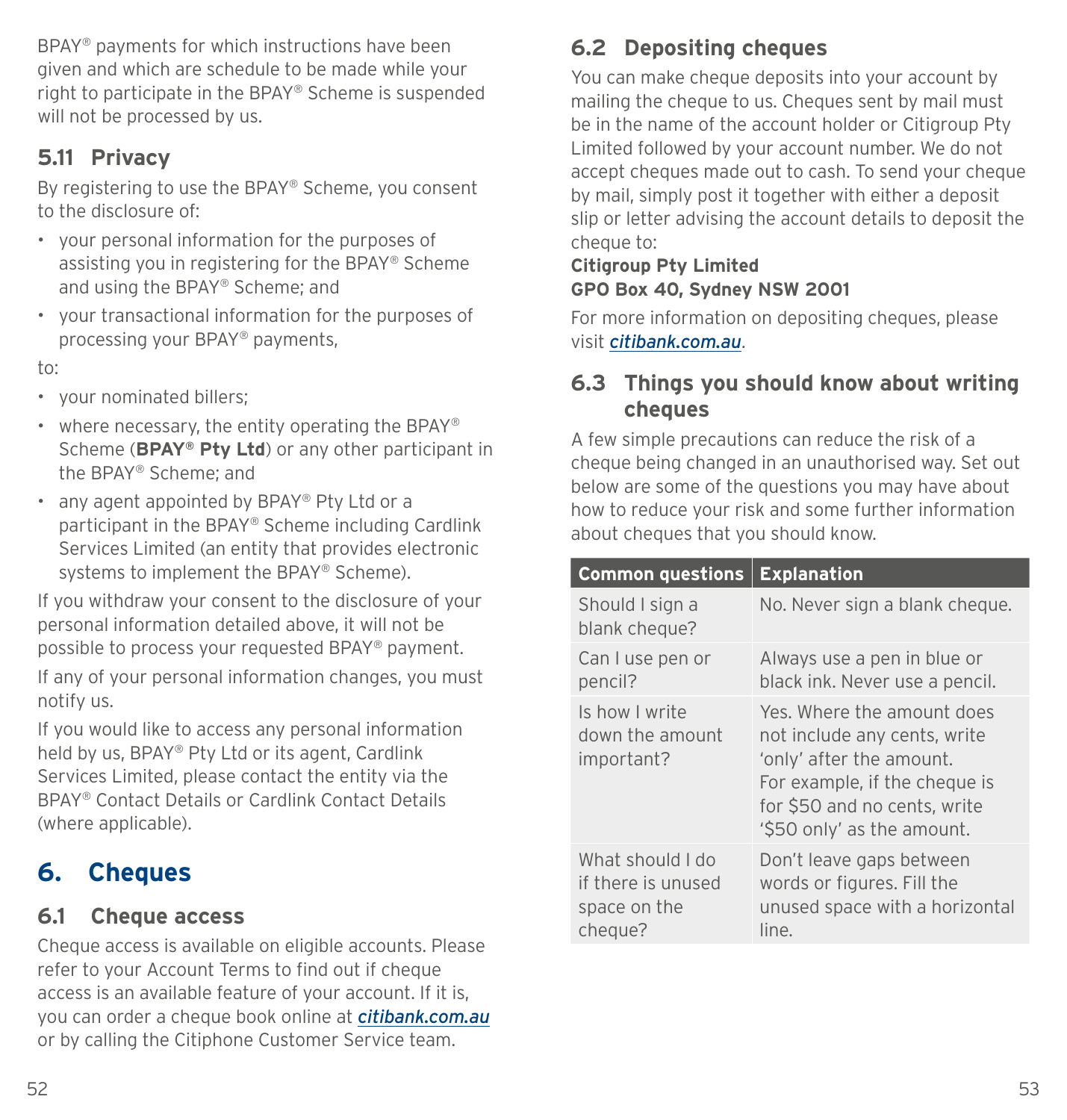| <b>Common guestions</b>                                                    | <b>Explanation</b>                                                                                                                                                                                                                                                                                                                                         | <b>Common questions</b>             | <b>Explanation</b>                                                                                                                                                                                                                                                                                                                                    |
|----------------------------------------------------------------------------|------------------------------------------------------------------------------------------------------------------------------------------------------------------------------------------------------------------------------------------------------------------------------------------------------------------------------------------------------------|-------------------------------------|-------------------------------------------------------------------------------------------------------------------------------------------------------------------------------------------------------------------------------------------------------------------------------------------------------------------------------------------------------|
| What if I make a<br>mistake and want to<br>make a change to<br>the cheque? | Depending on what the mistake<br>is, it may be best to destroy<br>the cheque and write a new<br>cheque. However, if you do<br>want to make a change or alter<br>the cheque, make sure you put<br>your initials next to any change<br>you make so that we know you<br>have authorised the change.                                                           | What is an open<br>cheque?          | An open cheque is a cheque<br>that has not been crossed<br>(meaning it does not have<br>two parallel lines across it).<br>This is an instruction to us to<br>pay anyone who presents the<br>cheque (assuming that the<br>cheque is a 'bearer' cheque<br>- discussed below) where the                                                                  |
| Is the cheque 'stub'<br>important?                                         | Yes, by filling in the cheque<br>stub you will have a record<br>of who the cheque was made<br>out to and how much it was<br>for. Make sure you check<br>your statement and tell us<br>immediately if your statement<br>is different to the details you<br>have recorded in your cheque<br>stub. You can do this by using<br>the contact details located at |                                     | drawer's account is held, rather<br>than requiring the cheque to<br>be deposited into the account.<br>This means that if the cheque<br>was lost and presented for<br>payment by the person who<br>found it, we would not normally<br>be responsible for reimbursing<br>the money to the drawer. You<br>should always make your<br>instructions clear. |
| Other things I need<br>to do when writing<br>a cheque?                     | citibank.com.au/contactus.<br>Make sure your handwriting<br>is legible and that everything<br>written in the cheque is correct.<br>This includes the amounts<br>which you have written in<br>words and figures. Always<br>make sure that you sign and<br>date the cheque.                                                                                  | What does 'not<br>negotiable' mean? | A cheque is a negotiable<br>instrument, meaning it can<br>be passed from one person to<br>another.<br>When the words 'not<br>negotiable' are written in the<br>crossing across the face of a<br>cheque, they protect the true<br>owner should the cheque be                                                                                           |
| What does<br>'crossing' a cheque<br>mean?                                  | Crossing a cheque means<br>drawing two parallel lines<br>across the face of the cheque<br>from top to bottom. When<br>you cross a cheque you are<br>instructing us to credit the<br>cheque to a bank account,<br>not cash it over the counter.                                                                                                             |                                     | lost or stolen. Anyone who<br>accepts a lost or stolen 'not<br>negotiable' cheque has no<br>better right or title to the<br>cheque than the finder or<br>the thief, and may be liable<br>to refund the amount of the<br>cheque to the true owner.                                                                                                     |
|                                                                            | If a bank does cash a crossed<br>cheque it may be liable for any                                                                                                                                                                                                                                                                                           |                                     |                                                                                                                                                                                                                                                                                                                                                       |

loss suffered by the true owner.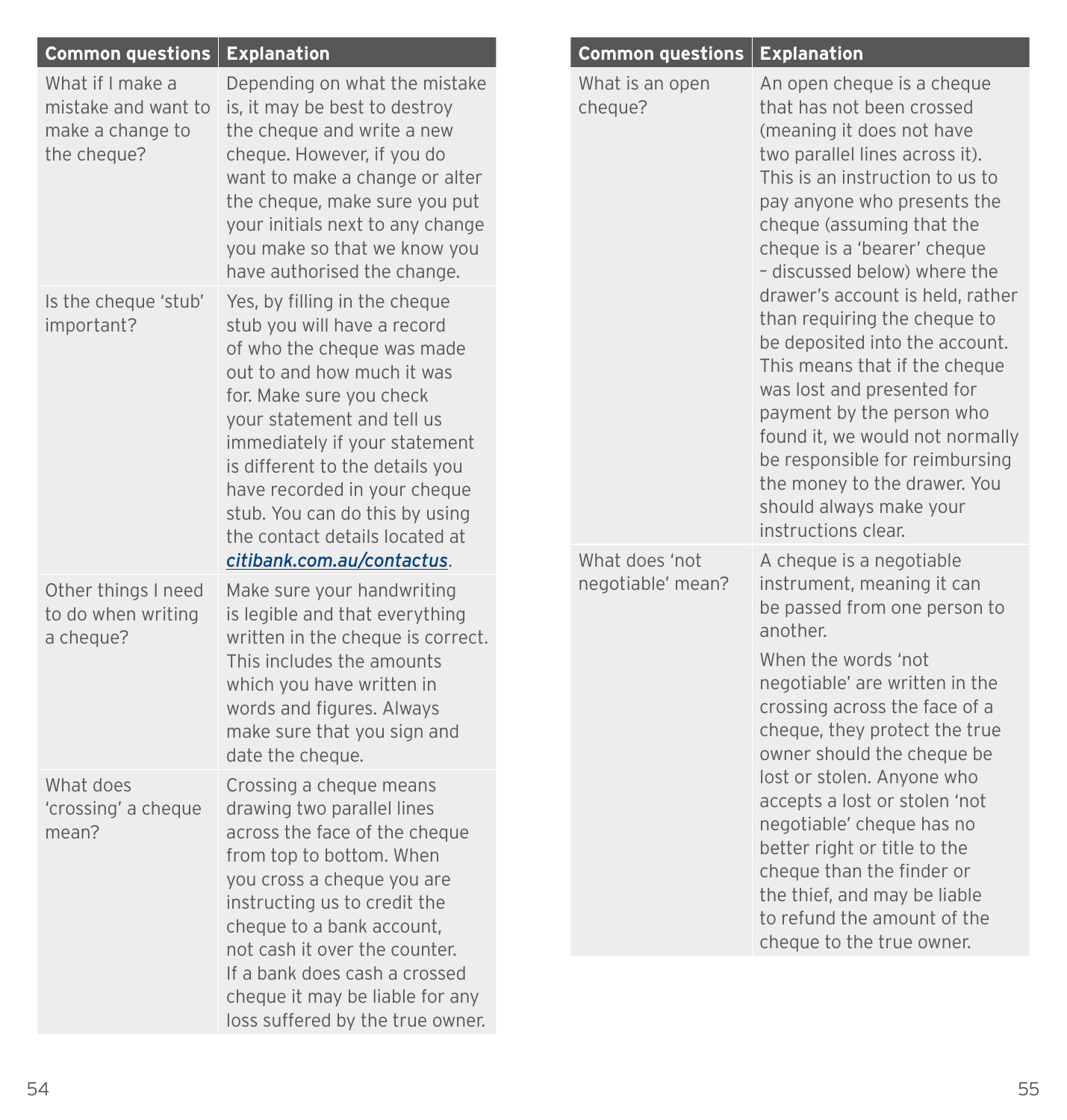| <b>Common questions</b>                                                               | <b>Explanation</b>                                                                                                                                                                                                                                                                                                                                                                                          |  |
|---------------------------------------------------------------------------------------|-------------------------------------------------------------------------------------------------------------------------------------------------------------------------------------------------------------------------------------------------------------------------------------------------------------------------------------------------------------------------------------------------------------|--|
| What do the words<br>'account payee<br>only' mean?                                    | If you write 'account payee<br>only' on a crossed cheque, you<br>are instructing us that you<br>want the cheque to be paid into<br>the account of the person you<br>have named on it.                                                                                                                                                                                                                       |  |
| What is the<br>significance of<br>deleting the words<br>'or bearer' from a<br>cheque? | If an uncrossed cheque without<br>'not negotiable' written on it<br>has the words 'or bearer' at<br>the end of the line where you<br>write the name of the person<br>to be paid, we will have to pay<br>the proceeds to anyone who<br>presents the cheque.<br>If you cross out 'or bearer', we<br>must only pay the proceeds to<br>the person whose name is on<br>the cheque, or as that person<br>directs. |  |
|                                                                                       | If you insert the words, 'to the<br>order of' in front of the name of<br>the payee (whether or not you<br>also cross out 'or bearer') on an<br>uncrossed cheque, we will only<br>pay the proceeds to:<br>1. the named payee; or<br>2. any other person to whom<br>the named payee has<br>ordered it to be paid by                                                                                           |  |

# **6.4 Bank cheques**

Customers with an existing account held with us may purchase bank cheques from us. To request a bank cheque, please visit *[citibank.com.au](http://citibank.com.au)*.

#### **6.5 Clearing a cheque and special clearance**

You will generally be able to draw on funds deposited by cheque after 3 business days. In some instances this can take up to 7 business days from the day of deposit.

It will take longer for you to be able to draw on funds deposited by a cheque in a foreign currency.

In some cases, you may request a valid cheque to be cleared in less than the usual time by requesting a special clearance. To find out if a special clearance is available or to make a request, you need to contact us by calling the Citiphone Customer Service team before you deposit your cheque. For more information, please visit *[citibank.com.au/deposits-transfers](http://citibank.com.au/deposits-transfers)*.

# **6.6 How and when can you stop a cheque**

You may stop a cheque that you have written or stop payment on all cheques contained within a cheque book by calling the Citiphone Customer Service team, provided the cheque that is being stopped has not yet been presented. You should also tell the person to whom the cheque is payable that it has been stopped.

If your cheque facility is cancelled you must promptly destroy your chequebook.

# **6.7 When can a cheque be dishonoured?**

There are a number of reasons why a cheque may be dishonoured, some of which are:

- the cheque requires more than one signatory;
- there are insufficient cleared funds in the account of the drawer (the person who signed the cheque) to cover the amount written on the cheque;
- the cheque is unsigned;
- the cheque is stale, meaning it is more than 15 months old;
- the cheque has been materially altered and the alteration has not been property signed or initialled;
- your cheque facility has been cancelled;
- there is a legal impediment to payment; or
- the cheque has been stopped by the drawer.

Dating a cheque with a date after the day on which the cheque is drawn is called "post-dating" the cheque. This does not invalidate the cheque. However, the cheque must only be presented on or after the date which appears on the cheque.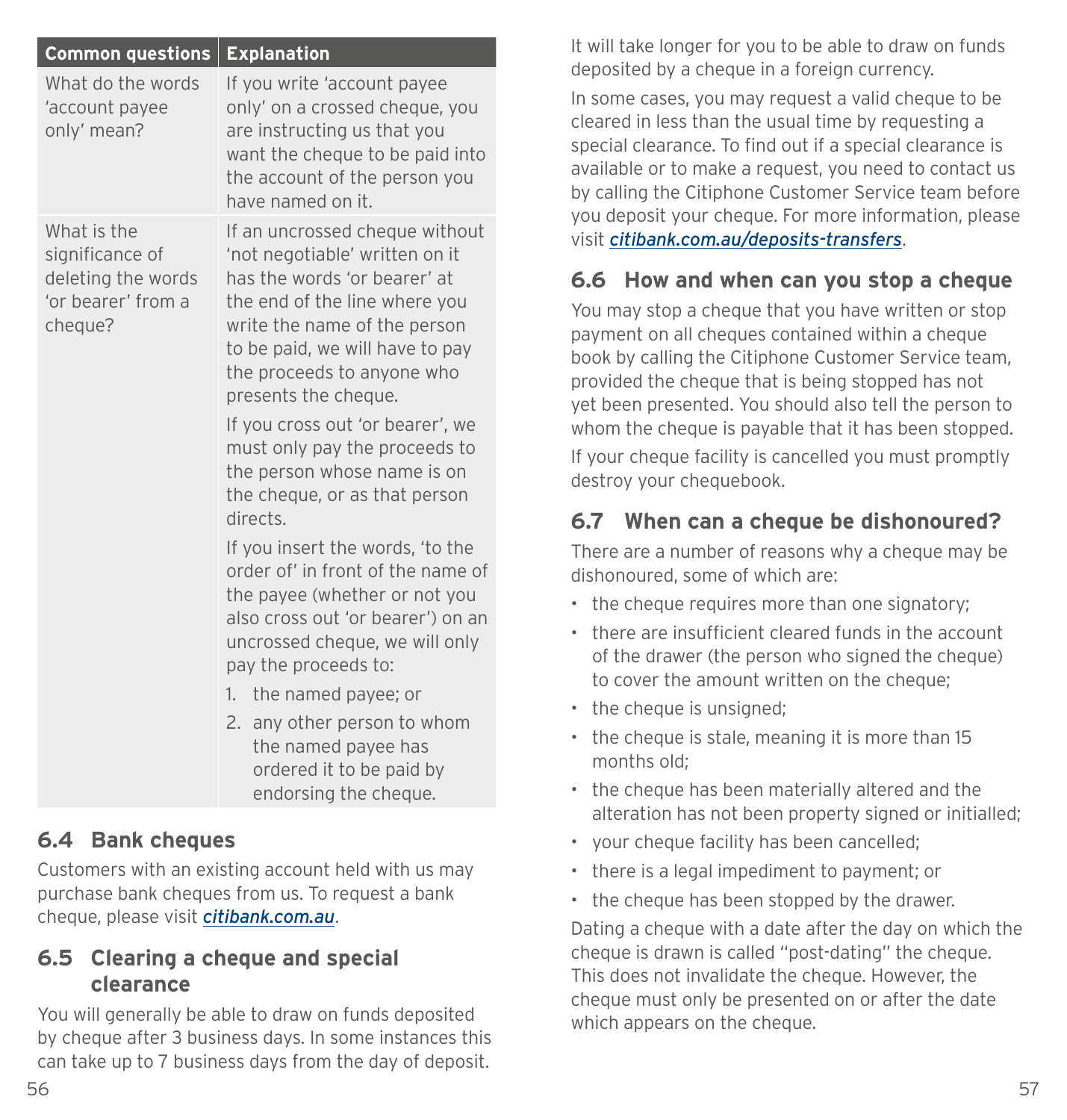# <span id="page-36-0"></span>**6.8 Loss, theft or unauthorised use**

You are responsible for the safe custody of your cheque book and any unused cheque forms and you must exercise due care to prevent them from being lost, stolen or used without your authorisation.

If a cheque, or your cheque book, is lost or stolen or there has been unauthorised use of a cheque or cheque book, you must notify us as soon as possible by calling the Citiphone Customer Service team so that we can stop payment on a cheque or place a stop on the relevant cheque numbers straight away.

If you subsequently find the cheques, we will require written authorisation from you before the cheques can be used.

If you don't inform us that your cheque or cheque book has been lost or stolen or there has been unauthorised use as soon as possible, you may be liable for the transactions which occurred before you contacted us, even if they were made without your authority.

# **7. Use and availability of electronic equipment**

- **7.1 Using our digital banking services and Citiphone Banking**
- **7.1.1 Availability of our digital banking services and Citiphone Banking**

Not all services and functions may be available through our digital banking services or Citiphone Banking at all times. These services may be unavailable due to scheduled outages or factors which are beyond our control, such as your internet or telephone connection.

### **7.1.2 Access security**

There is a risk of unauthorised access to your account. You must also take all reasonable steps to protect the security of your access to our digital banking services and Citiphone Banking. This may include taking the following steps:

- install up to date security protection software on your computer such as a personal firewall and antivirus software;
- always sign on to Citibank Online from your browser by typing *[citibank.com.au](http://www.citibank.com.au)* into the address bar;
- do not follow links to our digital banking services from an email;
- change your security codes regularly;
- always sign off properly from our digital banking services by selecting "sign off" – don't just close your browser; and
- regularly check our website *[citibank.com.au](http://www.citibank.com.au)* for updated security tips and alerts.

It is your responsibility to ensure that any electronic equipment, software or hardware which is required to access our digital banking services is available, working properly and that you know how to use it to access and use our digital banking services and Citiphone Banking.

You can log onto our website *[citibank.com.au](http://www.citibank.com.au)* or contact the Citiphone Customer Service team for more information about software and browser requirements.

If you believe your access to our digital banking services, Citiphone Banking or your security codes have been compromised in any way, call the Citiphone Customer Service team as soon as possible.

# **7.2 Electronic equipment**

# **7.2.1 Use and availability of electronic equipment**

When you make a transaction with electronic equipment, you authorise us to act on the instructions entered into that equipment.

Merchants and ATM providers decide what types of transactions are available with their electronic equipment. That may not be the same as the transactions available through our electronic equipment.

Our promotional material displayed on any premises shall not be taken as a representation or warranty by us or the merchant that all goods or services offered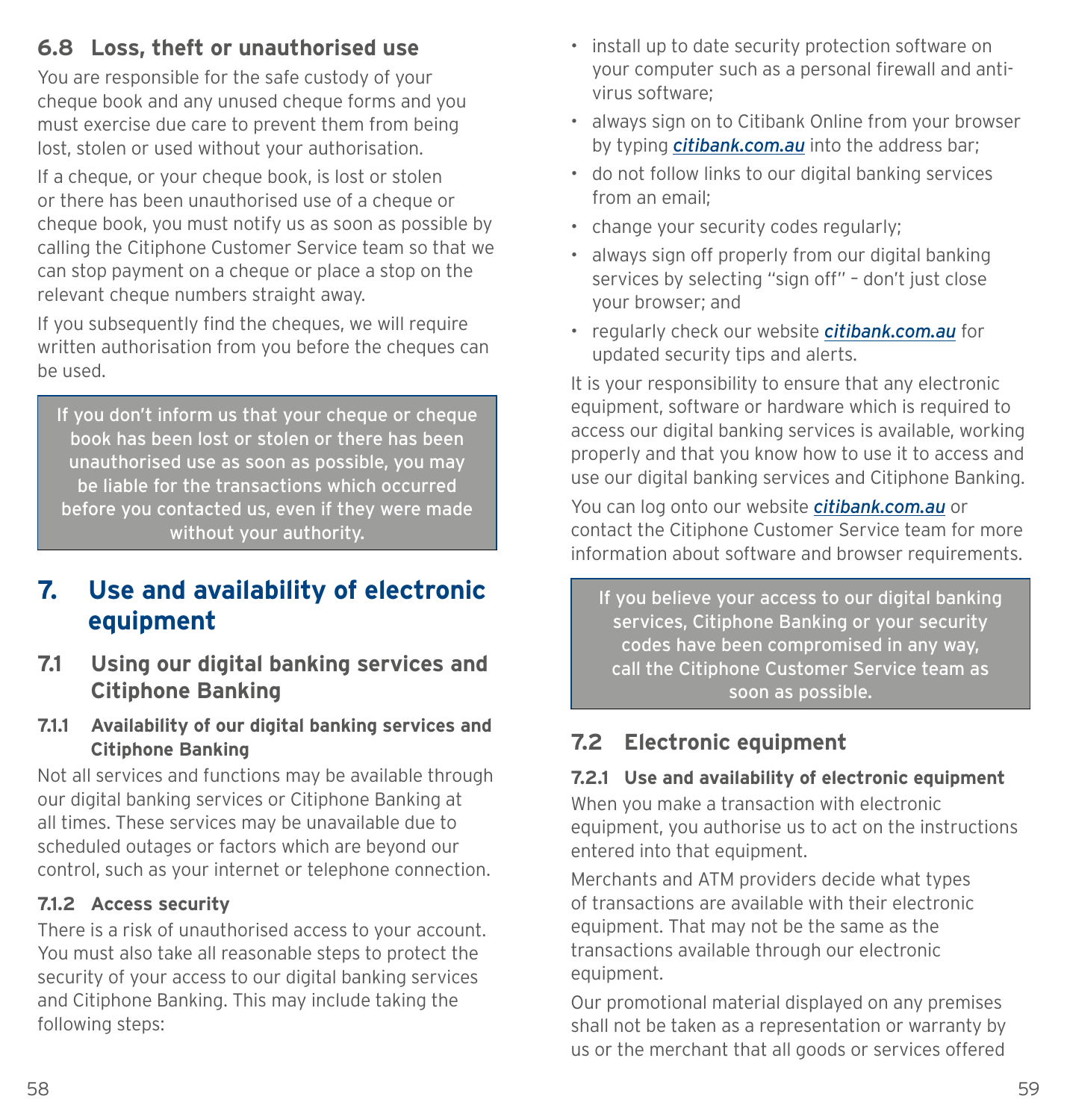<span id="page-37-0"></span>by the merchant may be purchased by the use of any of those facilities.

#### **7.2.2 What happens if the electronic equipment does not work?**

We will be responsible to the account holder for any loss which is caused because the electronic equipment accepts your instructions but fails to carry out the transaction requested. However, if you should have been reasonably aware that the electronic equipment was not operating properly, we will only be responsible for correcting the relevant account and refunding any fees or charges.

We will not be responsible if the electronic equipment does not accept your instructions or the debit card or any security code fails to work in the relevant electronic equipment.

# **8. General terms and information**

# **8.1 The Banking Code of Practice**

Under the Banking Code of Practice, a customer is treated as a business if they apply for, or receive, a banking service for a purpose that is wholly or predominantly a trading or commercial purpose, and where the National Credit Code does not apply.

The relevant provisions of the Banking Code of Practice apply to banking products and services (including those the subject of these terms and conditions) we provide to you where you are an individual who is not treated as a business under the Banking Code of Practice or you are a small business as defined in that Code, subject to some exceptions specified in the Code. To find out more, please refer to the Australian Banking Association website at *[ausbanking.org.au](http://ausbanking.org.au)*.

You can find a copy of the Code as adopted by us from time to time via our digital banking services at *[citibank.com.au](http://citibank.com.au)*. Alternatively, if you would like a hard copy, you can contact us and we will send you a copy of the Code.

# **8.2 The ePayments Code**

The ePayments Code governs certain electronic payments to or from your account where you are an individual. For example, using your debit card at ATMs, making on-line payments, phone banking payments and BPAY® payments. We will comply with the ePayments Code where it applies.

# **8.3 Inconsistency with the Account Terms**

If there is any inconsistency between these terms and conditions and the Account Terms, then the Account Terms apply to the extent of any inconsistency.

### **8.4 Changes to these terms and conditions**

We may, in accordance with any applicable legislation and industry codes, make changes to these terms and conditions without your consent in the following circumstances:

- to comply with any change (including a changing interpretation of) or anticipated change in any relevant law, code of practice, guidance or general industry practice;
- to reflect any decision of a court or decision or guidance of an external dispute resolution scheme or regulator;
- to comply with any applicable prudential standards or liquidity requirements:
- to reflect a change in our systems or procedures, including for security reasons;
- as a result of changed circumstances (including by adding benefits or new or changed features);
- to respond proportionately to changes in the cost of funds; or
- to make them clearer.

Unless otherwise specified in this document, if we change our terms and conditions we will notify you of the changes at the time and in the manner set out in the following table.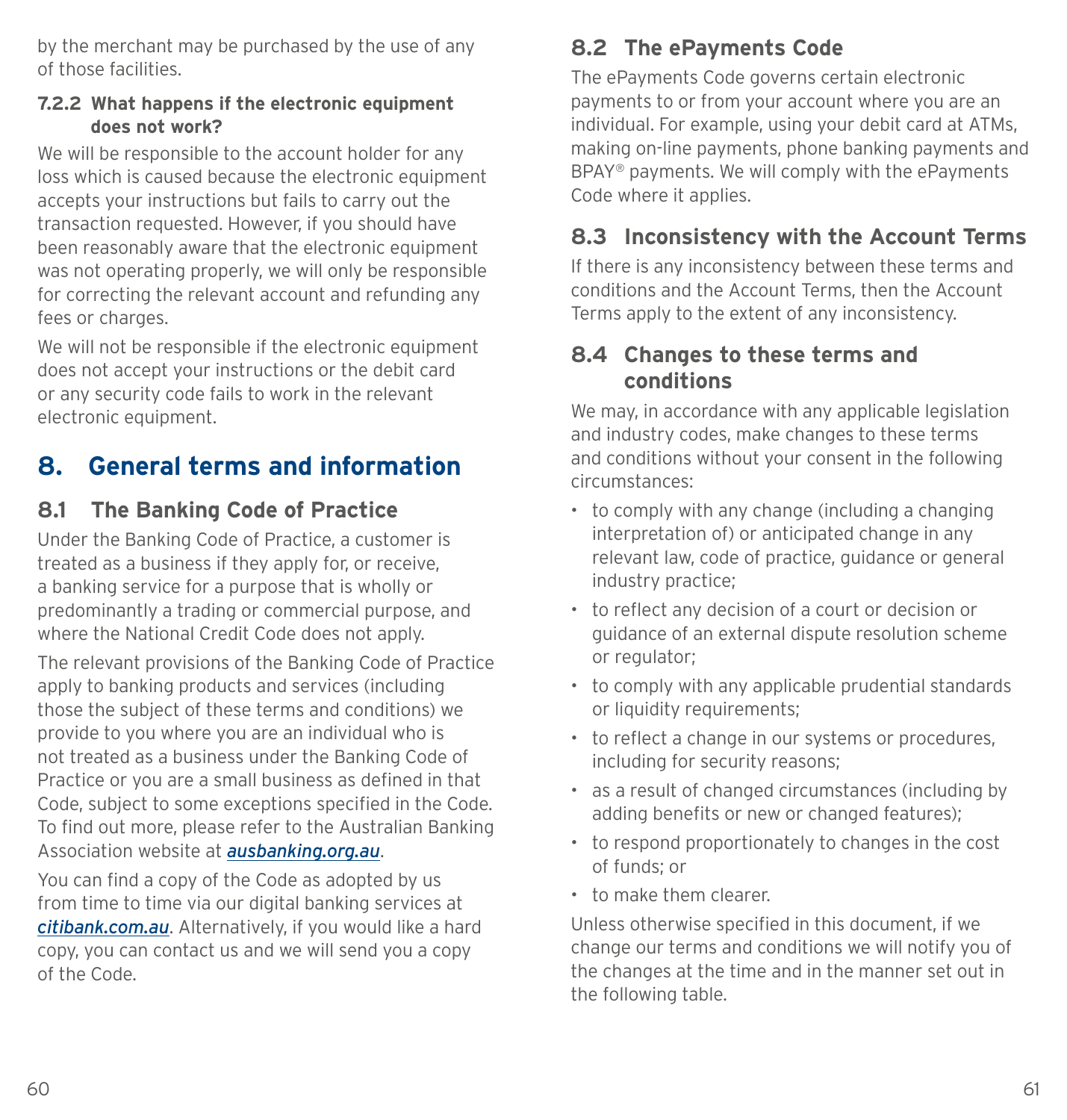| <b>Type of change</b>                                                                                                                                                                                                       | <b>Time frame</b>                                                                                                                                                        | <b>How we will</b><br>notify you                                                        |
|-----------------------------------------------------------------------------------------------------------------------------------------------------------------------------------------------------------------------------|--------------------------------------------------------------------------------------------------------------------------------------------------------------------------|-----------------------------------------------------------------------------------------|
| New fee or<br>charge or<br>increase to a<br>fee or charge<br>for performing<br>an electronic<br>transaction,<br>or issuing or<br>replacing a<br>security code<br>or device used<br>to conduct<br>electronic<br>transactions | We will give<br>you 30 days'<br>advance notice                                                                                                                           | in writing or<br>electronically                                                         |
| Other new fee<br>or charge or<br>increase to a fee<br>or charge                                                                                                                                                             | We will give<br>you 30 days'<br>advance notice                                                                                                                           | in writing,<br>electronically or<br>through national<br>or local media<br>advertisement |
| Government<br>charges payable<br>directly or<br>indirectly by you                                                                                                                                                           | Reasonably<br>promptly after<br>the government<br>notifies us,<br>unless the<br>government<br>publicises the<br>introduction or<br>change of the<br>government<br>charge | in writing,<br>electronically or<br>through national<br>or local media<br>advertisement |

| <b>Type of change</b>                                                                                                                                                                  | <b>Time frame</b>                                                                                                                                       | <b>How we will</b><br>notify you                                                        |
|----------------------------------------------------------------------------------------------------------------------------------------------------------------------------------------|---------------------------------------------------------------------------------------------------------------------------------------------------------|-----------------------------------------------------------------------------------------|
| Increasing<br>your liability<br>for losses or<br>varying the<br>daily or periodic<br>limits applying<br>to electronic<br>transactions,<br>electronic<br>equipment or<br>access methods | Where that<br>change is<br>unfavourable to<br>you, we will give<br>you 30 days'<br>advance notice<br>Otherwise, we<br>will give you 20<br>days' notice  | in writing or<br>electronically                                                         |
| Any other<br>change to<br>a term or<br>condition                                                                                                                                       | Where that<br>change is<br>unfavourable to<br>you, we will give<br>you 30 days'<br>advance notice<br>Otherwise,<br>as soon as<br>reasonably<br>possible | in writing,<br>electronically or<br>through national<br>or local media<br>advertisement |

However, we may give you a notice period of less than 30 days or, no notice or no prior notice:

- where it is an unfavourable change to you and the Banking Code of Practice says we may give you a shorter notice period or no notice; or
- it is a change that is required to immediately restore or maintain the security of a system or an individual facility, including the prevention of systemic or individual criminal activity, including fraud.

If, after we change any of the terms and conditions, you decide you no longer wish to use our facilities, please tell us and we will cancel access to your facilities.

### **8.5 Statements**

Transactions performed using electronic equipment (including ATM and debit card transactions, and transactions using our digital banking services or Citiphone Banking) will be recorded on your statements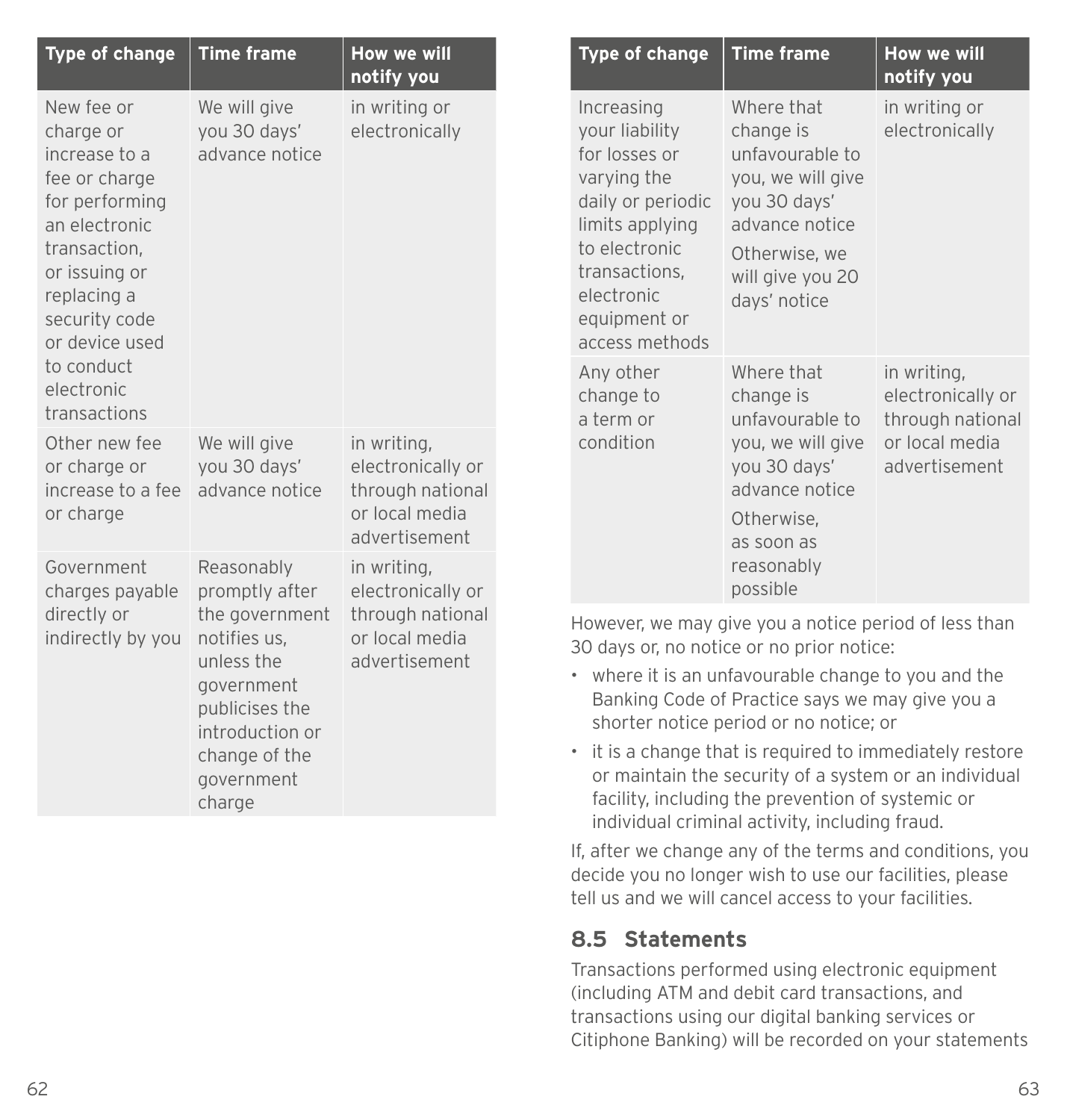<span id="page-39-0"></span>which are provided to you in accordance with your Account Terms.

# **8.6 Querying or disputing a transaction**

For details regarding disputed debit card transactions and chargebacks, please see the **'Disputing a debit card transaction and chargebacks'** section of these terms and conditions.

If you would like to query or dispute any other transaction, please contact the Citiphone Customer Service team and they will be able to assist you.

# **8.7 Privacy at Citi**

Citi has a privacy policy that covers how we manage and handle your data and information. Please visit *[citibank.com.au/privacy-policy](http://www.citibank.com.au/privacy-policy)*.

If we make a change to the Citi Privacy Policy and you decide you no longer agree, please tell us immediately and we will cancel your access to the facilities.

# **8.8 Invalid or unenforceable provisions**

If any of these conditions are invalid or unenforceable in a jurisdiction, it is void in that jurisdiction to the extent that it is invalid or unenforceable.

That does not affect the condition as it applies in another jurisdiction.

# **8.9 Exercise of rights and waiver**

Our full or partial exercise of a right does not stop another exercise or attempted exercise of that right or another right. If we delay exercising a right this does not prevent us exercising it or indicate a waiver of that right.

# **8.10 Applicable law**

These terms and conditions are to be interpreted in accordance with the laws of New South Wales, Australia. Disputes arising from these terms and conditions will be heard only by a court or tribunal established under the laws of a State or Territory of Australia or the Commonwealth of Australia.

This does not prevent you from using any of the dispute resolution processes described below including the Australian Financial Complaints Authority ('AFCA'), when it is available.

# **9. If you need financial help**

If you are experiencing any financial hardship, you should let us know as soon as possible so we can try to help you. For further information, please visit *[citibank.com.au/contactus](http://www.citibank.com.au/contactus)* and go to 'Hardship Assistance'.

# **10. If things don't go to plan**

We are here to listen and work with you to resolve any problems or issues. We will make every effort to resolve matters through our complaints resolution process and ask that you give us this opportunity.

You can expect the following from us during the complaints process:

- we will acknowledge your complaint and make sure we understand your concerns;
- we will treat you with respect and do everything we can to fix your concern;
- we will give you the name of a contact person who is handling your complaint and a way to contact them;
- where possible, we will ensure you only deal with one person throughout the resolution process;
- we will keep you up to date and informed of your case; and
- we will record all details of your interaction with us.

Once you have contacted the Customer Relations Unit, we will begin the process of investigating and resolving your complaint. We will try to resolve your complaint quickly and fairly, however some complaints do take more time than others. If we anticipate that your complaint will take longer than 21 days to resolve, we will contact you within this time to provide you with an update on our progress. If we are unable to resolve your complaint within 30 days we will:

a) tell you the reasons for the delay;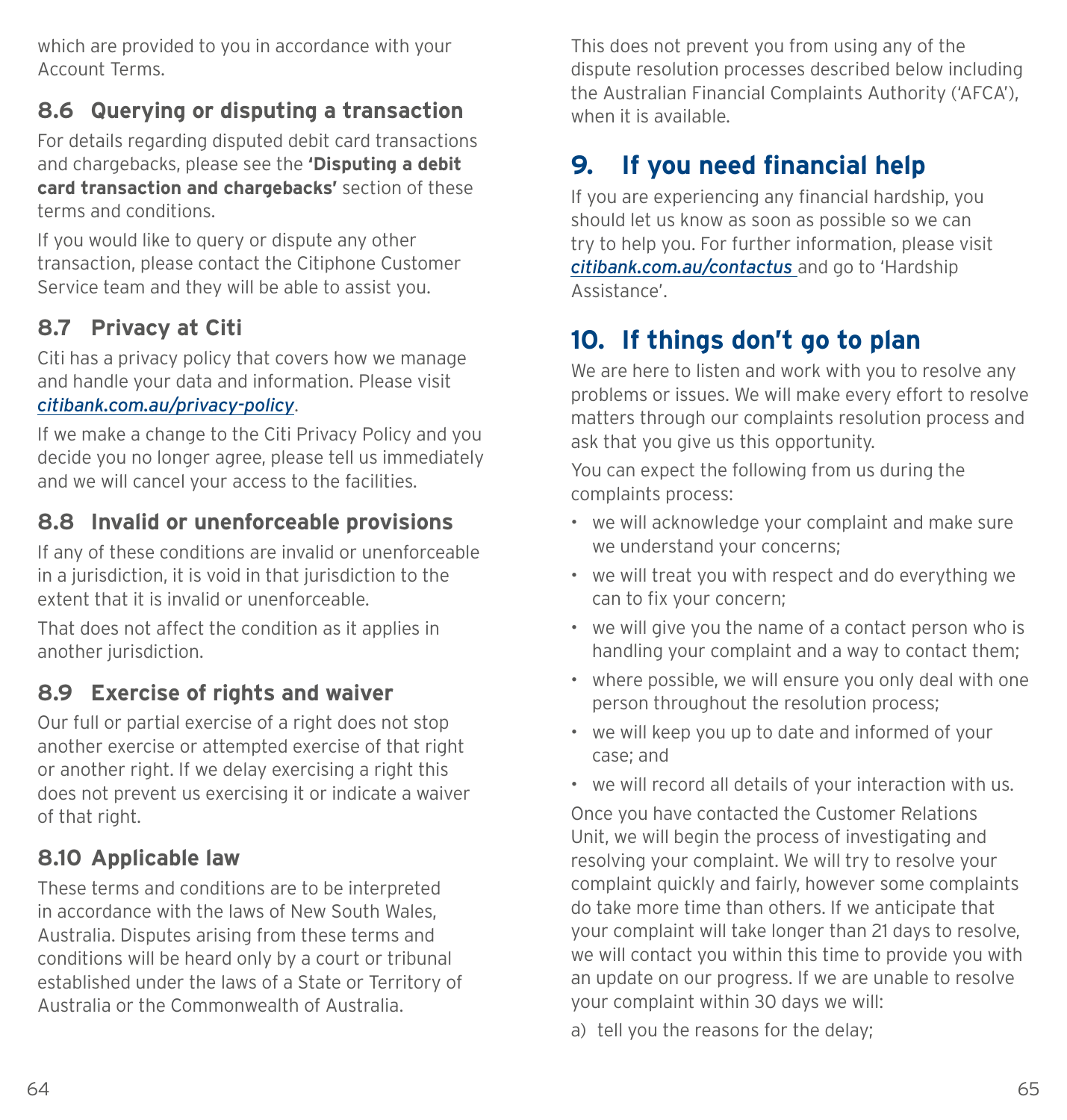- b) tell you the date by which you can reasonably expect to hear the outcome of our investigation; and
- c) give you monthly updates on the progress;
- d) tell you about your right to complain to the Australian Financial Complaints Authority (AFCA) if you are dissatisfied; and
- e) provide you with contact details for AFCA (also set out below).

We also have a Customer Advocate whose role is to promote fair customer outcomes, advise and guide our complaints teams on how best to resolve a complaint and recommend changes to our bank policies, procedures and processes.

To view our full Complaints Resolution Policy, please visit *[citibank.com.au/our-complaints-process](https://www1.citibank.com.au/our-complaints-process)*.

# **10.1 Let us know**

You can email us directly with your feedback or issue and one of our representatives will get in contact with you to talk through the feedback:

**Email:** *[citibank.com.au/email-us](mailto:?subject=)* **Local call:** 13 24 84 (24 hours) **Overseas:** +61 2 8225 0615 (24 hours)

# **10.2 Contact our Customer Relations Unit**

If our Citiphone Customer Service Officer is unable to resolve the problem to your satisfaction, you can contact our Customer Relations Unit.

**Email:** *[aust.customeradvocacyunit@citi.com](mailto:aust.customeradvocacyunit%40citi.com?subject=)* **Local call:** 1300 308 935 (8.00 am-8.00 pm, Mon-Fri)

**Overseas:** +61 2 8225 0615 (8.00 am-8.00 pm, Mon-Fri) **Write:** Citigroup Pty Limited

 Customer Relations Unit GPO Box 204, Sydney NSW 2001

# **10.3 Australian Financial Complaints Authority (AFCA)**

If you have been through our internal complaints process without a satisfactory resolution, you can take the matter to the Australian Financial Complaints Authority. This service offers an independent dispute resolution process to customers.

| afca.org.au                               |
|-------------------------------------------|
| info@afca.org.au                          |
| Australian Financial Complaints Authority |
| GPO Box 3. Melbourne VIC 3001             |
| 1800 931 678 (free call)                  |
|                                           |